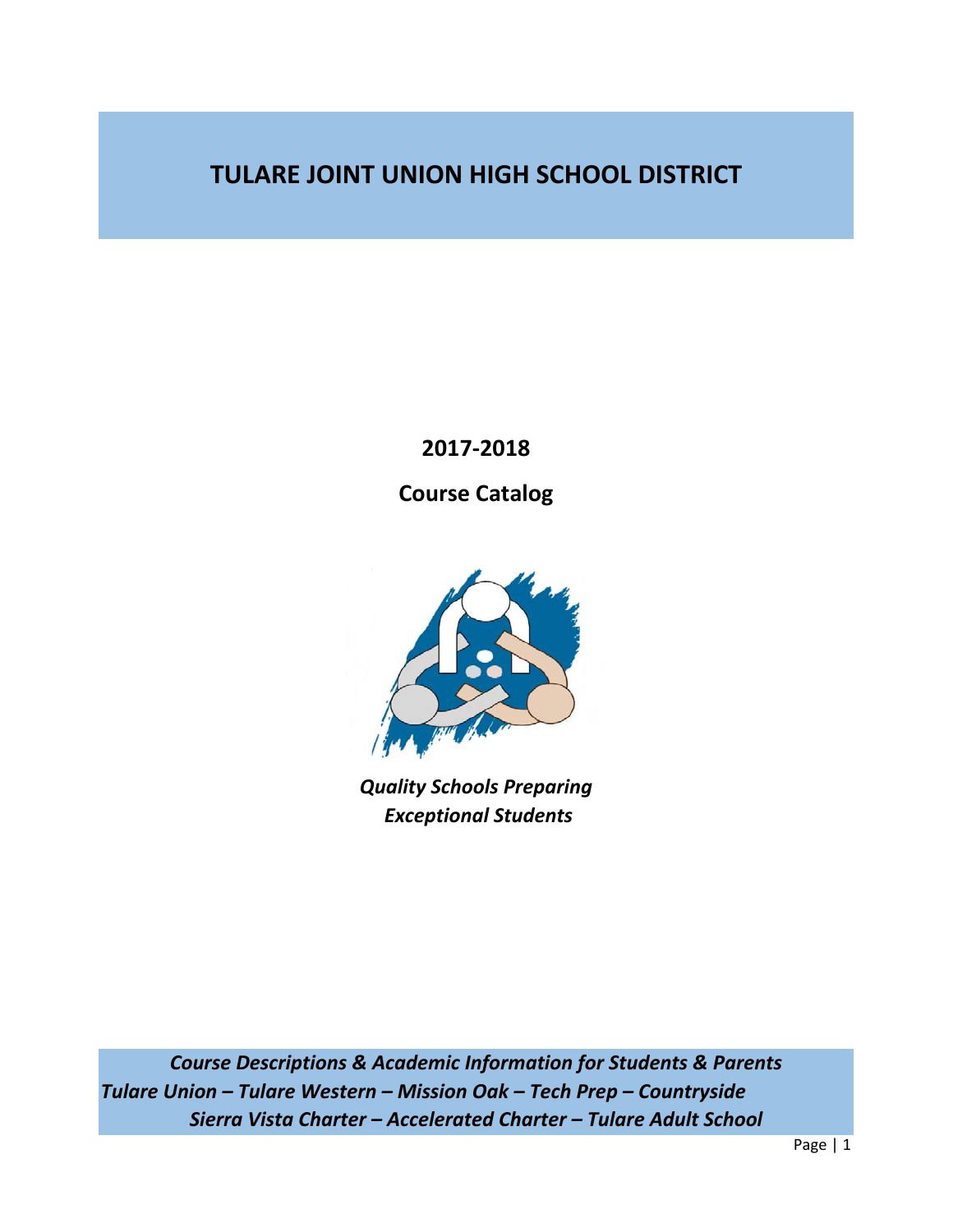# **TJUHSD 2017‐2018 COURSE CATALOG: TABLE OF Contents**

| <b>TJUHSD contact information</b>            | $3 - 4$ |
|----------------------------------------------|---------|
| Introduction/ District priorities/LCAP goals | 5       |
| <b>Graduation Requirements</b>               | 6       |
| <b>UC and CSU requirements</b>               | 7       |
| Sample four year plan                        | 8       |
| <b>Agriculture</b>                           | 9       |
| Avid                                         | 11      |
| <b>Business</b>                              | 12      |
| <b>English Language Development (ELD)</b>    | 14      |
| <b>English</b>                               | 15      |
| <b>Home Economics</b>                        | 19      |
| <b>Industrial Technology</b>                 | 20      |
| <b>Mathematics</b>                           | 22      |
| <b>Physical Education</b>                    | 24      |
| <b>Science</b>                               | 26      |
| <b>Social Studies</b>                        | 28      |
| <b>World Languages</b>                       | 30      |
| <b>Visual and Performing Arts</b>            | 32      |
| <b>Miscellaneous Courses</b>                 | 36      |
| <b>Resource Classes (Special Education)</b>  | 41      |
| <b>Linked Learning Career Pathways</b>       | 44      |
| <b>Career Academy Sequence of Courses</b>    | 48      |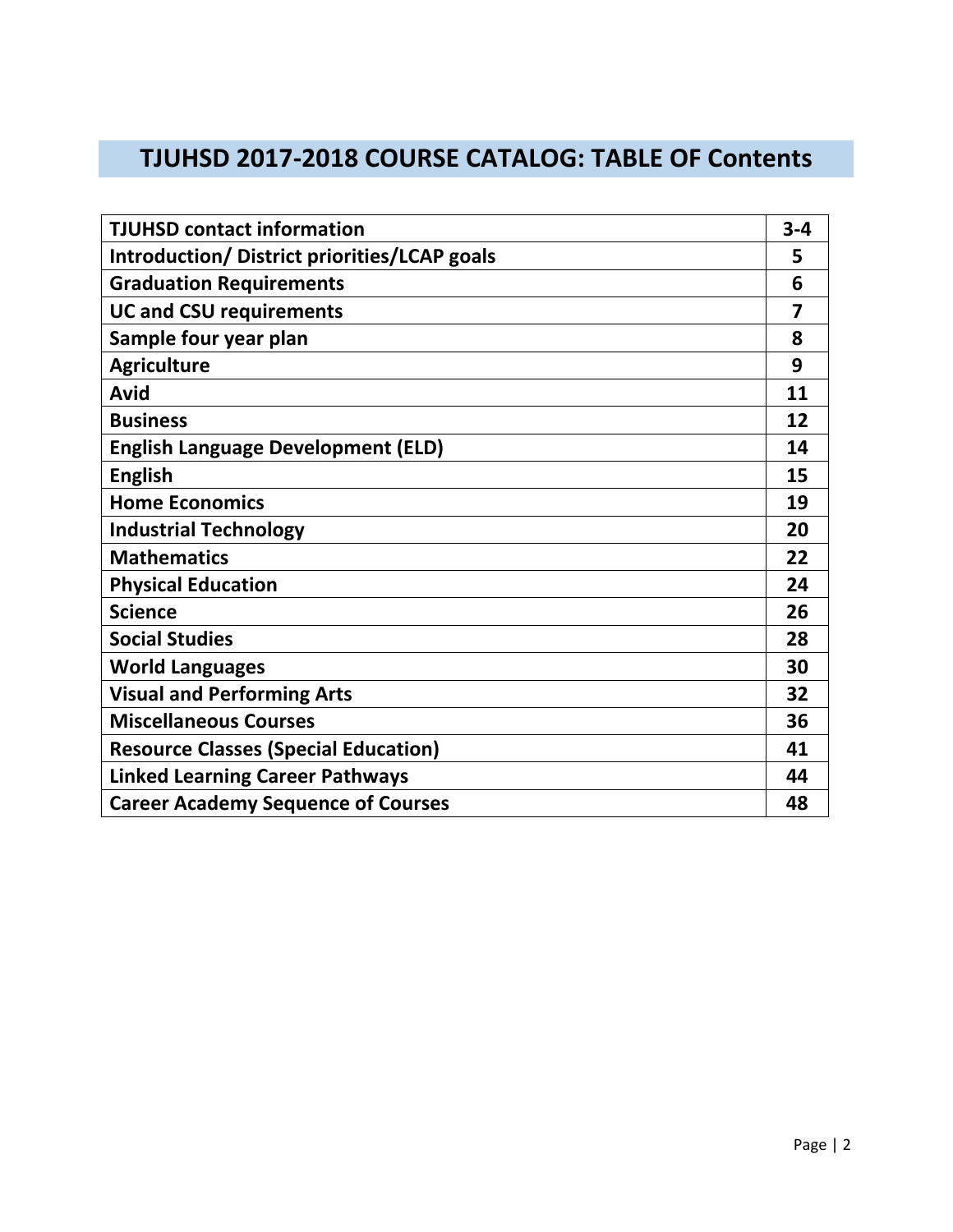# **TJUHSD CONTACT INFORMATION**

## **Board of Trustees**

Frank Fernandes Craig Hamilton Cathy Mederos Laura Fonseca Kelley Nicholson

# **TJUHSD**

426 N. Blackstone, Tulare CA 93274 \* 559‐688‐2021\*www.tjuhsd.k12.ca.us

## **Superintendent**

Sarah Koligian, Ed D

Associate Superintendent of Educational Services – Tony Rodriguez Assistant Superintendent of Human Resources – Barbara Orisio Assistant Superintendent of Technology, Assessment, & Accountability – Lucy VanScyoc Director of College & Career Readiness – Marie Pinto Director of Special Education: Jason Edwards Director of Technology: Donny Trimm Director of Facilities: Chris Stevens Business Manager: Vivian Hamilton

# **Tulare Union High School**

755 E. Tulare Ave, Tulare CA 93274 \* 559‐686‐4761

Principal: Michelle Nunley Head Counselor: Terry Langlie

# **Tulare Western High School**

832 W. Maple, Tulare CA 93274 \* 559‐686‐8751

Principal: Kevin Covert Assistant Principal/counseling: Leandra Garcia

# **Mission Oak High School**

3442 E Bardsley, Tulare CA 93274 \* 559‐687‐7308

Principal: Michele Borges Assistant Principal/Counseling: Edward Kotoian

# **Tulare Tech Prep/Countryside**

737 W. Bardsley, Tulare CA 93274 \* 559‐687‐7400

Principal: Steve Ramirez **Bandary Counselor: Liz Rocha**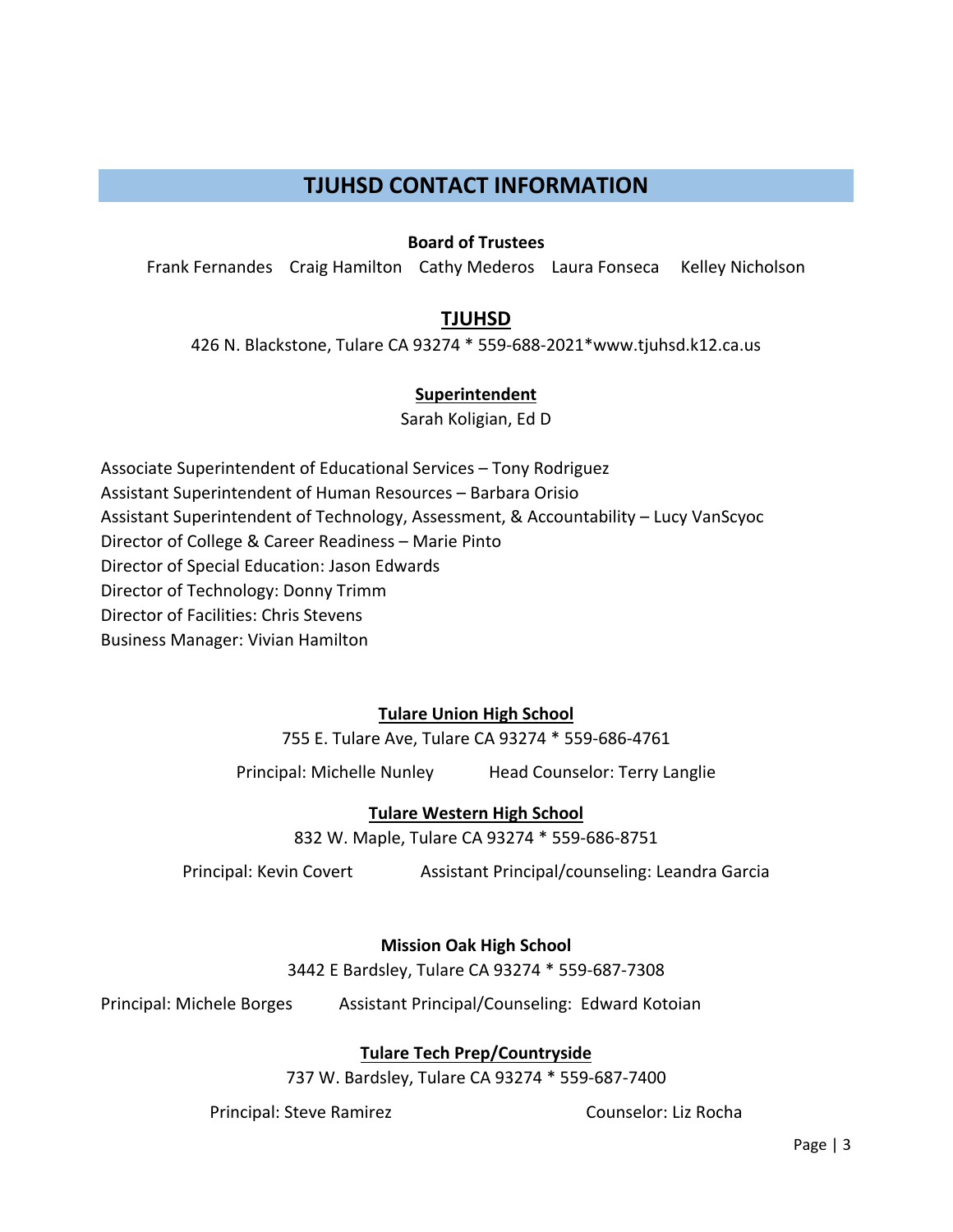## **Sierra Vista Independent School Charter**

351 N K Street, Tulare CA 93274 \* 559‐687‐7384

Principal: Tammy Aldaco Counselor: Veronica Covert

## **Accelerated Charter High School**

Principal: Wendi Powell **Counselor: Abel Loza** 

# **Tulare Adult School**

575 W. Maple, Tulare CA 93274 \* 559‐686‐0225

Director: Larriann Torrez Counselor: Rosa Elena Vargas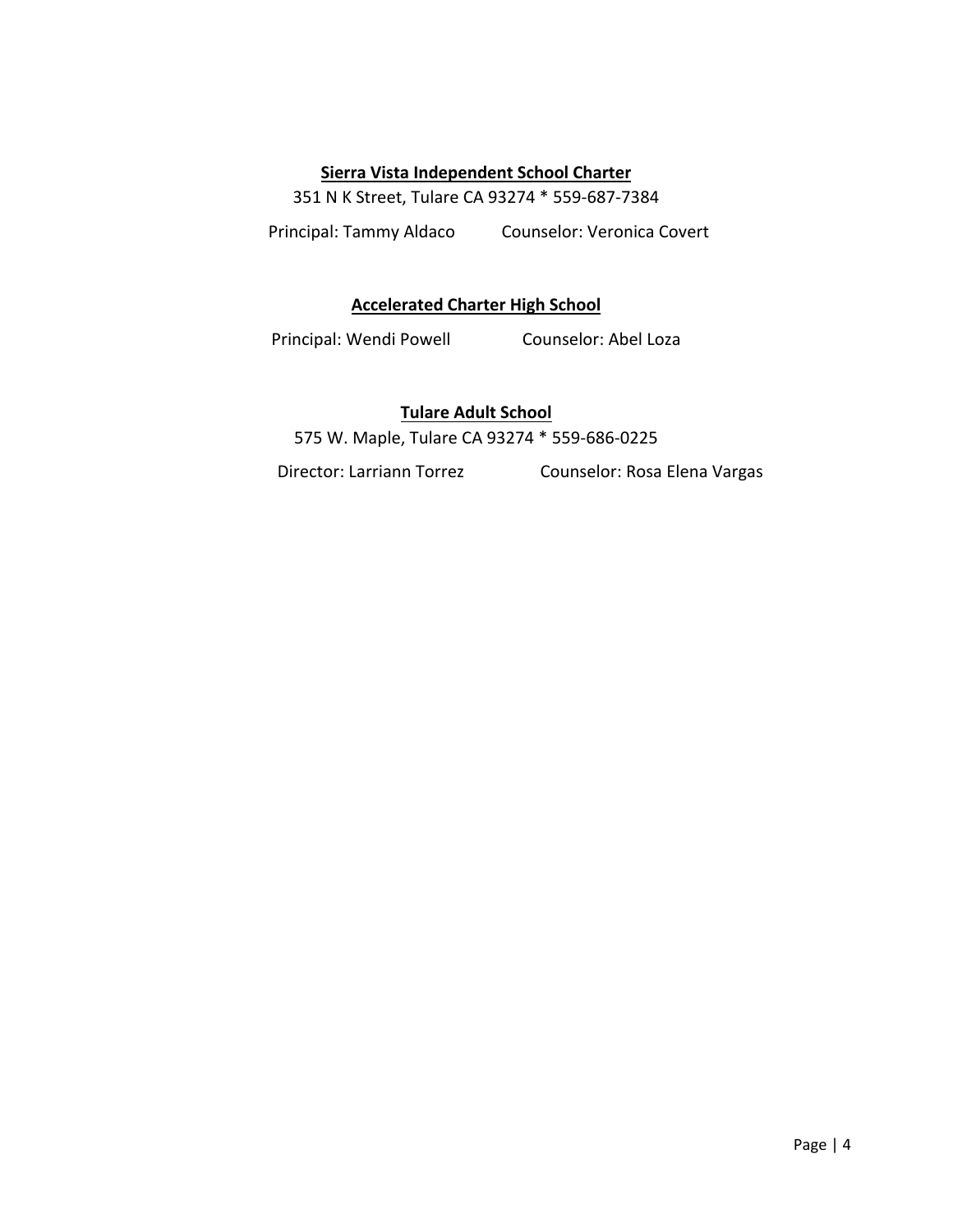# **INTRODUCTION**

Welcome to the 2017‐2018 school year. This handbook is designed to provide students and parents an overview of the schools and the courses offered within the District along with academic information related to graduation and college admissions.

# **DISTRICT PRIORITIES**

Tulare Joint Union High School District Board Priorities:

- *Improve Student Outcomes and Performance*
- *Manage Facilities and Student Growth*
- *Maintain the Fiscal Integrity of the District and Fund the Board's Priorities*
- *Staff the TJUHSD with Qualified Personnel and Maintain a Positive Work Environment*
- *Maintain Safe Schools*
- *Continue to Strengthen Internal and External Communication Systems*

# **LCAP GOALS**

## Tulare Joint Union High School District LCAP Goals:

- *1. All students will graduate college and career ready.*
- *2. All English Learners will improve their English language acquisition and achievement.*
- *3. All students will be part of a positive learning environment where they feel welcomed, valued, safe, and engaged as part of a greater community.*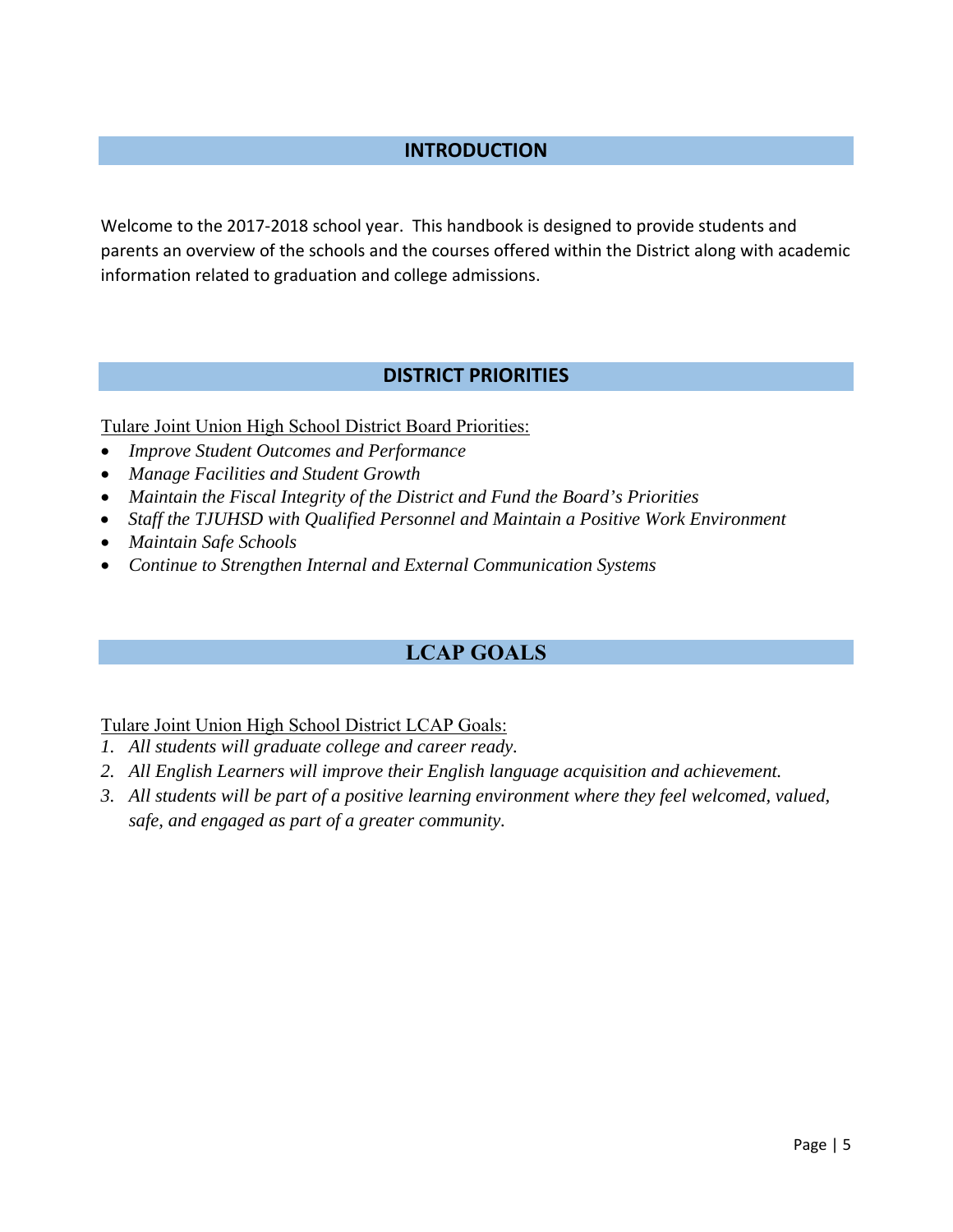# **TJUHSD GRADUATION REQUIREMENTS**

TJUHSD has established graduation requirements students must complete to get a high school diploma. The counselor staff will work with each student to develop a plan that best fits the student's needs, goals, and abilities. Counselors will review and revise each student plan at least once a year to ensure that the student is on track to complete their goals and graduate.

To earn a comprehensive high school diploma from TJUHSD, students must earn a minimum of 220 credits in the follow areas:

## **EARNING A HIGH SCHOOL DIPLOMA REQUIRES:**

# The following are the minimum required subjects that must be successfully completed to earn a diploma:

| <b>SUBJECT</b>                                                             | <b>LENGTH OF TIME</b> | <b>CREDIT</b> |
|----------------------------------------------------------------------------|-----------------------|---------------|
| English                                                                    | 8 semesters (4 years) | 40            |
| <b>United States History</b>                                               | 2 semesters (1 year)  | 10            |
| World History                                                              | 2 semesters (1 year)  | 10            |
| Civics / American Government                                               | 1 semester (1/2 year) | 5             |
| Economics                                                                  | 1 semester (1/2 year) | 5             |
| Laboratory Science (one year each of Life science and physical<br>science) | 4 semesters (2 years) | 20            |
| <b>Physical Education</b>                                                  | 4 semesters (2 years) | 20            |
| Mathematics (including one year of Algebra 1)                              | 4 semesters (2 years) | 20            |
| Visual or Performing Arts / or Foreign Language                            | 2 semesters (1 year)  | 10            |
| Elective Courses                                                           |                       | 80            |
|                                                                            | <b>TOTAL</b>          | 220           |

The successful completion of at least 220 credits, which are accumulated at the rate of 30 per semester, 60 per school year in grades 9, 10, 11 and 12;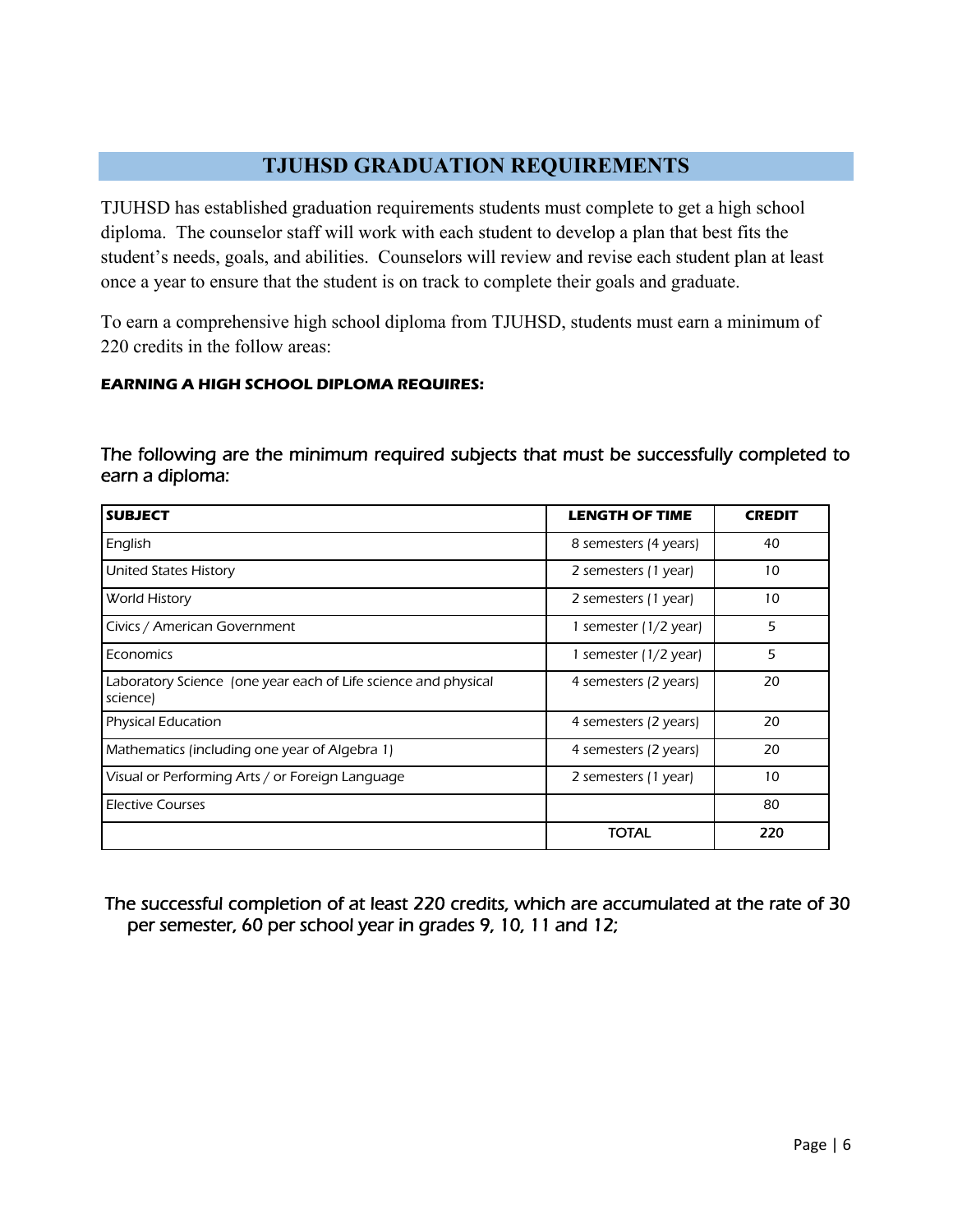## **UNIVERSITY OF CALIFORNIA (UC) AND CALIFORNIA STATE UNIVERSITY (CSU) SUBJECT REQUIREMENTS**  (GRADES OF "C" OR BETTER REQUIRED)

 To satisfy the subject requirements for the UC and CSU systems, students must complete high school courses listed below. These are also known as the "a - g" subject requirements.

### A. HISTORY / SOCIAL SCIENCE (2 years required)

Two years, including one year of world history, cultures and historical geography and one year of U.S. History, or one-half year of U.S. history and one-half year of American government or civics.

### B. ENGLISH (4 years required)

Four years of college-preparatory English that include integrates reading of classic and modern literature, frequent and regular writing, and practice listening and speaking.

### C. MATHEMATICS (3 years required; four recommended)

Three years of college-preparatory math, including or integrating the topics covered in elementary and advance algebra and two- and three-dimensional geometry.

### D. LABORATORY SCIENCE (2 years required; 3 recommended)

Two years of laboratory science providing fundamental knowledge in at least two of the three disciplines of biology, chemistry, and physics

## E. LANGUAGE OTHER THAN ENGLISH (2 years of the same language required; 3 recommended)

Two years of the same language other than English or equivalent to the second level of high school instruction..

### F. VISUAL AND PERFORMING ARTS (1 year required)

One year chosen from dance, music, theater, or the visual arts.

## G. COLLEGE PREPARATORY ELECTIVE (1 year required)

One year chosen from the "1-f" courses beyond those used to satisfy the requirements above, or courses that have been approved solely in the elective area.

\*Grades earned in the required subjects in grades 10-12 are used in the GPA calculation.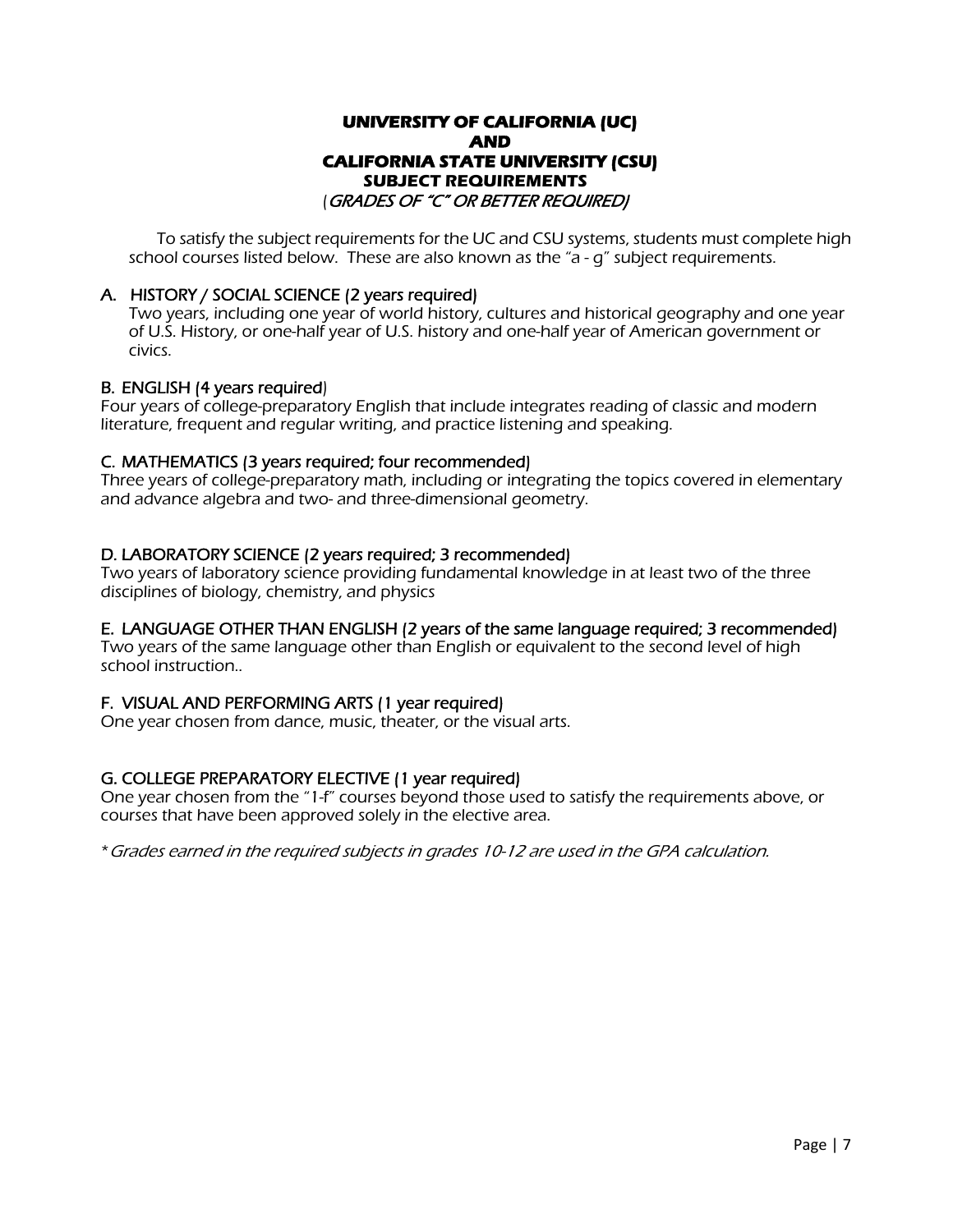# **Sample Four Year Plan**

| Name | Counselor                                                                             |
|------|---------------------------------------------------------------------------------------|
|      | Post-secondary goals:   4-year college   2-year college   Technical school   Military |

Occupational Goal\_\_\_\_\_\_\_\_\_\_\_\_\_\_\_\_\_\_\_\_\_\_\_\_\_\_\_\_\_\_\_\_\_\_\_\_\_\_\_\_\_\_\_\_\_\_\_\_\_\_\_\_\_\_\_\_\_\_\_\_\_

| 9TH GRADE                          |                |     | 10TH GRADE |                |                                    |                |     |     |
|------------------------------------|----------------|-----|------------|----------------|------------------------------------|----------------|-----|-----|
| <b>SUBJECT</b>                     | <b>TEACHER</b> | 1ST | 2ND        | <b>SUBJECT</b> |                                    | <b>TEACHER</b> | 1ST | 2ND |
| 1. English I                       |                |     |            | 1. English II  |                                    |                |     |     |
| 2. Freshman Studies                |                |     |            |                | 2. World History                   |                |     |     |
| 3. Physical Education              |                |     |            |                | 3. Physical Education              |                |     |     |
| 4. Math                            |                |     |            | 4. Math        |                                    |                |     |     |
| 5.                                 |                |     |            | 5. Science     |                                    |                |     |     |
| 6.                                 |                |     |            | 6.             |                                    |                |     |     |
|                                    | <b>GPA</b>     |     |            |                |                                    | <b>GPA</b>     |     |     |
| <b>Extracurricular Activities:</b> |                |     |            |                | <b>Extracurricular Activities:</b> |                |     |     |
|                                    |                |     |            |                |                                    |                |     |     |
|                                    |                |     |            |                |                                    |                |     |     |

| 10TH GRADE                         |                |     |     |  |  |  |
|------------------------------------|----------------|-----|-----|--|--|--|
| <b>SUBJECT</b>                     | <b>TEACHER</b> | 1ST | 2ND |  |  |  |
|                                    |                |     |     |  |  |  |
| 1. English II                      |                |     |     |  |  |  |
| 2. World History                   |                |     |     |  |  |  |
| 3. Physical Education              |                |     |     |  |  |  |
| 4. Math                            |                |     |     |  |  |  |
| 5. Science                         |                |     |     |  |  |  |
| 6.                                 |                |     |     |  |  |  |
| <b>GPA</b>                         |                |     |     |  |  |  |
| <b>Extracurricular Activities:</b> |                |     |     |  |  |  |
|                                    |                |     |     |  |  |  |
|                                    |                |     |     |  |  |  |

| 11TH GRADE                         |                |     | <b>12TH GRADE</b>                  |  |                         |                |     |     |
|------------------------------------|----------------|-----|------------------------------------|--|-------------------------|----------------|-----|-----|
| <b>SUBJECT</b>                     | <b>TEACHER</b> | 1ST | 2ND                                |  | <b>SUBJECT</b>          | <b>TEACHER</b> | 1ST | 2ND |
| 1. English III                     |                |     |                                    |  | 1. English IV           |                |     |     |
| 2. US History                      |                |     |                                    |  | 2. Government/Economics |                |     |     |
| 3. Science                         |                |     |                                    |  | 3.                      |                |     |     |
| 4.                                 |                |     |                                    |  | 4.                      |                |     |     |
| 5.                                 |                |     |                                    |  | 5.                      |                |     |     |
| 6.                                 |                |     |                                    |  | 6.                      |                |     |     |
|                                    | GPA            |     |                                    |  |                         | <b>GPA</b>     |     |     |
| <b>Extracurricular Activities:</b> |                |     | <b>Extracurricular Activities:</b> |  |                         |                |     |     |
|                                    |                |     |                                    |  |                         |                |     |     |
|                                    |                |     |                                    |  |                         |                |     |     |

| <b>12TH GRADE</b>                  |                |     |     |  |  |
|------------------------------------|----------------|-----|-----|--|--|
| <b>SUBJECT</b>                     | <b>TEACHER</b> | 1ST | 2ND |  |  |
| 1. English IV                      |                |     |     |  |  |
| 2. Government/Economics            |                |     |     |  |  |
| 3.                                 |                |     |     |  |  |
| 4.                                 |                |     |     |  |  |
| 5.                                 |                |     |     |  |  |
| 6.                                 |                |     |     |  |  |
| <b>GPA</b>                         |                |     |     |  |  |
| <b>Extracurricular Activities:</b> |                |     |     |  |  |
|                                    |                |     |     |  |  |
|                                    |                |     |     |  |  |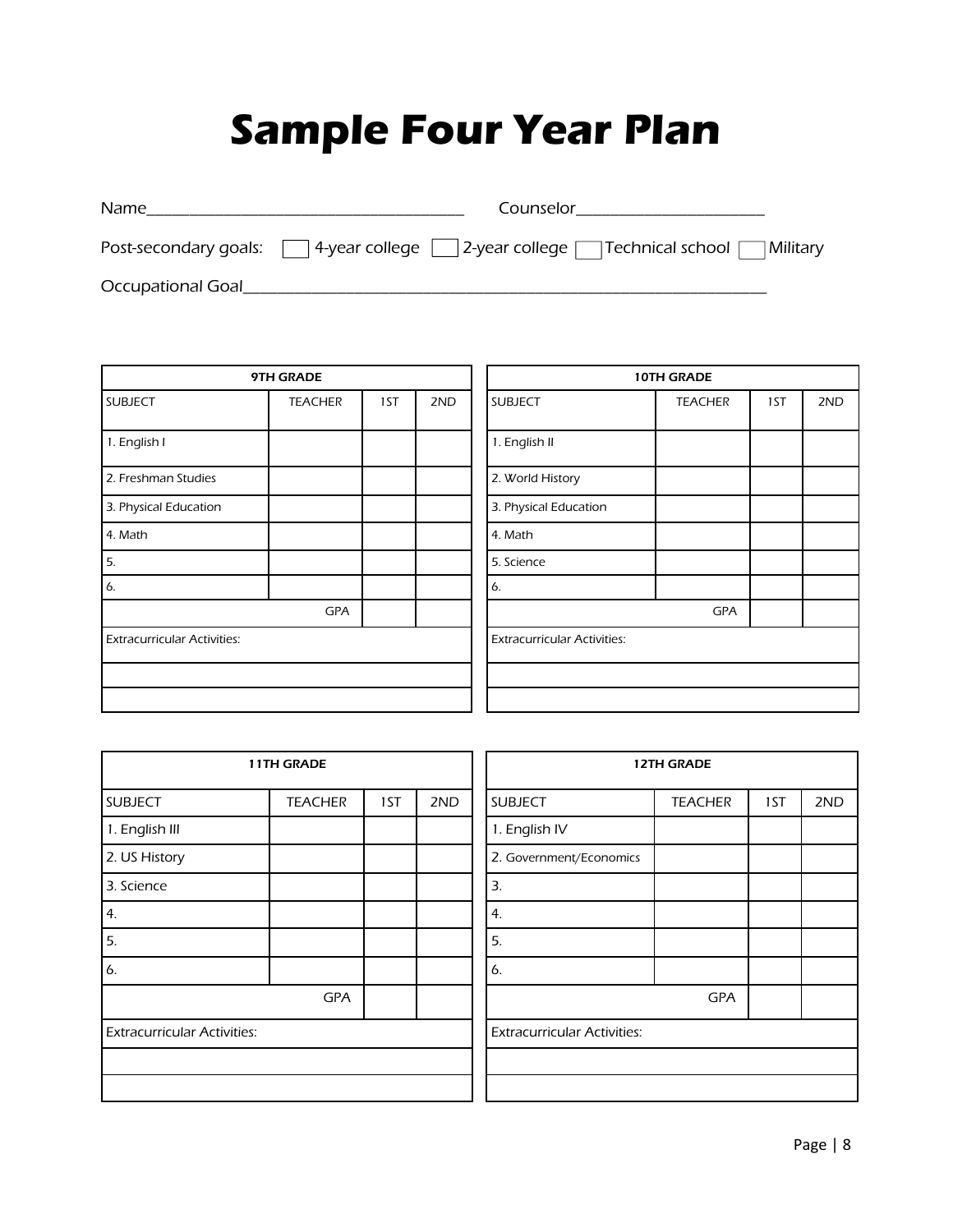# **AGRICULTURE**

## AG 1 - INTRODUCTION TO AGRICULTURE (Year) (6010) Schools: TW, MO, TU

### Grade Level: 9 Prerequisite: None

Agriculture I introduces students to a wide range of agricultural areas. Major subject topics involve careers in agriculture, Future Farmers of America, plant science, and animal science.

Students have the opportunity for hands-on learning and exploration of agriculture-related skills. Application of practical skills is conducted at the high school farm facilities.

### AG INTEGRATED BIOLOGY (Year) (6160) Schools: TU, TW, MO Grade Level: 10-12 Prerequisite: AG I or teacher recommendation / Algebra I or concurrent

Integrated Agriculture Biology is a one-year laboratory science course designed for the college-bound student with career interests in agriculture. Principles, concepts and interrelationships of plant and animal growth, reproduction, cell biology, genetics, taxonomy, evolution, behavior, nutrition, health, diseases, ecology, and similarities between animals and humans are explored. The course is centered on the laboratory component linking life and biological science with agriculture applications. Earth, physical and general science principles will be used to link these applications. Written and oral reporting skills are emphasized.

### AG INTEGRATED BIOLOGY - HONORS (Year) (6165) Grade Level: 10 - 12 Prerequisite: Ag. I & teacher permission, 2) Algebra I completed or concurrent.

Honors Agriculture Biology is a one-year laboratory science course, designed for the college-bound student with career interests in agriculture. Principles, concepts and interrelationships of: plant and animal growth, reproduction, cell biology, genetics, taxonomy, evolution, behavior, nutrition, health, diseases and ecology, similarities between animals and humans are explored. The course is centered on the laboratory component linking life and biological science with agriculture applications. Earth, physical and general science principals will be used to link these applications. Written and oral reporting skills will be emphasized through the incorporation of a semester long Agri-Science Fair Project. This Agri-Science Fair Project will emphasize investigation and experimentation skills of the student.

# AG II - PLANT AND ANIMAL SCIENCE (Year) (6011) Schools: TW, MO, TU

### Grade Level: 10 Prerequisite: None

This course meets the life science graduation requirement and emphasizes a study of the structure and function of plant and animal systems in relation to agriculture. Instruction includes various plant and animal systems, nutrition, disease and genetics. The importance of the environment and ecological issues is stressed.

## **DAIRY SKILLS** (Year)(6090) Schools: TW, MO,TU

Grade Level: 11-12 Prerequisite: AG II or teacher recommendation

This course is designed for students who are interested in working with dairy cattle as a manager, herdsman, dairy worker or milker. Students acquire knowledge of basic skills and the theoretical basis for major areas of study including herd health, nutrition, reproduction, artificial insemination, record keeping, fitting and showing.

### **Ornamental Horticulture** (Year) (6140) Schools: TU, TW, MO Grade Level: 11-12 Prerequisite: None

Nursery Technology students are presented with an opportunity to gain knowledge and understanding of the horticultural industry. Horticulture is a vital and growing industry in California, one that offers many career opportunities. Course study includes such areas as modern nursery production operations, retail sales, landscape design and construction, landscape maintenance, and pest control. Students make use of greenhouses, shade houses, garden, orchard, and landscape areas.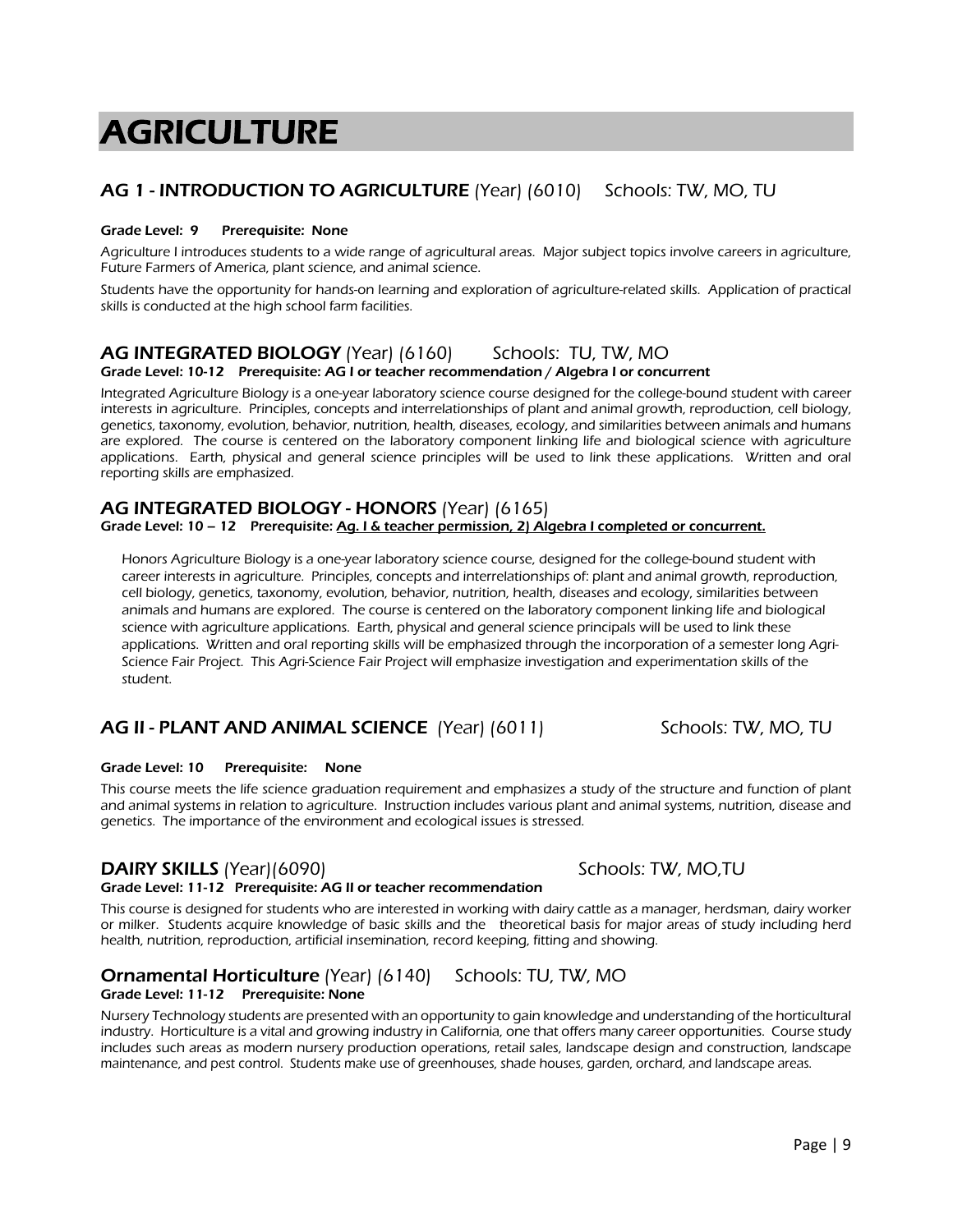## LIVESTOCK PRODUCTION AND MANAGEMENT (Year) (6130) Schools: TU, TW, MO

### Grade Level: 11-12 Prerequisite: AG II or teacher recommendation

 Students are provided with an opportunity to explore various segments of the total livestock industry and learn basic managerial skills involved in the raising of those breeds of sheep, swine, and beef important to the industry. Significant areas of study include feeding practices, basic veterinary skills, systems of breeding and various animal systems.

## INTRODUCTION TO VETERINARY SCIENCE (Year) (7840) Schools: TU, TW, MO

Grade Level: 11-12 Prerequisite: Ag Bio, Algebra 1

This class is designed to teach students advanced skills used in animal health and care, focusing primarily on the nutrition, behavior, psychology, handling of and identification of small animal species along with livestock species, prepare students for the animal health field as it relates to veterinary medicine, auxiliary animal health services and products. Students will learn to handle and safely restrain various animals, collect various lab samples, and do simple laboratory tests. Office procedures and records will be stressed as well as oral and written communication.

## AG - BUSINESS MANAGEMENT (Semester) (6020) Schools: TW, MO, TU Grade Level: 11-12 Prerequisite: AG I or teacher recommendation

Agribusiness Management focuses on all phases of agricultural business found in the region. Agribusiness is a diverse field and this course is designed for students who are interested in a career in management or want a solid background in business, economics, and finance. The Internet and textbooks, together with simulation problems, are utilized to demonstrate agribusiness concepts commonly used in the area.

# AG MECHANICS I (Year) (6100) Schools: TU, TW, MO<br>Grade Level: 9-12 Prerequisite: None

This course will prepare students for careers related to the construction, operation, and maintenance of equipment used by the agriculture industry. Topics include technology, physical science principles, construction, mechanics and welding. Students also learn safety principles, electrical wiring, hydraulic technology, and farm power and equipment operation.

# **AG MECHANICS II** (Year) (6105)<br>Grade Level: 10-12 Prerequisite: A

Prerequisite: Agriculture Mechanics I with a grade "C" or higher or teacher approval

This course is designed to take over where Agriculture Mechanics I left off. In this course, students will develop the skills needed to weld a variety of materials with several processes of welding such as Oxy-fuel, Arc, TIG, and MIG.

### AG MECHANICS III & WELDING CONSTRUCTION (Year) (6100) Schools: TU, TW, MO Grade Level: 11-12 Prerequisite: AG I and AG II or teacher recommendation

This course includes the study of arc, oxy-acetylene, TIG and MIG welding. Arc welding instruction emphasizes safety procedures, rod identification and stresses of metals. Students become familiar with and develop a sufficient level of skill to weld different metals and alloys and pass a basic industry welding test. Other skills, such as cutting, brazing, fusion welding, hard surfacing, vertical welding, and cutting thick and thin metals are applied to actual project work such as trailers, loading chutes, and other agricultural equipment. This course prepares the student for specialized work on large farming operations or repair and fabrication work on the home farm.

## AG MECHANICS IV - Advanced Welding construction & fabrication (Year)(6075) Schools: TU, TW, MO

### Grade Level: 12 Prerequisite: Ag Mechanics I, II, and III, or permission of instructor

This course includes the study SMAW (Shield Metal Arc Welding), GMAW (Gas Metal Arc Welding) and GTAW (Gas Tungsten Arc Welding). In SMAW , safety procedures, rod identification and stress of metals are emphasized, plus the student develops a sufficient level of skills to pass a basic industry welding test. The student becomes familiar with and able to weld different metals and alloys. Other skill, such as cutting, brazing, fusion welding, hard surfacing, vertical welding, cutting thick and thin metals, are applied to actual work projects, such as trailers, loading chutes, and other agricultural equipment. This course prepares the student for a job in industry for specialize work on large farming operations, or for repair and fabrication on the home farm.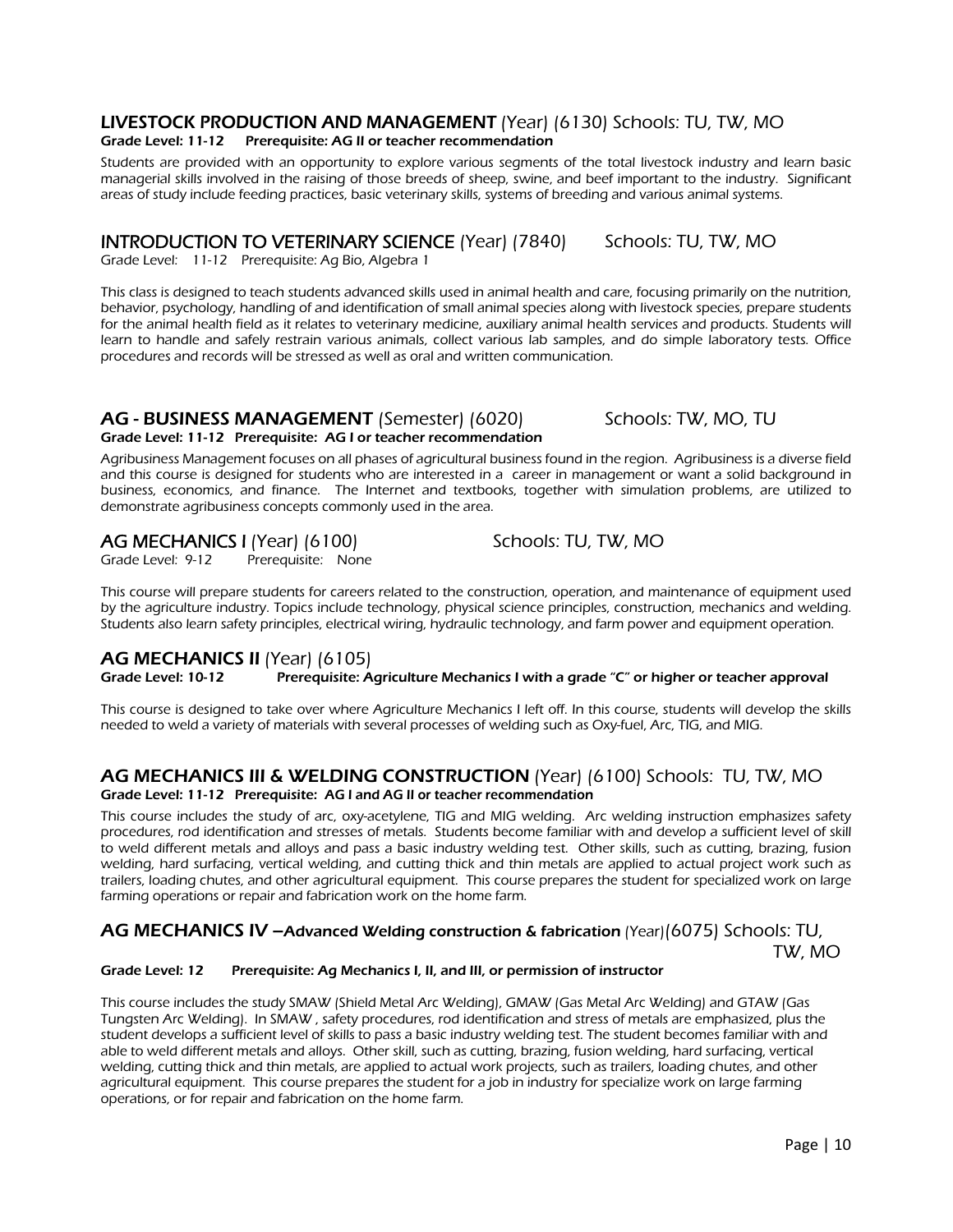# SMALL ENGINES AND POWER SYSTEMS (Year) (6170) Schools: TU, TW, MO

### Grade Level: 11-12 Prerequisite: AG II or teacher recommendation

Farm Power and Machinery instructs students in the care and use of agriculture equipment commonly used in farming with special emphasis placed on tractor maintenance and operation. Other areas of study include farm safety, small engines, outdoor power equipment, hydraulics, electricity, fuel, cooling and exhaust systems, drive trains, repair and modification of commonly used farm equipment.

### DIESEL Mechanics (Year) (6175) Schools: TW, MO,TU Grade Level: 11-12 Prerequisite: AG Mechanics I/small engines

The purpose of this course is to teach the fundamentals of diesel engines, their components that make them run and how

# AG WORK EXPERIENCE (Year) (6080) Schools: TW, MO, TU

to troubleshoot for problems within those systems.

## Grade Level: 11-12 Prerequisite: None

 Agriculture Work Experience provides students with an opportunity for on-the-job experience. Students are placed in agribusiness jobs and complete related instruction assignments. They receive individualized instruction associated with the job and develop proper job habits and attitudes. School credit is based on evaluations of the work experience supervisor and employer.

Floriculture (Year) (6110) Schools: TU, TW, MO<br>Grade Level: 11-12 Prerequisite: None

This class is designed to allow students to apply an artistic approach to floral design. Students will explore elements and principles of design, two or three dimensional designs, history or floral art, arrangement styles and techniques, seasonal, holiday and occasional designs. Students will achieve this through creating, designing, identifying, explaining and evaluating all topics of study. In addition, all students will learn various types of cut and potted foliage, potted flowering plants, fresh flowers, tools, materials, display techniques, and cut flower care. Students will learn to recognize balance and harmony within an arrangement, along with scale, color, and historical design principles. The historical and cultural past of the floral industry will be discussed as it relates to modern floral design and tradition. This class is articulated with COS OH 111. At the completion of this class the student is eligible to receive a certificate of completion from TCOVE.

# AVID

AVID 1 (Year) (8010) Schools: TU, TW, MO

Grade Level: 9 Prerequisite: Teacher and parent recommendation, application and interview, student is college bound

This academic elective course has an overall goal to prepare and encourage students to be proactive in preparation for 4-year college or university eligibility. AVID students are typically those who are often underserved, underrepresented, or the first potential college student in their family. AVID offers a rigorous, college-preparatory curriculum to meet and exceed the A-G university eligibility requirements. The course provides support for the attainment of this goal through writing instruction, rhetorical reading, analytical writing, collaborative discussion strategies, reinforcement of study skills, time management techniques, tutoring and motivational activities. AVID students gain confidence in their own abilities while learning to work cooperatively as a support system for their peers, thus forming a trusted core of dedicated students to rely upon.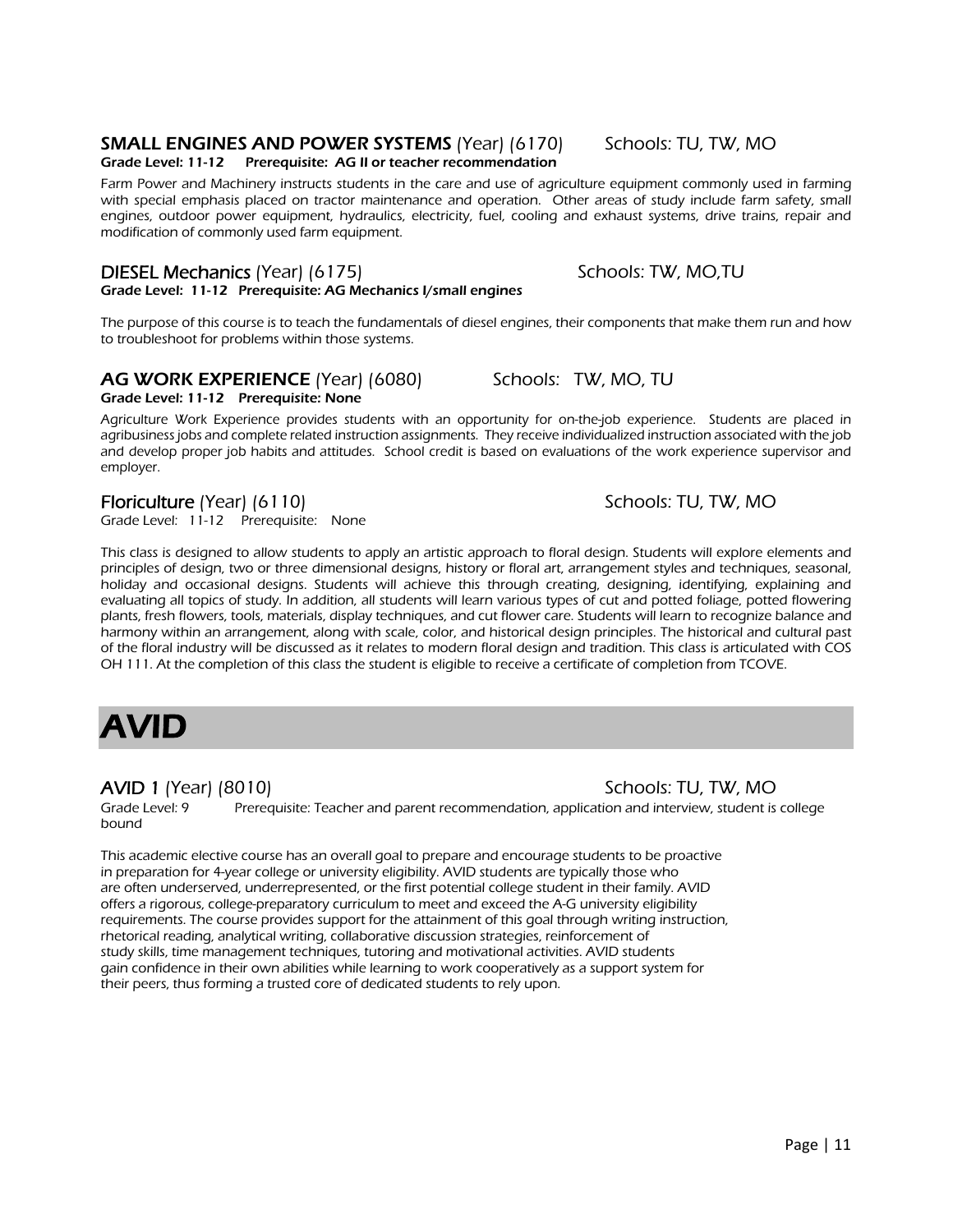## AVID 2 (Year) (8020) Schools: TU, TW, MO

Grade Level: 10 Prerequisite: Teacher and parent recommendation, previous enrollment in AVID or strong desire to enter the AVID program, currently enrolled in college prep classes meeting A-G requirements.

This course continues to fine tune the skills learned as an AVID freshman. Students explore new methods and continue to build upon previous AVID strategies to further prepare them for future success. There is an emphasis on learning processes, refining oral and written communication skills, developing higher level thinking and practical reasoning skills. Students participate in reflective and analytical writing, continue to improve their study and test-taking skills, conduct research, and prepare for college exams and admissions. They demonstrate and integrate the processes of note-taking, thinking, communication, time-management, leadership and management in order to apply academic knowledge and skills.

## AVID 3 (Year) (8030) Schools: TU, TW, MO

Grade Level : 11 Prerequisite: All Prerequisite: Teacher and parent recommendation, previous enrollment in AVID

As AVID juniors, students participate in a 2-year sequential interdisciplinary course that will prepare them with the skills and concepts for a rigorous college or university education. They engage in higher levels of critical reading, writing, inquiry, research, collaboration and reading strategies than experienced in prior years of AVID. They continue to learn how to communicate effectively, develop critical thinking skills, participate in their community and behave responsibly. Students complete in-depth investigations into great leaders and their contributions, begin to research colleges and universities and prepare for their entrance and placement exams, and begin the work required to produce a culminating research project at the end of the senior year.

### AVID 4 (Year) (8040) Schools: TU, TW, MO

Grade Level: 12 Prerequisite: All Prerequisite: Teacher and parent recommendation, and AVID 3

AVID 4 is the culmination of a student's years in the AVID program. The skills developed as an AVID junior prepare the senior student to conduct a required final research project on a particular leader in society whose life and accomplishments are in relation to their own possible career goals and aspirations. They read extensively about this leader: essays, speeches, articles, letters, as well as at least one full-length work by or about their chosen leader. Students also develop critical questions based on their reading and writings, write analytical essays, and participate in collaborative discussion groups such as Socratic Seminar. Students develop a portfolio representing their years of work in the AVID program. The AVID Coordinator/Teacher serves as their liaison to the colleges and universities and students receive assistance in completing their college applications and researching financial aid and housing.

# BUSINESS

### ACCOUNTING I (Year) (6260) Schools: TW Grade Level: 10-12 Prerequisite: Algebra or Pre-Algebra / reading at grade level

Accounting I is a competency-based course where students discover their interests, capabilities, and vocational opportunities in the accounting field. Generally acceptable, accounting principles and concepts are emphasized.

# ADVANCED ACCOUNTING (Year) (6270) Schools: TW

This course helps students develop a working knowledge of advanced accounting and better prepares them for college study or employment in the field of accounting. Students receive advanced instruction and practical application in the areas of payroll, journals and ledgers as used in corporate and partnership areas of accounting.

Grade Level: 11-12 Prerequisite: Grade C or better in Accounting I or teacher recommendation

Page | 12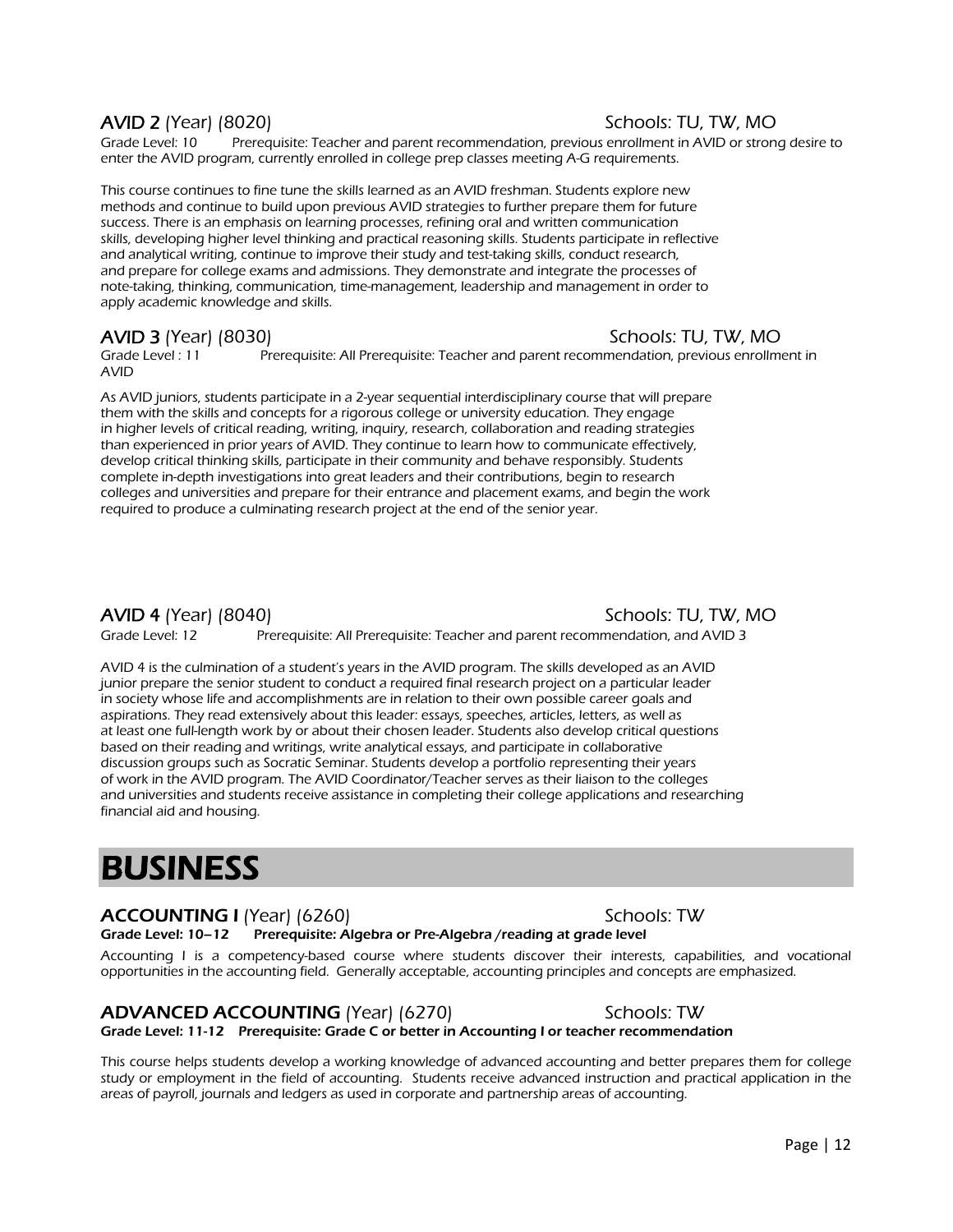# Grade Level: 10-12 Prerequisite: Keyboarding /Introduction to Business Computers or teacher recommendation

 Advanced Business Computers is a high-level course designed to teach the most commonly used business application software. Major components of instruction include advanced word processing, database creation and management, spreadsheet development and charting, development of professional computerized presentations and delivery skills, desktop publishing, and hands-on Internet experience with E-mail, web browsers and research. The course culminates with a small group project, researched totally on the Internet and developed into a report in the form of a computer presentation. Utilizing desktop publishing skills, students advertise and deliver their presentation to the class. This course also prepares students for the following Future Business Leaders of America (FBLA) events: computer applications, computer concepts, word processing, and desktop publishing.

### **Beginning Web Design** (2 semesters) (6470) Schools: TU Grade Level: 10-12 Prerequisite: Grade C or Better in Keyboarding and Beginning Computer Applications, teacher recommendation

In today's business world, a working knowledge of computers is key to success. Individuals with an above average understanding of computers will be more valuable to employers and will have an added edge against the competition for jobs. This course provides students with a working knowledge of several high-end programs used by professionals both in web design and other computer related business settings. Real world applications increase the ability of a student to develop a skill thus, the course is designed to operate similar to the courses in journalism and yearbook. Students develop basic and advanced skills in Adobe Dreamweaver & Flash software, and design and prepare information into a format that is uploaded and compliments the school website.

ADVANCED COMPUTER APPLICATIONS (Year) (6290) Schools: TU, TW

### COMPUTER PROGRAMMING AND GAME DESIGN (Year) (3520)

### Grade Level: 9 Prerequisite: Algebra 1

Students will be introduced to Computer programming (the fastest growing job field). They will use software Created by STEMfuse to create several video games while also integrating all facets of STEM (science, technology, engineering, and math).

A valuable course to offer that fills a need for a large group of students who have interest in this growing field.

## **COMPUTER SCIENCE AP** (Year) (7965) Schools: TU

Grade Level: 11-12 Prerequisite: None

AP ® Computer Science Principles introduces students to the central ideas of computer science, instilling the ideas and practices of computational thinking and inviting students to understand how computing changes the world. The rigorous course promotes deep learning of computational content, develops computational thinking skills, and engages students in the creative aspects of the field.

## GENERAL WORK EXPERIENCE (Year) (6450) Schools: TU, TW, MO

### Grade Level: 11–12 Prerequisite: None

 Through supervised part-time paid employment, students acquire desirable work habits and attitudes in real jobs. Students complete written assignments that focus on assisting them with problems and concerns associated with securing and holding a job.

# TECHNOLOGY CORE - Keyboarding (Year) (6360) Schools: TU, TW, MO

Grade Level: 9-12 Prerequisite: None

Students will develop a mastery of the keyboard through touch-typing and develop a typing speed of 40 words per minute. Create business documents using all applications of Microsoft Office 2013. Other areas of study will comprise word processing in the form of desktop publishing, formatting business letters, resumes, cover letters and envelopes, and how to format MLA style research papers. Further applications include creating spreadsheets, database, and slide presentations using PowerPoint. Students will be exposed to Internet Research and Written works preparing for the Common core Standards to be adopted in 2014. Students will gather job acquisition skills. Some opportunities for technological competitions in the Fall & Spring.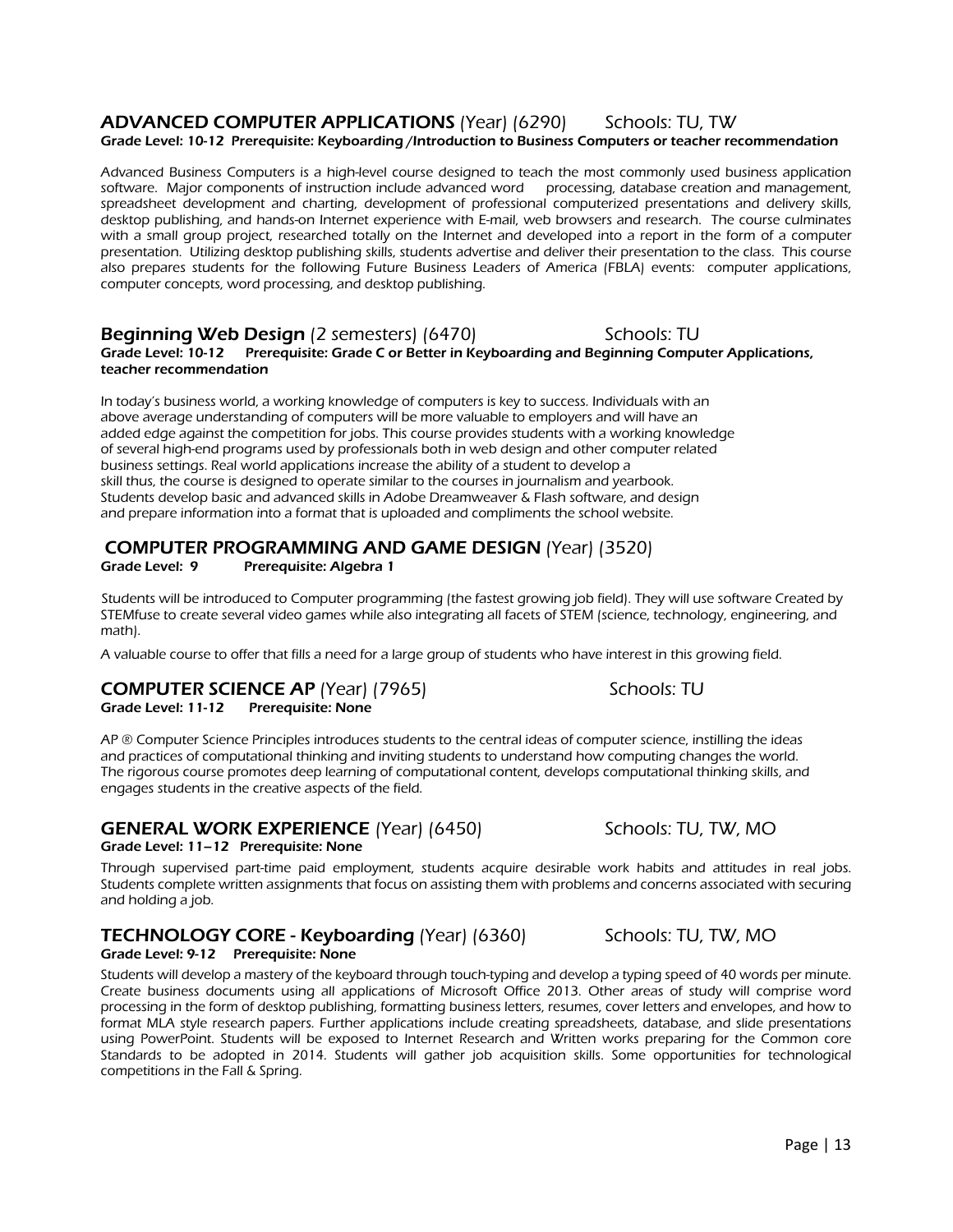## **INTRO TO MARKETING** (Year) (6275) Schools: TU

Grade Level: 9-12 Prerequisite: None

This course is designed to introduce students to marketing and the development of the personal skills necessary for success on the job. Units of study include marketing, work ethics, labor laws, communications technology, and human relations as it pertains to the ever evolving global society.

### **MERCHANDISING** (Year) (6310) Schools: TU, MO Grade Level: 11-12 Prerequisite: Teacher recommendation

Merchandising introduces students to the skills required for operating and managing a business with an emphasis placed on the development of attitudes, skills, and knowledge necessary to marketing and merchandising. Students apply what they learn by becoming involved in managing and promoting the student store and job shadowing local retailers.

## OFFICE CO-OP (Year) (6400) Schools: TU, TW, MO

Grade Level: 12 Prerequisite: Keyboarding / Introduction to Business Computers / Word Processing (previously taken or currently taking), and Business Skills or Advanced Business Computers

Office Co-op is a great way for students to utilize skills learned in their business classes and obtain work experience in paid positions at real job sites.

# ENGLISH LANGUAGE DEVELOPMENT(ELD)

## ELD 1 (Year) (8411-8414) Schools: TU, TW, MO

Grade Level: 9-12 Prerequisite: CELDT no higher than "early intermediate". No more than 24 months of English language in the U.S.

This course is for the new learner of the English language and is currently being offered at Mission Oak High School. This class meets two hours daily for intense English study. ELD 1 will focus on reading and writing skills as well as developing vocabulary, listening, and speaking skills. Successful completion of this course meets the English requirement for graduation.

ELD 2 (Year) (8421-8424) Schools: TU, TW, MO Grade Level: 9-12 Prerequisite: "C" or better in ELD 1. CELDT score of no less than "Early Intermediate"

This course is for students who are beginning their second year of English language learning or the equivalent. Students will become acquainted with different forms of literature. Students will also participate in activities that will facilitate reading comprehension and vocabulary development. Students will participate in grammar activities and write sentences as well as well-organized paragraphs. Successful completion of this course meets the English requirement for graduation.

### *ELD 3* (Year) (8431-8434) Schools: TU, TW, MO Grade Level: 9-12 Prerequisite: Students are placed in this class based on CELDT scores, academic progress, and teacher recommendation.

English Language Development 3 Support (ELD 3) provides a systematic and focused approach to acquiring the English Language, using rigorous and coherent instruction that motivates students with relevant, readable literature and strategic skill instruction. Instruction focuses on the 9-10th and 11-12th grade English Language Arts Common Core Standards. ELD 3 is a supportive class that is standard based and designed to develop skill in reading, concepts and vocabulary literary analysis, writing, and grammar.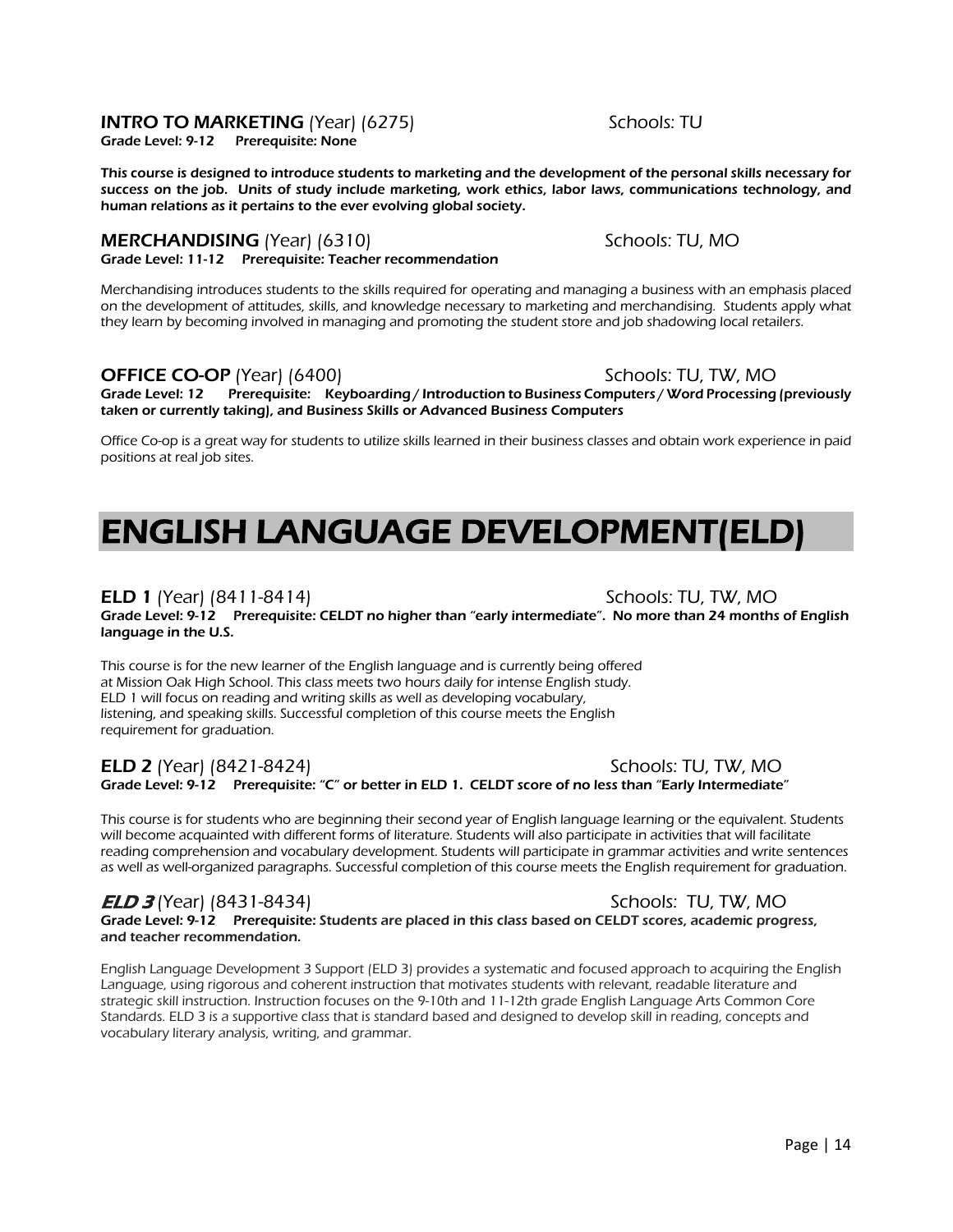# ENGLISH

### ENGLISH lA (Year) (1120) Schools: TU, TW, MO Grade Level: 9 Prerequisite: None

English IA is an freshman introductory course that emphasizes the study of literature in a variety of genres based on selections from the state model curriculum standards. It guides students through the process of literary analysis, vocabulary development and critical thinking. Independent reading is fulfilled within the Reading Renaissance program. Education in writing stresses the writing process (prewriting, drafting, repose/revising, editing, publishing) in both narrative and literary response formats. Oral language instruction offers students experiences in a variety of speaking and listening activities.

## **ENGLISH 1A INTERVENTION** (Year) (1150) Schools: TW, MO

### Grade Level: 9 Prerequisite: Recommended for students reading two or more grade levels below their grade level

English 1 A Intervention-Edge is a core Reading/Language Arts program designed for students reading two or more grades below grade level. The Edge curriculum prepares freshmen students for a successful transition into mainstream English. The class meets for two hours each school day to ensure each student is offered additional support. With a strong focus on early assessment of reading difficulties, the goal of the class is to increase student's reading engagement, fluency, comprehension, vocabulary, strategy use and writing abilities. Reading helps prepare students to pass the California High School Exit Exam and meet the school district's minimum skills competencies for state testing. The course curriculum is aligned to foundational state standards, as students are exposed to many genres of narrative and expository texts thematically connected to and supportive of the English 1 A curriculum. The Reading Renaissance program is an integral part of this English Intervention course.

## **ENGLISH 1B INTERVENTION** (Year) (1160) Schools: TU, TW, MO

### Grade Level: 10 Prerequisite: Recommended for students reading two or more grade levels below their grade level

This course is designed for students reading two or more grades below grade level. The Edge B Curriculum is a UC approved course that prepares freshman students for a successful transition into mainstream English. The class meets for two hours each school day to ensure each student is offered additional support. With a strong focus on early assessment of reading difficulties, the goal of the class is to increase student's reading engagement, fluency, comprehension, vocabulary, strategy use and writing abilities. Reading helps prepare students to pass the California High School Exit Exam and meet the school district's minimum skills competencies for state testing. The course curriculum is aligned to foundational state standards, as students are exposed to many genres of narrative and expository texts thematically connected to and supportive of the English 1 A curriculum. The Reading Renaissance program is an integral part of this course.

# **ENGLISH I HONORS** (Year) (1110) Schools: TU, TW, MO

English 1 Honors is designed to challenge students who have exhibited outstanding abilities and achievements in language arts. The state English-Language Arts content standards are the foundation for determining curriculum. This course is an intense literature-based program in both independent reading (Reading Renaissance) and core literature. Active reading strategies will be employed as students analyze and interpret literature from a variety of genres. The writing process will be emphasized in conjunction with thesis-oriented and research writing. The oral language program offers students experiences in a variety of speaking and listening activities.

# Grade Level: 9 Prerequisite: Teacher recommendation / grade level or above on standardized assessment writing sample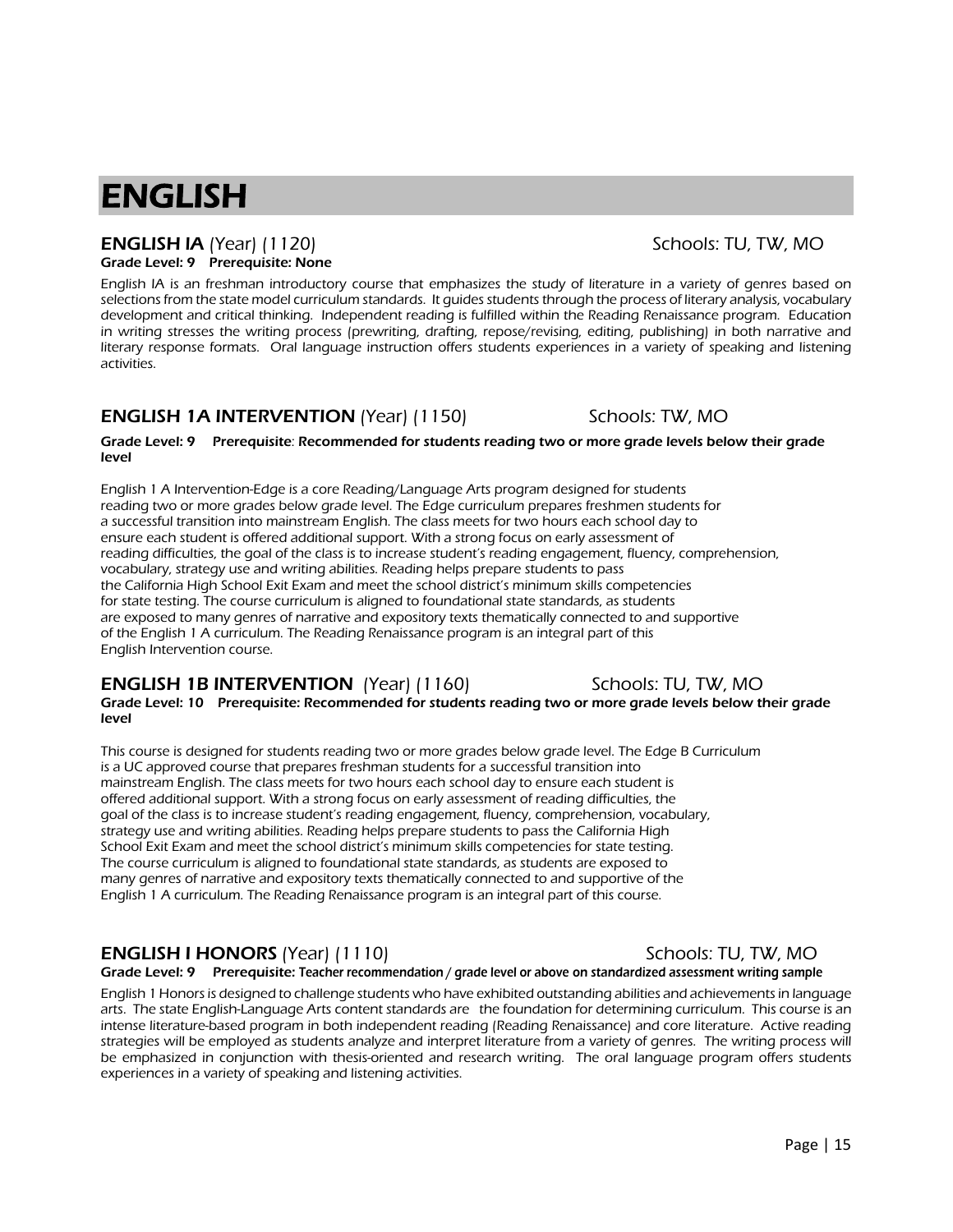### ENGLISH llA (Year) (1220) Schools: TU, TW, MO Grade Level: 10 Prerequisite: English I

Students acquire knowledge about the English language and historically relevant literature. Basic learning skills of reading, writing, speaking, listening, and critical thinking are improved. Curriculum is developed around themes that students encounter in the World History course.

## **English II B – Intervention** (1260) Schools: TW, MO

Grade Level: 10 Prerequisite: Recommended for students reading two or more grade levels below their grade level

This course is designed for sophomore students reading two or more grades below grade level and prepares them for a successful transition into mainstream English. The class meets for two hours each school day to ensure each student is offered additional support. With a strong focus on early assessment of reading difficulties, the goal of the class is to increase student's reading engagement, fluency, comprehension, vocabulary, strategy use and writing abilities. Reading helps prepare students to pass the California High School Exit Exam and meet the school district's minimum skills competencies for state testing. The course curriculum is aligned to foundational state standards, as students will be exposed to many genres of narrative and expository texts thematically connected to and supportive of the English 2 A curriculum. The Reading Renaissance program is an integral part of this course.

## **English II C – Intervention** (1250) Schools: TU

Grade Level: 10 Prerequisite: Recommended for students reading two or more grade levels below their grade level

This course is designed for sophomore students reading two or more grades below grade level. The Edge C Curriculum prepares students for a successful transition into mainstream English. The class meets for two hours each school day to ensure each student is offered additional support. With a strong focus on early assessment of reading difficulties, the goal of the class is to increase student's reading engagement, fluency, comprehension, vocabulary, strategy use and writing abilities. Reading helps prepare students to pass the California High School Exit Exam and meet the school district's minimum skills competencies for state testing. The course curriculum is aligned to foundational state standards, as students will be exposed to many genres of narrative and expository texts thematically connected to and supportive of the English 2 A curriculum. The Reading Renaissance program is an integral part of this course.

# ENGLISH ll HONORS (Year) (1210) Schools: TU, TW, MO

Grade Level: 10 Prerequisite: Teacher recommendation / grade level or above on standardized assessment writing sample

English II Honors is a challenging course for the most able language arts students. It is designed to improve a student's ability to develop and express well-reasoned interpretations of classical literature and provide them with the skills and background necessary for Senior English IV Advanced Placement. Due to a heavy workload, students must be independent, motivated, and actively involved in their own learning.

# **ENGLISH IIIA** (Year) (1320) Schools: TU, TW, MO

### Grade Level: 11 Prerequisite: English I and English II

English IIIA is a literature-based course that emphasizes the study of American literature derived from selections suggested by the state model curriculum standards. Students are guided through the process of literary analysis, vocabulary development, and critical thinking. The writing program emphasizes the writing process (prewriting, drafting, repose/revising, editing) in conjunction with a research paper. Students will analyze, evaluate, and reflect upon literature through writing. Oral language instruction offers students experiences in a variety of speaking and listening activities.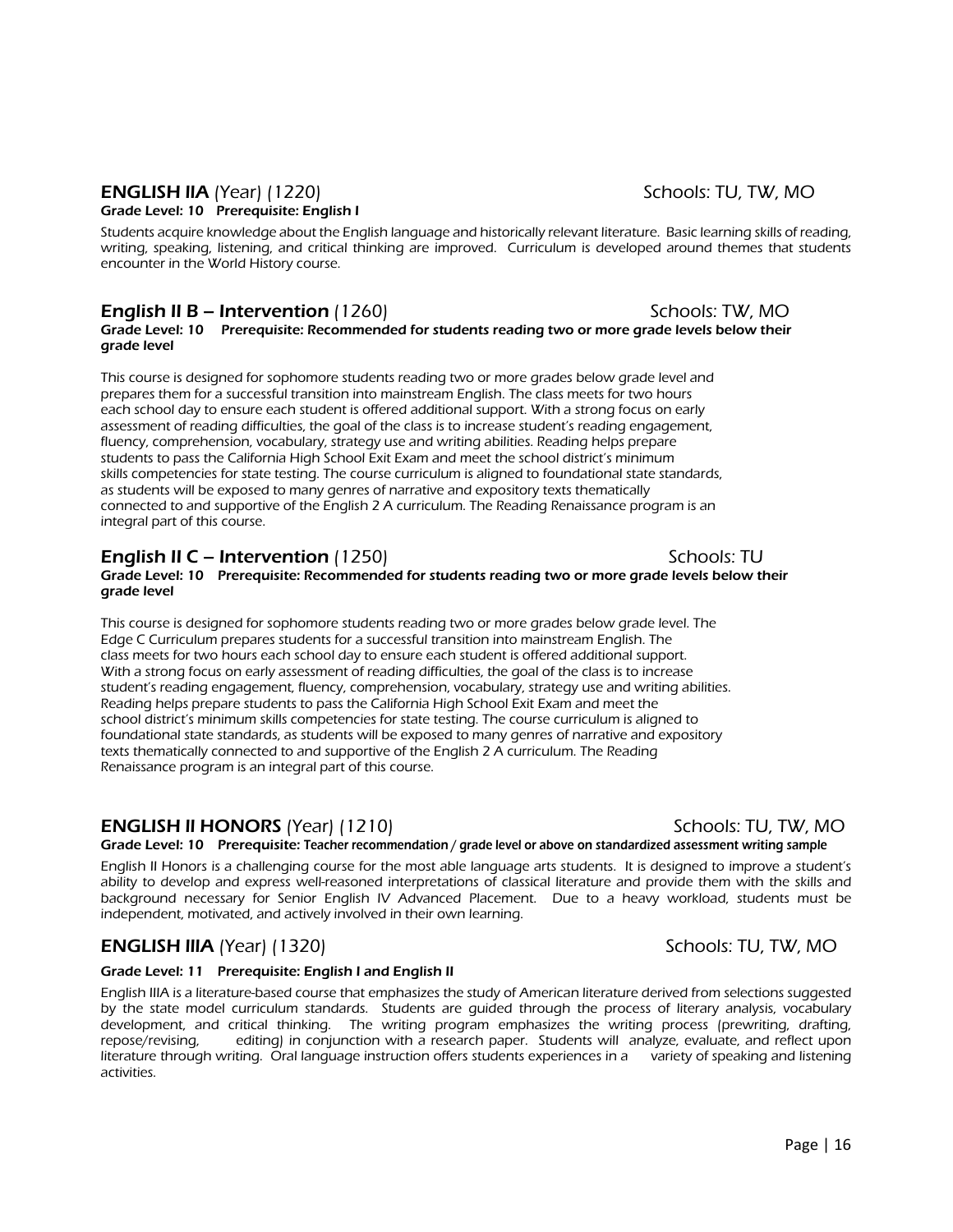## **ENGLISH III ADVANCED PLACEMENT** (Year) (1315) Schools: TU, TW, MO

Grade Level: 11 Prerequisite: Teacher recommendation / grade level or above on standardized assessment writing sample

 The purpose of this course is to provide students with the skills necessary to communicate in writing with maximum effectiveness. Students work to further improve their abilities in paragraphs, moving to longer analytical essays and a welldocumented research paper. Students also practice various aspects of creative writing: dialogue, development of characters, description of scenes and people, figures of speech and poetry. Students are prepared to take the Advanced Placement Examination

### **ENGLISH IV ADVANCED PLACEMENT** (Year) (1410) Schools: TU, TW, MO Grade Level: 12 Prerequisite: Teacher recommendation / grade level or above on standardized assessment writing sample

This course involves a study of literature characteristically used in Advanced Placement classes and continued practice of writing at an advanced college preparation level. Students are prepared to take the CLEP or Advanced Placement examinations.

# ERWC (Year) (1540)<br>Grade Level: 12 Prerequisite: None

Prerequisite: None

This rhetoric-based course was designed by the California State University and the California Community Colleges and fulfills the district's senior year English graduation requirement. The goal of ERWC is to develop advanced critical and analytical thinking skills through argumentative reading and writing. Throughout the course, students will engage with texts that deal with controversial, contemporary issues. Students will evaluate various authors' claims and writing styles, and then participate in thoughtful, text-based discussions in order to formulate their own opinions. Students will defend their viewpoints in numerous argumentative essays that will require multiple drafts. Successful completion of this course meets the English requirement for graduation and one year of the English ('b') requirement for CSU/UC.

## **JOURNALISM/NEWSPAPER** (Year) (1660) Schools: TW, MO

Grade Level: 9-12 Prerequisite: Grade of "B" or better in previous English course or Grade of "C" with a teacher recommendation.

This course is designed to provide the student with a general knowledge of journalism writing, an understanding of the legal and ethical issues of journalism, and an opportunity to have his or her work published regularly in the school newspaper.

# **JOURNALISM/YEARBOOK** (Year) (1650) Schools: TU, TW, MO

Grade Level: 9-12 Prerequisite: Teacher recommendation

This course presents students with real-world publishing experience in producing the Eyas yearbook. The Eyas is a large, hard cover book published annually chronicling school history for more than a century. Class members learn and practice all areas of publishing, including photojournalism, writing, editing, design, advertising, layout and distribution. Students are taught how to use professional quality cameras, computers and software in a cooperative effort to create and publish the yearbook.

# CHILDREN'S LITERATURE OF THE FANTASTIC (Year) (1625) Schools: MO

Grade Level: 11-12 Prerequisite: None

This course is designed to address the standards for 11th and 12th grade college prep English through the study of children's literature. This course offers a survey of classical and contemporary children's literature. It provides the historical background of children's literature as well as modern application of the literature. This course is taught as a literature course, using essential questions to provide an opportunity for students to read, analyze, Synthesize, and understand quality children's literature.

CREATIVE WRITING (Year) (1595) Schools: MO Grade Level: 11-12 Prerequisite: None

This one-year creative writing course is for all students interested in the pursuit of becoming a better writer, reader and thinker by exploring the use of human imagination. The student will investigate writing from the past and present to discover how he or she may improve his or her own writing. The creative writing student is also expected to adopt the persona of an artist working in and with a community of fellow artists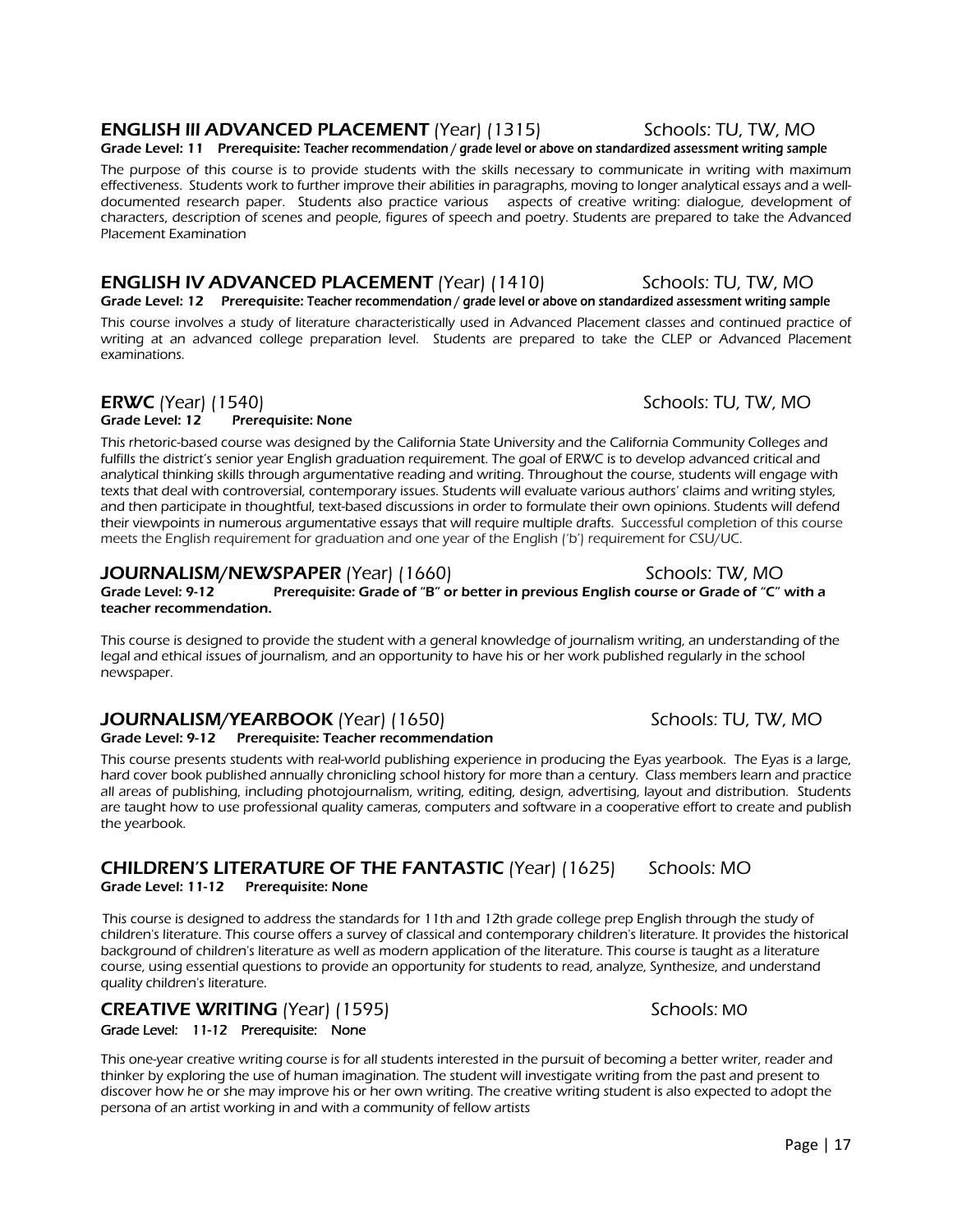### CRITICAL THINKING THROUGH CHESS 1(Year) (1670) Schools: MO Grade Level: 9 Prerequisite: None

Chess, the World's most difficult game, is recognized as one of the most effective tools for developing the skills necessary for success in the 21st Century. In research studies, chess has been shown to improve Critical thinking and creative problem solving skills, impacting both academic and social aspects of the learner's life. By learning and applying the rules, concepts, and strategies of chess, students will develop their critical thinking skills in a fun and engaging Way. b. Statement of Purpose: Chess has been referred to as "the perfect teaching tool" and it has a long history and a global appeal as an intellectual pursuit in society. Importantly in Tulare County, chess is a universal game that has no language, religious, or socioeconomic boundaries. Everyone is equal on the chessboard. Along with developing the mind, chess develops the soul of those that play, breaking down barriers and fostering a positive sense of self and of control over decisions and their consequences. Chess is for every student, and a thriving chess Culture on campus can be a unifying, intellectual, and positive force.

### CRITICAL THINKING THROUGH CHESS 2 (Semester) (1672) Schools: MO Grade Level: 10-12 Prerequisite: None

Critical Thinking through Chess 2 builds on the concepts learned in CTTC 1, exploring deeper the strategies and tactics that shape the three phases of the game: the opening, middlegame, and endgame. For each of the three units, students will study master games, analyzing the strategies used, and applying them in games to assess their effectiveness, understanding their logic, and folding them into their personal repertoire. Students will will also work collaboratively to host and participate in a school wide (District wide? County wide?) chess tournament. Statement of Purpose: Deep study of any topic is beneficial. Chess, a life-long intellectual pursuit, is perfectly suited to further develop the Concepts of Critical thinking, Creative problem solving, planning, and risk/benefit analysis. No activity is better designed as a metaphor for the challenges of life-the parallels and available stories are everywhere. CTTC 2 is a Critical piece in establishing a larger, campus-wide chess Culture, one that promotes civility, unity, and intellectualism while eliminating any racial, religious, economic, or other perceived borders.

### FILM AS LITERATURE (Year) (1680)<br>Grade Level: 11-12 Prerequisite: None Prerequisite: None

Film as Literature is designed to introduce student to the media of film as an art form. Students participate in the analysis of films, and acquire a working Vocabulary of terms that describe the film industry and the analysis of films. Students will participate in interpersonal and group activities that develop firm concepts of genre.

Students enrolled in this class study film both as a visual art form and as a form of visual literature. Although the average American view "moving images" for hours each day, most watch uncritically and passively, rarely analyzing how the film Works to create meaning or shape images. This course will promote "cineliteracy', an understanding of how film communicates, by analyzing the complex network of language systems that film employs through the application of the techniques students have already been taught for analyzing and reviewing literary communication.

Each class is organized primarily around a systematic look at literature, expository reading and writing, and the following film genres: drama; comedy (romantic, 'screwball, slapstick, satire, parody); documentary; western (and archetypal western hero); war & propaganda; Science-fiction; mystery and Suspense (particularly the art of Alfred Hitchcock); film noir (and the private detective as an extension of western hero); foreign; and action adventure. Discussion focuses closely on the dramatic, literary and cinematic aspects of each film viewed and work read.

### **MOCK TRIAL** (Year) (1682)<br>
Grade Level: 9-12 Prerequisite: None Grade Level: 9-12

Students will receive a comprehensive education concerning the judicial branch of the government and the legal system of the United States, Students Will learn, practice, and perform courtroom procedure for both civil and criminal cases, develop character, write and perform direct examination, cross examination, opening statements, closing arguments, and explore an exhaustive variety of of constitutional issues. Students will develop their own trial strategies and compete in small groups against other schools. Finally, students will learn the California Evidence code and practice objections in various courtroom situations.

### SPEECH(Year) (1570) Schools: TU, TW, MO Grade Level: 9—12 Prerequisite: None

Speech gives students an opportunity to understand and practice communication skills in both small group discussions and activities and in formal and informal individual presentations before the entire class. Speech students develop poise and self-confidence when speaking before audience.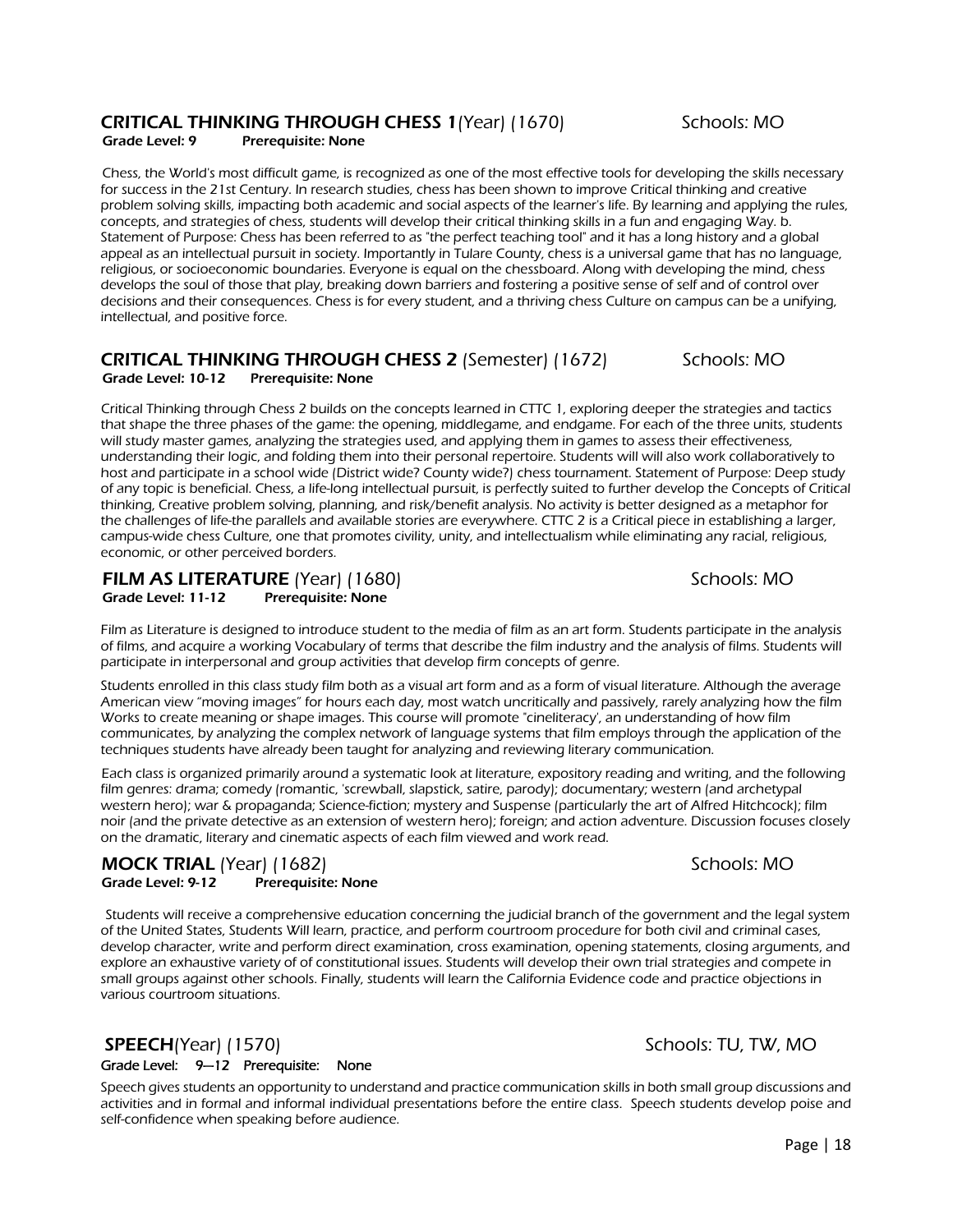## SPORTS WRITING AND LITERATURE (Year) (1685) Schools: MO

Grade Level: 11-12 Prerequisite: None

Sports Writing and Literature is a writing-intensive class that teaches journalistic approaches to writing. Students will also write formal essays on sports-themed topics that are contemporary and worth analysis. As a class, we will also be reading a variety of expository texts that we will analyze for style, theme and rhetoric. Our class will also be reading and analyzing core literature. Students will be expected to attend at least five sports outings a semester and be able to report, using the correct format. Sports topics and themes will change as the sports seasons change. Also, some sports topics will arise as the headlines arrive. Sports is an entity that changes and the class' topics will reflect as such. The arranged topics and themes for the class are included in the key assignments, text and supplemental instructional materials portion of the application.

### **STAGE TECHNOLOGY/DESIGN** (Year) (6750)<br>Grade Level: 10-12 Prerequisites: None Prerequisites: None

Students enrolled in this one-year stage technology/design course will have a hands on experience with all technical aspects of theatre. Instructional emphasis will be placed on the creation, evaluation, adaptation, interpretation, and critiquing of the technical aspects of theatre. Students will learn the functions of the creative team, production staff, technicians and stage crew. With the use of production facilities available to them, students will learn the basic elements of scenic construction and design concepts, theatrical lighting, sound technologies, costume (sewing and costume concepts), theatrical makeup and design. Students will also gain hands-on experience as directors, stage management and the business aspects of theater. The students will be working closely with our local community theater as well as our own school productions.

# HOME ECONOMICS

# **CAREERS WITH CHILDREN** (Year) (7645) Schools: MO

### Grade Level: 11-12 Prerequisite: Child Development

Careers with Children is designed for the high school student who wishes to enter the field of child care and child development and to further their studies in the field of early childhood education, childhood development, child psychology, and pediatrics.

### **INTRODUCTORY FOODS AND NUTRITION** (Semester)(7040) Schools: TU, TW, MO Grade Level: 10-12 Prerequisite: None

 Explore the variety of foods available today and learn how food and nutrition impacts daily life. This course covers the topics of nutrition and health, food safety and sanitation, meal management, food purchasing and preparation, food and culture, food science and nutrition, food costs, production and technology. Students discover how this knowledge can assist them in everyday life and the advantages of a career in the field of food science, hospitality or food technology.

# ADVANCED FOODS II (Year) (7010) Schools: TU, MO

### Grade Level 10-12 Prerequisite: Intro to Foods/ Advanced foods I

Advanced Foods 2 is a course designed to train students for career opportunities in the food service/culinary arts industry. Topics include Breakfast Food and Sandwiches, Nutrition, Cost Control, Salads and Garnishing, Purchasing and Inventory, Meat, Poultry and Seafood, Marketing, Desserts and Baked Goods and Sustainability in the Restaurant and Foodservice Industry. Students will learn about the importance of running a restaurant as well as examining the various styles of plating including; minimalism, architectural, contemporary, naturalism, and classic design. Students will receive instruction on various knife techniques to manipulate food for artistic purposes along with spoon and sauce techniques used to "paint the plate." Each individual student will create and present a food demo whereby demonstrating how food can be used to create visual art through use of line, shape, form, texture, and color.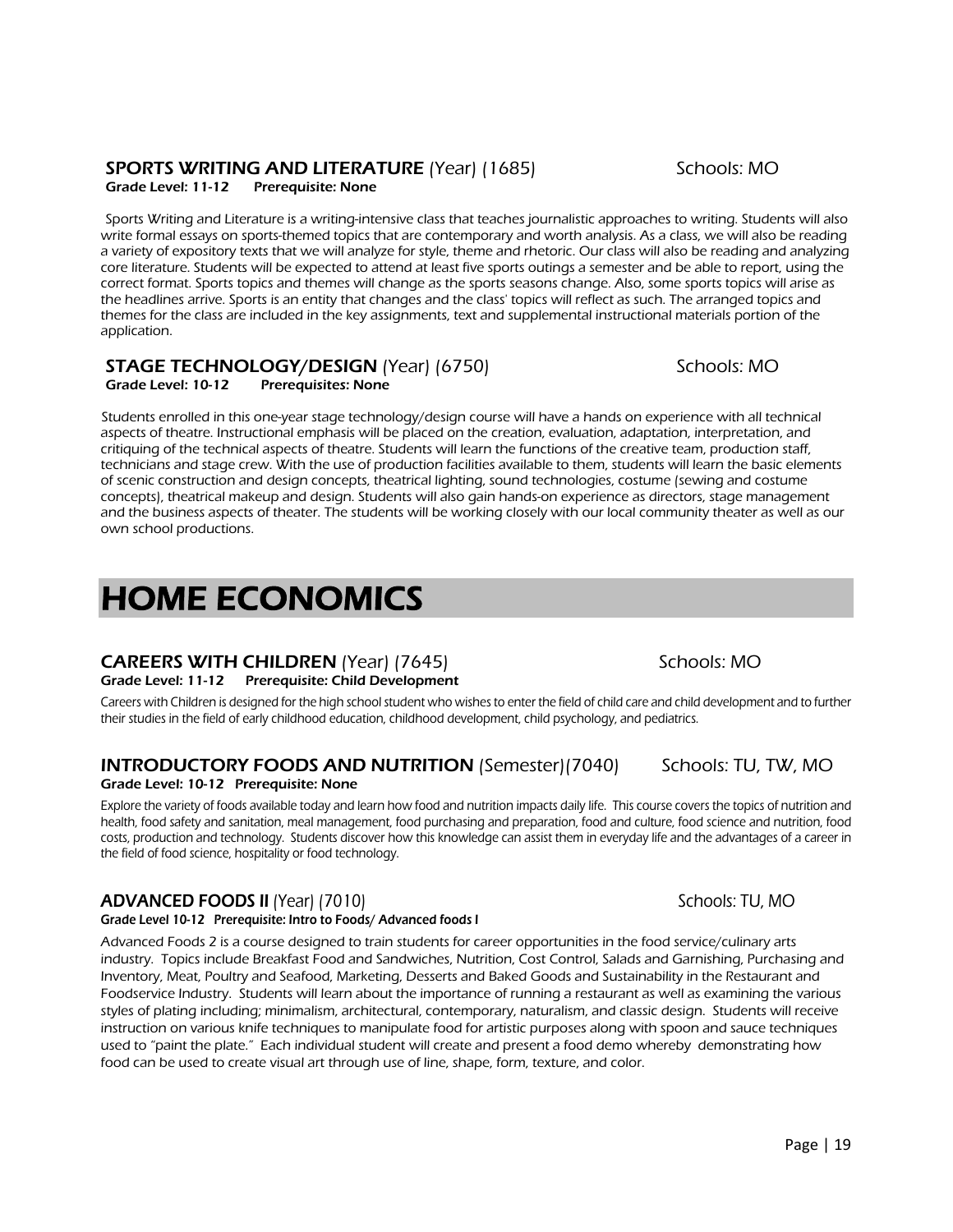### **FASHION 1** (Year) (7810) Schools: TW Grade Level: 10-12 Prerequisite: Life Management 1

Students in this course learn about the exciting world of fashion, textiles, and apparel as well as get a great head start in the pursuit of a career in the fashion industry. They explore the elements and principles of design, how to choose clothing and accessories, history of fashion, current trends, wardrobe planning and creating custom apparel. Instruction includes clothing construction skills from selecting a pattern to the finished product. At the end of the course, students have the opportunity to earn 2 units of College of the Sequoias credit if they pass the class with a Grade C or better.

### **FASHION 2** (Year) (7811) Schools: TW Grade Level: 11-12 Prerequisite: Grade C or better in Fashion 1

Upon successful completion of this course, students will have enhanced the basic skills mastered in Fashion I. They will apply intermediate construction apparel principles, techniques and skills in the production of various garments. Through lecture, technology, demonstration and hands-on experience, a focus is placed on creativity, planning and construction of more complex designs.

### LIFE MANAGEMENT (Year) |7080)<br>Grade Level: 9-12 Prerequisite: None Prerequisite: None

This course is designed to prepare students with the skills to live independently. Students are introduced to "real life lessons" as they learn to manage their needs in the areas of interpersonal relationships with family and friends. They gain confidence to face the future as they develop critical skills and knowledge in nutrition and food, family living and parenting, child development, clothing and fashion, consumer education, individual and family health, and housing and furnishings. Students learn to look their best, be their best, and have a better future.

# INDUSTRIAL TECHNOLOGY

### AUTOMOTIVE ENGINE TECHNOLOGY 1 (Year) (7530) Schools: TU Grade Level: 11-12 Prerequisite: Grade C or better in Introduction to Industrial Technology

This class builds on general information studied in Introduction to Industrial Technology and Advanced Automotive and provides more specific instruction about the engine and its components. Students diagnose problems, learn how to disassemble and reassemble an engine, and test engines for proper operation following repair. They become acquainted with the business aspects of an automotive repair shop and learn how to write work orders, calculate billing, and conduct themselves in a business setting. It is a goal of this course for students to achieve proper work ethics to be successful in the job market.

# **AUTOMOTIVE 1 & 2** (Year) (7510-7520) Schools: TU

Grade Level: 10-12 Prerequisite: Grade C or better in Introduction to Industrial Technology Advanced Automotive is a hands-on course that takes the fundamentals and theories learned in Introduction to Industrial Technology and puts them into practice in an automotive repair shop setting. Students are instructed in the proper use of tools required for particular jobs and receive guidance in the use of diagnostic machines available in the shop. Using computers, they tap into information on the Internet and All Data software, which provides specifications of different automobile makes and models. The goal of this course is to train a student to become a skilled, problem-solving mechanic, who can either repair his own automobile or is prepared for the job market.

# ARCHITECTURAL DRAFTING AIDE (Year) (7760) Schools: TU

### Grade Level: 11-12 Prerequisite: Drafting I and II

Drafting Aide students learn about architectural drawing and work with the tools and materials architects use today as they execute architectural lettering, house planning and design. In the first semester, students learn to create and design a residential house using up-to-date techniques, as well as complete a full set of house plans. In the second semester, students utilize Auto CAD computer software to design a second set of house plans. Instruction includes presentation plans, a scale model, and field trips to residential house sites. Selected computer drawings are plotted for student evaluation.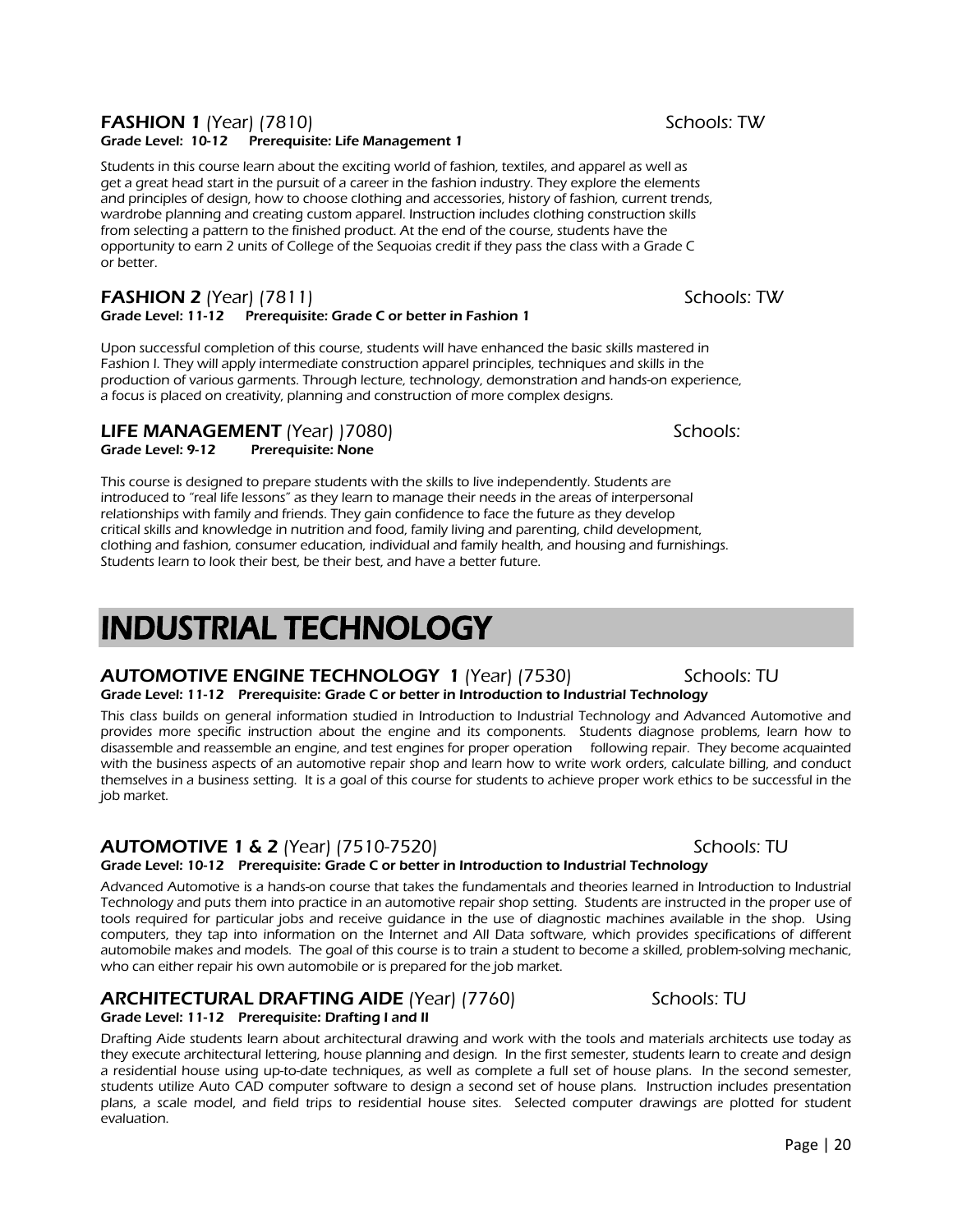# **DRAFTING I** (Year) (7740) Schools: TU

### Grade Level: 9—12 Prerequisite None

Students will learn practical concepts and techniques for manual mechanical drawing. Many practical examples of common tasks performed by draftsman in both architectural and mechanical drawing are provided. The class is designed for students who have very little or no knowledge of drafting technology. Students will use drafting equipment and other tools associated with the trades, such as T-squares metric and standards scales, compasses templates, and different hardness pencils. In second semester students are introduced to CAD fundamentals and techniques by using auto CADLT software.

# **CONSTRUCTION TECHNOLOGY** (Year)(7720) Schools: TU, TW

Grade Level: 11-12 Prerequisite: Age 16 years or older

Students in this course receive instruction through lecture, technology, demonstration and handson, project-based experience in the knowledge and skills necessary to succeed in the cabinet and construction industry. With safety procedures emphasized, as well as technical and aesthetic aspects, students study and practice traditional woodworking joinery techniques, hand-tool methods, machine tool techniques, the elements of design, cabinet layout, casework, and incorporation into individual and group projects. Project design, drawings, construction and installation procedures, as well as functional mathematical concepts will be presented, along with other subject areas that fit within the scope of construction technology.

### **Wood I** (Year) (7550) Schools: TW Grade Level: 9-12 Prerequisite: None

This course will provide the student with the basic knowledge and skills used to construct articles out of wood. Basic use and care of both hand machine tools will be included. To aid the student in an intelligent selection of an occupation, a study of the various branches of woodworking is also included. On completion of this course the student will have a basic knowledge of woodworking and will be prepared to move on to more advanced woodworking skills which are offered in Wood II.

### ADVANCED WOOD (Year) (7560) Schools: TW Grade Level: 10-12 Prerequisite: Wood I with a C or better

Advanced Wood is a woodworking course that is a follow-up course from Beginning Wood. It is designed to further meet the growing needs of students in the industry and technology programs and intended to include students with basic woodworking backgrounds who wish to prepare for further study in this area and to fit within the scope of the California Industry and Technology Education Framework. As most shop courses, it is designed with a hands-on approach, and the projects chosen are more complex and detailed to further develop problem solving skills and manual abilities. The functional aspect of math and technical writing are of prime importance, with emphasis given to their practical use in the woodworking industry. This course will contain demonstrations of various hand and power tools used by professionals in the manufacturing and construction industries. Practical problems, immediately followed by solutions are presented throughout the course. Students should have completed Wood or the previous Advanced Wood class with a C or better to enter into this next level of woodworking.

## WOOD SCULPTURE (Year) (7580) Schools: TU Grade Level: 10-12 Prerequisite: None

 As wood may be used as an art medium and/or for functional purpose, students in this course are introduced to a variety of fabrication methods, wood carving and finishing techniques for wood sculpture. Hands-on experiences, where safety practices and protocols are emphasized, enhance learning applications as students demonstrate understanding in the identification, and use of specific hand and machine tools, vocabulary, carving techniques, and design elements. Personal portfolios are created to highlight products produced through the duration of this course, and students are required to complete a final exam project at semester end. This course meets a fine arts graduation requirement.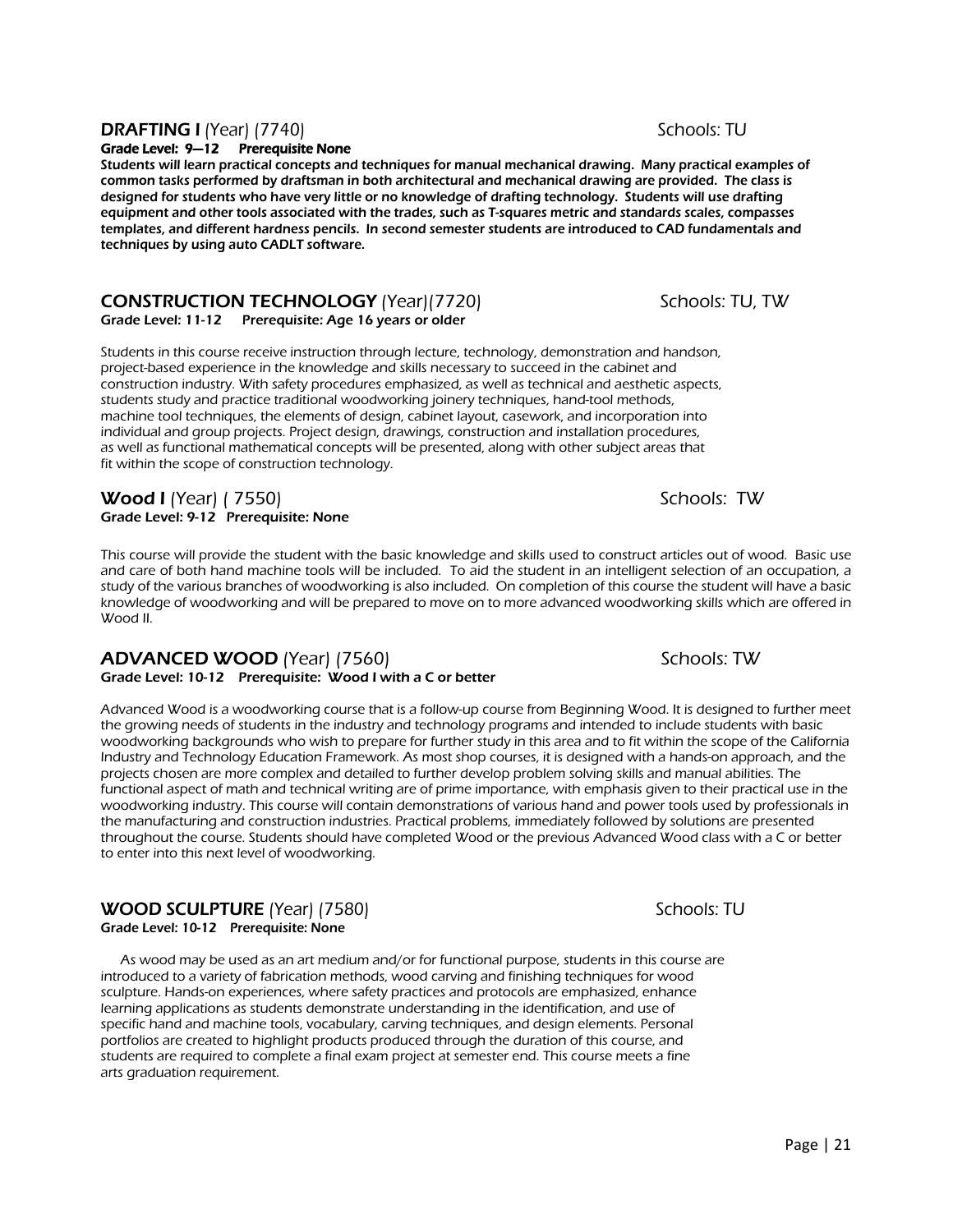# MATHEMATICS

# SUCCESS LAB (Year) (3020) SUCCESS LAB (Year) (3020)

Grade Level: 9 Prerequisite: Students with low standardized test scores

Success Lab provides Algebra IA students with the assistance and opportunity to receive additional small group, supervised instruction to ensure success in current and future math courses.

# ALGEBRA I (Year) (3120) **ALGEBRA I** (Year) (3120)

Grade Level: 9-12 Prerequisite: Algebra readiness exam score of 25 or better or teacher recommendation

This course meets the California content standards for Algebra I and covers linear and quadratic equations, inequalities and functions, as well as an introduction to probability and statistics. Students are prepared to take the High School Exit Exam and Golden State examination in algebra.

# ALGEBRA 1 HONORS(Year) (3110) Schools: TU, TW, MO

Grade Level: 9-12 Prerequisite: Teacher recommendation

This course is the fundamental course for any student on an advanced Science, Technology, Engineering or Mathematics pathway in high school. Topics range from evaluating and solving equations and inequalities, evaluating and graphing linear and non-linear functions and relations, as well as an introduction to sequences and series. Real world applications are presented throughout the course content which focuses on the 4 different representations of numerical relationships: tables, equations, graphs, and situations. The curriculum used incorporates problem-based lessons, collaborative student study teams and spaced practice with course concepts. The learning strategies are consistent with the Common Core State Standards for Mathematical Practices.

### **COMPUTER SCIENCE PRINICPALS AP** (Year) (7965) Schools: TU Grade Level: 10-12 Prerequisite: None

AP ® Computer Science Principles introduces students to the central ideas of computer science, instilling the ideas and practices of computational thinking and inviting students to understand how computing changes the world. The rigorous course promotes deep learning of computational content, develops computational thinking skills, and engages students in the creative aspects of the field.

The course is unique in its focus on fostering students to be creative. Students are encouraged to apply creative processes when developing computational artifacts and to think creatively while using simulations to explore questions that interest them. Rather than teaching a particular programming language or tool, the course focuses on using technology and programming as a means to solve computational problems and create exciting and personally relevant artifacts. Students design and implement innovative solutions using an iterative process similar to what artists, writers, computer scientists, and engineers use to bring ideas to life."

# GEOMETRY (Year) (3220) Schools: TU, TW, MO

### Grade Level: 9-12 Prerequisite: Grade C or better in Algebra I

This course meets the California content standards for geometry and covers proofs, basic theorems, area, perimeter, circumference, area, volume, lateral area, and surface area of common geometric figures. Students find, use and prove relationships between angles in polygons using properties of complementary, supplementary, vertical, and exterior angles. They also use and prove the Pythagorean theorem, perform basic constructions with straightedge and compass, study coordinate geometry and basic trigonometric functions and prove and solve problems regarding relationships among chords, secants, tangents, inscribed angles and inscribed and circumscribed polygons of circles. Students are prepared to take the Golden State examination in geometry.

# GEOMETRY HONORS (Year) (3210) Schools: TU,TW,MO

### Grade Level: 9-12 Prerequisite: Grade B or better in Algebra I, teacher recommendation, and a Geometry readiness exam score above 70%

This course meets the California content standards for geometry and covers proofs, basic theorems of geometry, area, perimeter, circumference, area, volume, lateral area, and surface area of common geometric figures. Students find, use and prove relationships between angles in polygons using properties of complementary, supplementary, vertical, and exterior angles. They also use and prove the Pythagorean theorem, perform basic constructions with straightedge and compass, study coordinate geometry and basic trigonometric functions, prove and solve problems regarding relationships among chords, secants, tangents, inscribed angles, and inscribed and circumscribed polygons of circles. Higher order thinking processes and technology are used daily. Students are prepared to take the Golden State examination in geometry.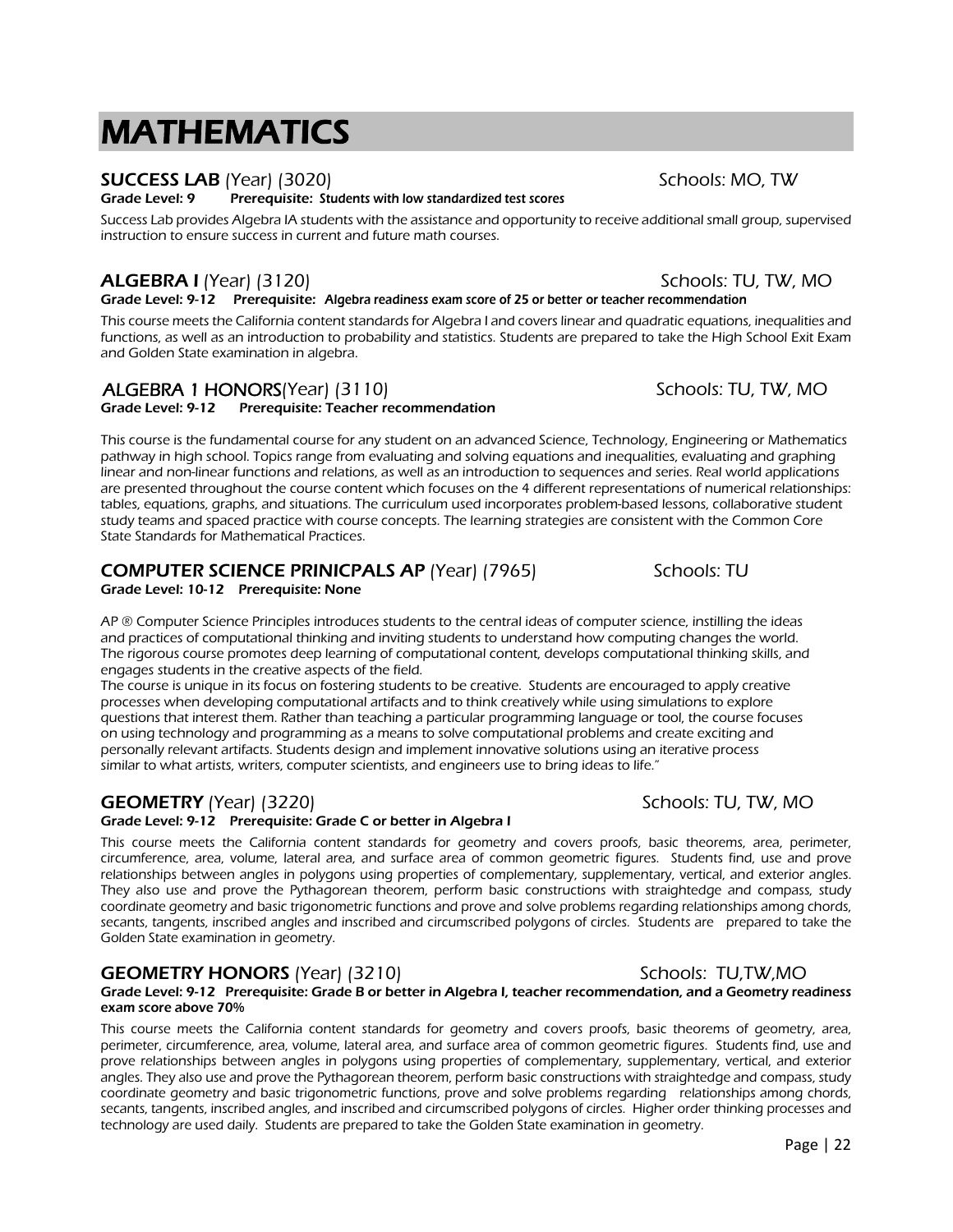## **INTEGRATED MATH 1** (Year) (3200) **Schools: TW, MO** Schools: TW, MO

### Grade Level:10-12 Prerequisite: Intended for sophomores who struggled in Algebra 1 as freshman, but passed with a D.

This course is designed to meet the second year mathematics requirement for students moderately successful in Algebra 1. It will provide those students further opportunity to study additional mathematical topics, without the rigor of the geometric proof process. Students will be instructed in the use of Geometer's Sketchpad as a way of investigating geometric properties. Successful completion of this course meets the Mathematics requirement for graduation.

# ALGEBRA II (Year) (3320) Schools: TU, TW, MO

### Grade Level: 9-12 Prerequisite: Grade C or better in Algebra I and Geometry

 This course meets the California content standards for Algebra II and expands on the mathematical content of Algebra 1 and Geometry with an emphasis placed on abstract thinking skills, function concept, and algebraic solution of problems in various content areas. Specific topics include absolute value and inequalities, complex numbers, polynomials and rational expressions, quadratic functions, logarithms, arithmetic and geometric series, and the binomial theorem.

# ALGEBRA II HONORS (Year) (3310) Schools: TU, TW, MO

Grade Level: 9-12 Prerequisite: Grade B or better in Algebra I and Geometry, teacher recommendation, and an Algebra II readiness exam score above 70%

This course meets the California content standards for Algebra II and Trigonometry and expands on the mathematical content of Algebra 1 and Geometry with an emphasis placed on abstract thinking skills, function concept, and algebraic solution of problems in various content areas. Specific topics include absolute value and inequalities, complex numbers, polynomials and rational expressions, quadratic functions, logarithms, arithmetic and geometric series, and the binomial theorem. Students are acquainted with a more algebraic viewpoint toward the trigonometric functions.

## PRE-CALCULUS (Year) (3400) Schools: TU, TW, MO

Grade Level: 10-12 Program Major(s): All Prerequisite: Grade C or better in Algebra II or Algebra II Honors

This course meets the California content standards for Trigonometry and math analysis. Students are acquainted with a more algebraic viewpoint toward the trigonometric functions, as well as mathematical induction, roots of polynomials, conic sections and limits. Students are prepared to take the Golden State examination in high school mathematics.

# **PRE-CALCULUS HONORS** (Year) (3405) Network the Schools: TU, TW, MO

Grade Level: 10-12 Prerequisite: Grade A in Algebra II, Grade C or better in Algebra II Honors, teacher recommendations, and a Pre-Calculus readiness exam score above 70%

This course meets the California content standards for trigonometry and math analysis and part of the Calculus A/B standards. Students are acquainted with a more algebraic viewpoint toward the trigonometric functions, as well as mathematical induction, roots of polynomials, conic sections and limits. The calculus topic of derivatives is studied. First semester instruction focuses on trigonometry and math analysis; while second semester instruction focuses on calculus topics. Students are prepared to take the Golden State examination in high school mathematics.

### STATISTICS (Year) (3555) STATISTICS (Year) (3555) Grade Level: 12 Prerequisites: None

Students will receive a comprehensive education concerning statistical ideas and their relevance to public policy, business, and the social, health, and physical sciences; focus on critical approach to statistical evidence with quantitative or formal reasoning. Statistics provides tools for describing variability in data and for making informed decisions that take it into account.

# **STATISTICS ADVANCED PLACEMENT** (Year)(3560) Schools: TU, TW, MO

### Grade Level: 10-12 Prerequisite: Grade C or better in Algebra II

This college-level course meets the Advanced Placement standards for statistics and is designed to be a technical and indepth extension of probability and statistics. Topics include planning studies, hypothesis testing, probability, conditional probability, discrete random variables, continuous random variables, variance of a discrete random variable, standard distributions, standard deviation, central limit theorem, least squares regression, correlation coefficient of two variables, data organization, confidence intervals, P-value and chi-square distribution and test. Students are prepared to take the Advanced Placement examination. College credit is awarded based on test performance.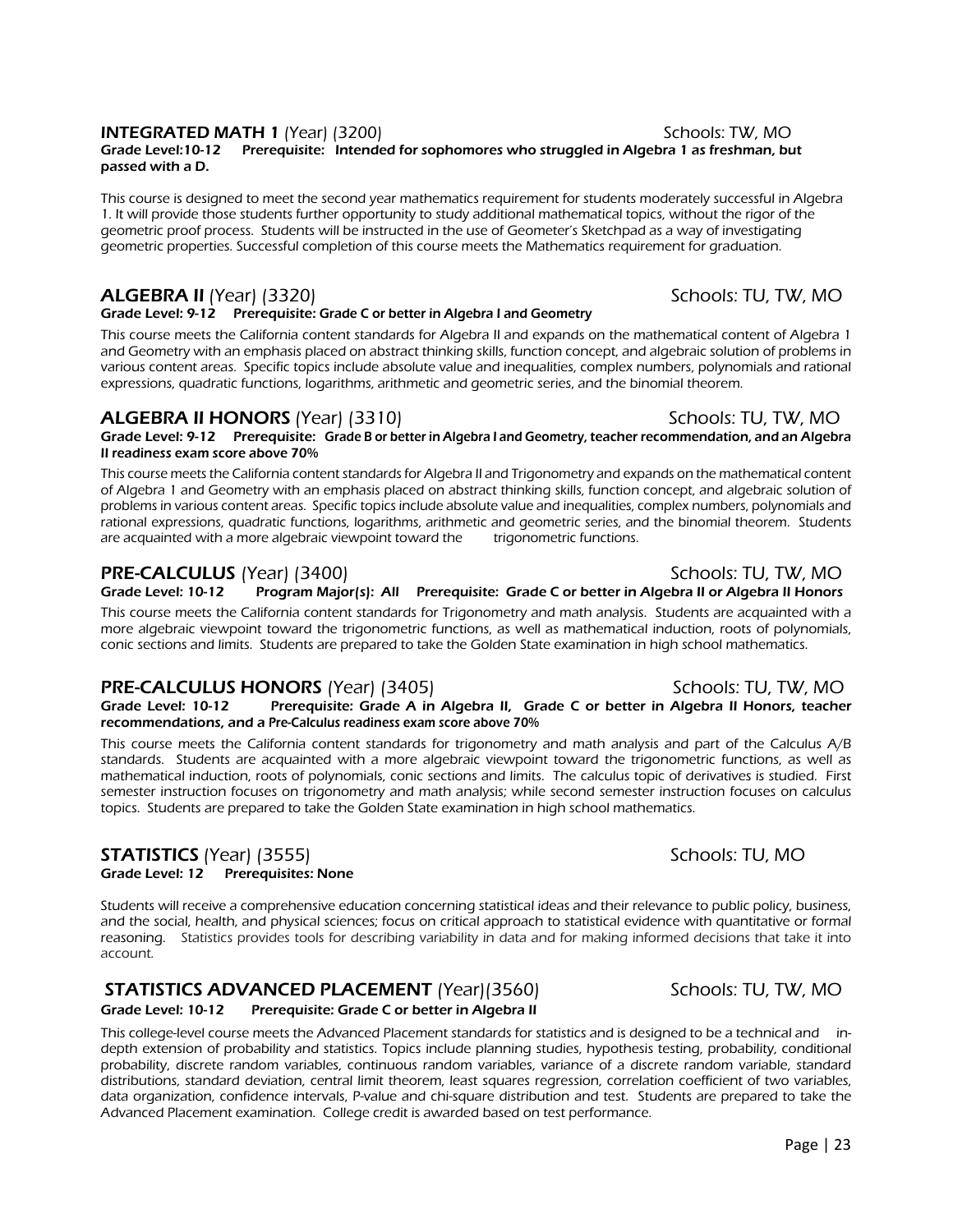## **TECHNICAL MATH** (Year) (3590) **SEED AND SCHOOLS: TU, TW, MO**

### Grade Level: 12 Prerequisites: None

This course is designed for seniors who have not met the two-year mathematics requirement for graduation. It does not replace the Algebra 1 requirement for graduation.

### **CALCULUS A/B ADVANCED PLACEMENT** (Year) (3410) Schools: TU, TW, MO Grade Level: 10-12 Prerequisite: Grade C or better in Pre-Calculus or Pre-Calculus Honors, Grade A in Algebra II Honors, teacher recommendations, and a Calculus readiness exam score above 70%

This college-level course meets the Advanced Placement standards for Calculus A/B. Topics include analysis of graphs, limits of functions (including one-sided limits), asymptotic and unbounded behavior, continuity as a property of functions, concept of a derivative, derivative at a point, derivative as a function, second derivatives, applications of derivatives, computation of derivatives, interpretations and properties of definite integrals, applications of integrals, fundamental theorem of calculus, techniques of anti-differentiation, applications of anti-differentiation, numerical approximations to definite integrals. Students are prepared to take the Calculus A/B Advanced Placement examination. College credit of one semester of calculus is awarded based on test performance.

### **CALCULUS B/C ADVANCED PLACEMENT** (Year) (3420) Schools: TU, TW, MO Grade Level: 11-12Prerequisite: Grade C or better in AP Calculus AB or Grade B or better in Pre-Calculus Honors

This college-level course meets the Advanced Placement standards for Calculus B/C. Instruction includes all calculus A/B topics, parametric, polar and vector functions, slope fields, numerical solution of differential equations using Euler's method, L'Hopital's Rule, convergence of improper integrals and series, derivatives of parametric, polar, and vector functions, antiderivatives by substitution of variables, improper integrals, logistic differential equations, concept of series, series of constants, and Taylor series. Students are prepared to take the Calculus B/C Advanced Placement examination. College credit of up to two semesters of calculus is awarded based on test performance.

# PHYSICAL EDUCATION

## ALTERNATIVE PHYSICAL EDUCATION (Year) (7920) Schools: TU, TW, MO

### Grade Level: 9-12 Prerequisite: Parent and physician recommendation

 This course consists of an individualized program of modified exercises and activities for improving a student's limiting condition. Emphasis is placed on weight training, swimming, and individual sports participation. Course difficulty ranges from mild to moderate dependent upon the student's physical challenge.

# **PHYSICAL EDUCATION I** (Year) (7260) Schools: TU, TW, MO

Grade Level: 9 Prerequisite: None

This course is designed to educate students how to be fit. Instruction through lecture, laboratory, fitness and leisure time activities teaches aspects that make a person fit. Testing monitors fitness improvement. Each student is expected to show a willingness to participate in team, small group and individual games. Regular attendance and active participation are required to pass this course.

# **PHYSICAL EDUCATION II** (Year) (7270) Schools: TU, TW, MO

Grade Level: 10-12 Prerequisite: None

Students are expected to participate in team, small group and individual activities. Self and teacher evaluation monitor student improvement in social and motor skills, as well as achievement of a level of personal fitness. Regular attendance and active participation are required to pass this course.

# **PHYSICAL EDUCATION A** (Year) (7390)<br>Grade Level: 11-12 Prerequisite: Successful completion of four semesters of P.E./Grade c or better in PE 1&2

This course consists of an individualized program of various movements, modified exercises and adapted physical activities for improving a student's limiting condition. Each individualized program is designed to provide students with disabilities the opportunity for exercise and activities that will improve cardio-respiratory endurance, flexibility, and muscular coordination and endurance. Activities can include walking, jogging, dance, rhythm activities, exercises for joint mobility and relaxation. Course difficulty ranges from mild to moderate dependent upon the student's physical challenge.

Prerequisite: Successful completion of four semesters of P.E./Grade c or better in PE 1&2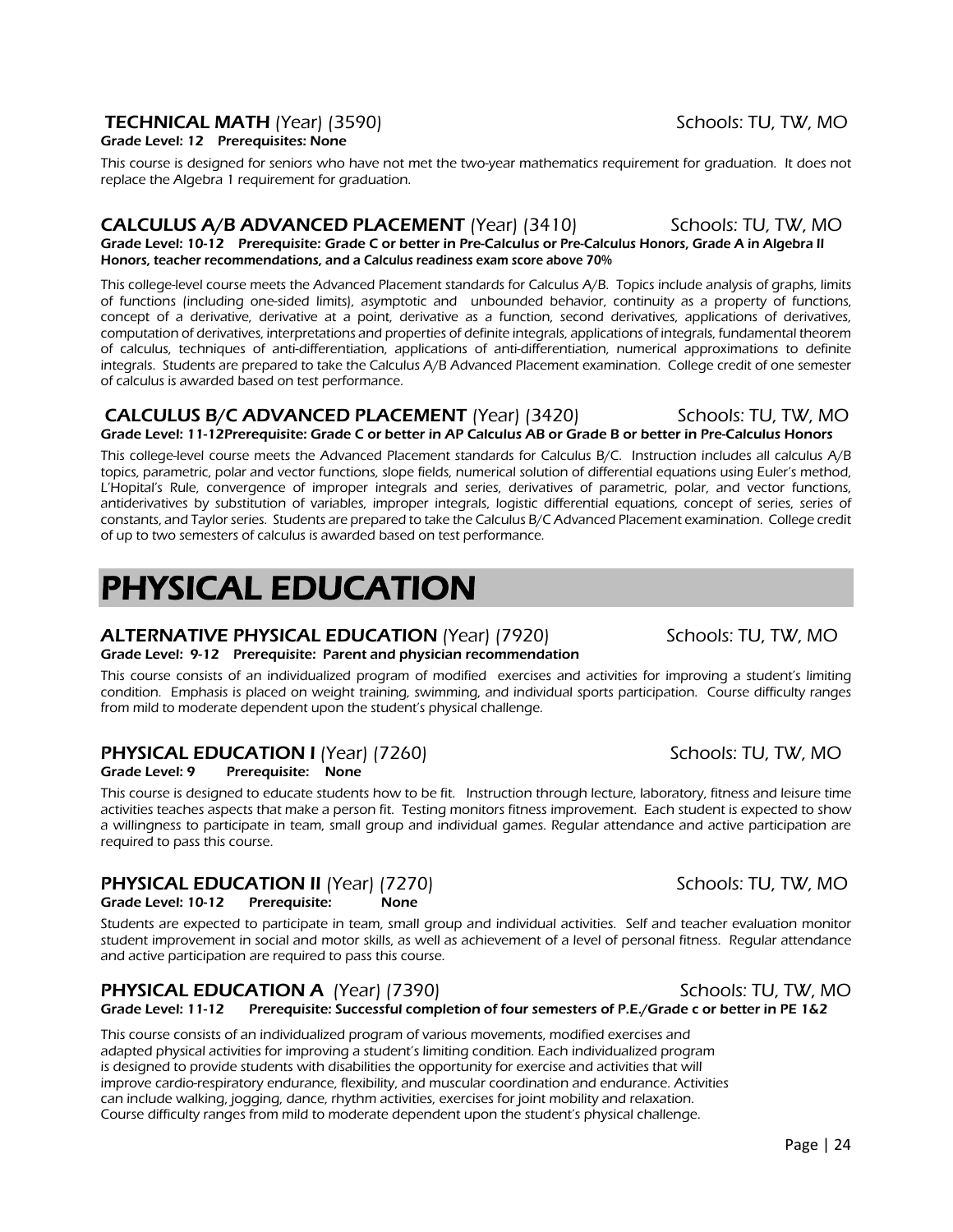### **PHYSICAL EDUCATION B** (Year) (7400) Schools: MO

### Grade Level: 10-11 Prerequisite: Successful completion of four semestersof P.E. / Grade C or better in PE 1 and 2

This course is designed to help students obtain optimum results in muscular strength, fitness, and coordination. Students will acquire an enhanced physical condition by using a weight and functional strength program. Each student will find his/her maximum strength in four core lifts. Subsequent lifting is based upon a percentage of each student's maximum lift. The two-fold purpose of the functional strength program is to increase aerobic conditions and overall foot speed and quickness. Regular attendance and active participation are required to pass this course.

# PHYSICAL EDUCATION (Medical) (Year) (7340) Schools: TU, TW, MO

Grade Level: 9-12 Prerequisite: Physician's medical release from P.E. class

A physician's medical release submitted to the school health aide's office will excuse a student from participation in P.E. as prescribed by their doctor. An exemption from P.E. for more than 2 weeks, requires that the student report to the Library Media/Center during his/her assigned P.E. class period for written assignments of a physical education nature.

### SPORTS RELATED OCCUPATIONS (Year) (7410) Schools: MO Grade Level: 11-12 Prerequisite: Successful completion PE 2 / Teacher recommendation

This course is designed for students interested in pursuing a career in sports related occupations. Instruction includes body conditioning and training, sports pedagogy, CPR and first aid, sports science, sports medicine, athletic training, injury prevention and sports therapy, sports management, personal training, officiating and scorekeeping. In addition to classroom curriculum, students may also participate in worksite experiences.

# **WEIGHT TRAINING** (Year) (7310) Schools: TU, TW

## Grade Level: 10-12 Prerequisite: Successful completion of two semesters of Physical Education I and passage of the PE testing requirement

This course is designed to help students obtain optimum results in muscular strength and greater physical condition based on a weight and functional strength program. Each student finds his/her maximum lift in four core lifts. Subsequent lifting is based upon a percentage of each student's maximum lift. The functional strength program's two-fold purpose is to increase aerobic conditioning and increase overall foot speed and quickness. Regular attendance and active participation are required to pass this course.

### **INTRODUCTION TO DANCE** (Year) (6835) Schools: MO Grade Level: 9-12 Prerequisites: None This course meets the Fine Art Requirement for colleges (F).

An introduction course to dance. It will include beginning level terminology and execution of basic skills in hip hop, jazz, ballet and modern dance. Students will develop creative expression through choreography and performance. They will also study historical contributions and the influence of culture on dance. Through the study of stage and screen productions, students will develop an aesthetic valuing of dance. Discussion of career opportunities in dance will also be included in the course. All students will be required to participate in the Spring Dance Performance. Students will also be required to run and do a daily work out.

# **FITNESS AND HEALTH** (Year) (7370)<br>Grades: 10, 11, 12 Prerequisites: Must have passed one year of PE

This course is designed for students who are very motivated about strength training and cardiovascular fitness. Students will engage in weight training, toning, and aerobic activities. Students will also learn about issues relating to health and proper nutrition. Benchmark exams and fitness tests will follow guidelines outlined in State Physical Education Framework. Students will be responsible for two final projects and essays.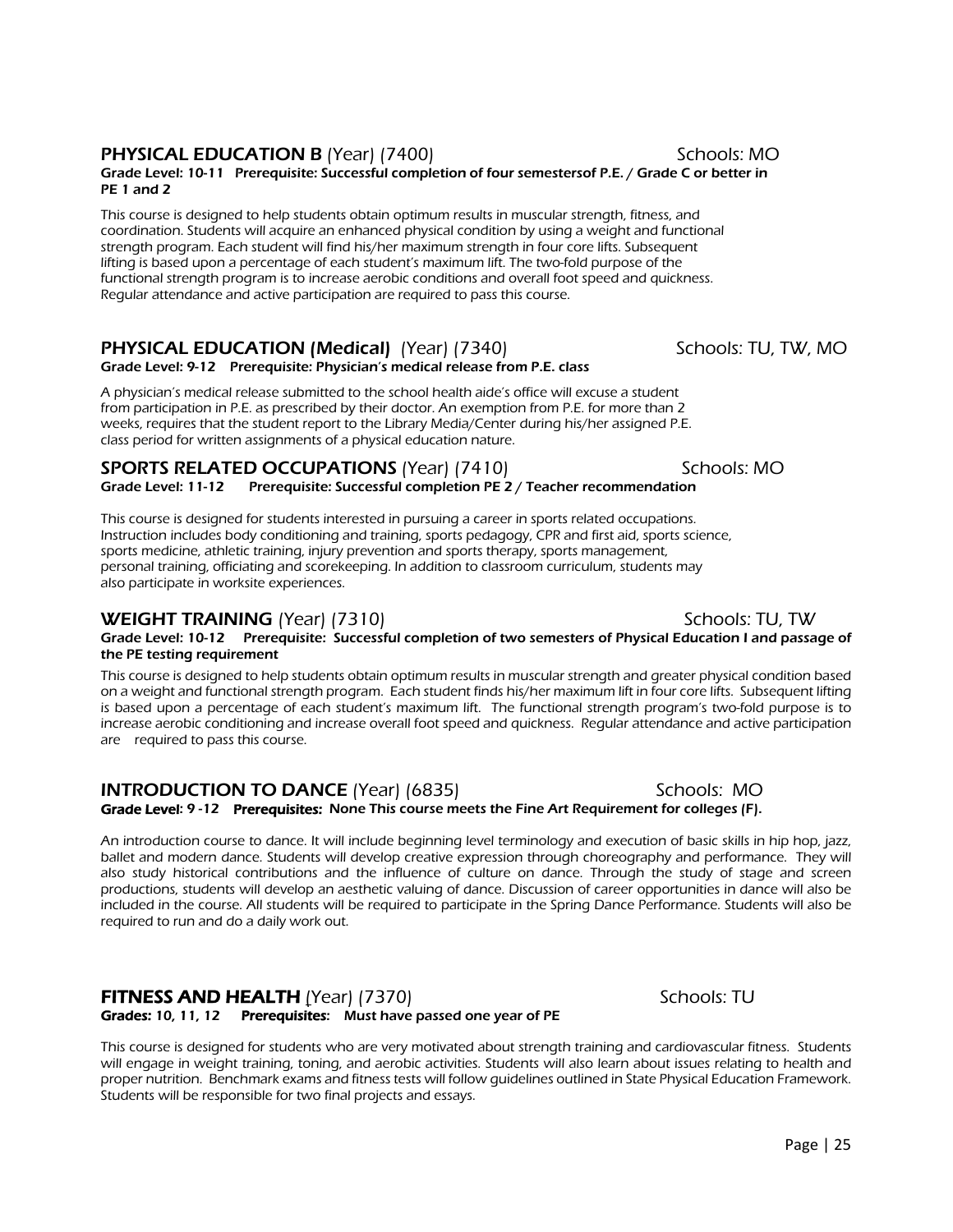# **SCIENCE**

# BIOLOGY (Year) (4230) Schools: TU, TW, MO

### Grade Level: 9-12 Prerequisite: Reading at grade level

Biology is aligned with the California content standards and is designed to prepare students for college-level biology courses. Instruction emphasizes cell biology, genetics, ecology, evolution and human physiology.

# BIOLOGY HONORS (Year) (4220) Schools: TU, TW, MO

Grade Level: 10 Prerequisite: Successfully completed English 1 with grade B or better, one year of Algebra 1 with grade B or better, and currently enrolled in Geometry/Teacher recommendation

This accelerated and enriched biology course is designed for tenth grade students who anticipate taking one or more AP Sciences, Human Biology or Physics. This is an advanced college preparatory lab science course that will provide instruction in the concepts and principles of biology. Students will develop a conceptual framework for modern biology and recognize unifying themes that integrate the major topics of biology. Students will learn bout the scientific process, molecules and cells, cellular reproduction and genetics, evolution, ecology, and the form and function of animals and plants. Laboratory activities stress the development of important skills such as detailed observation, accurate recording, experimental design, and data interpretation and analysis. Students will

develop critical thinking skills through research and discussions about issues relating to current advancements in Biology.

### **BIOLOGY ADVANCED PLACEMENT** (Year) (4210) Schools: TU, TW, MO Grade Level: 11-12 Prerequisite: Grade B or better in Biology and Chemistry or teacher recommendation

 This course is designed to be the equivalent of a college-level introductory biology course generally taken by biology majors. Instruction differs significantly from high school biology with respect to the textbook used, range and depth of topics covered, laboratory work accomplished, and time and effort. Students are prepared to take the Advanced Placement examination.

# **CHEMISTRY** (Year) (4330) **Schools: TU, TW, MO**

### Grade Level: 9-12 Prerequisite: Reading at grade level

Chemistry is a body of systematized knowledge gained from observation, study and experimentation that leads to an understanding of the nature of materials, their composition, structure and changes they undergo. This is a survey course designed to be a foundation for further studies in college.

# **CHEMISTRY HONORS** (Year) (4320) Schools: MO

### Grade Level: 11-12 Prerequisite:

Chemistry is the study of material, their composition and structure, and the changes they undergo. It is a body of systemized knowledge gained from observation, study and experimentation that leads to an understanding of the nature of the materials around you and those changes they undergo. This is a survey course designed to be a foundation for further studies in college or as a terminal course in hopes of stimulating interest.

# CHEMISTRY - ADVANCED PLACEMENT (Year) (4310) Schools: MO

Grade Level: 11-12 Prerequisite: Grade B or better in Biology and Chemistry or teacher recommendation The purpose of the Advanced Placement Chemistry is to provide a college level course in chemistry and to prepare the student to seek credit and/or appropriate placement in college chemistry courses. It provides Advanced Preparation in

### chemistry for students who wish to pursue science careers. **ENVIRONMENTAL SCIENCE AP** (Year) (4550) Schools: TU

Grade Level: 11—12 Prerequisite: Teacher recommendation

The course content includes the fundamental principles and concepts of environmental science, the interdependence of Earth's ecosystems and man's effect on those systems.

Page | 26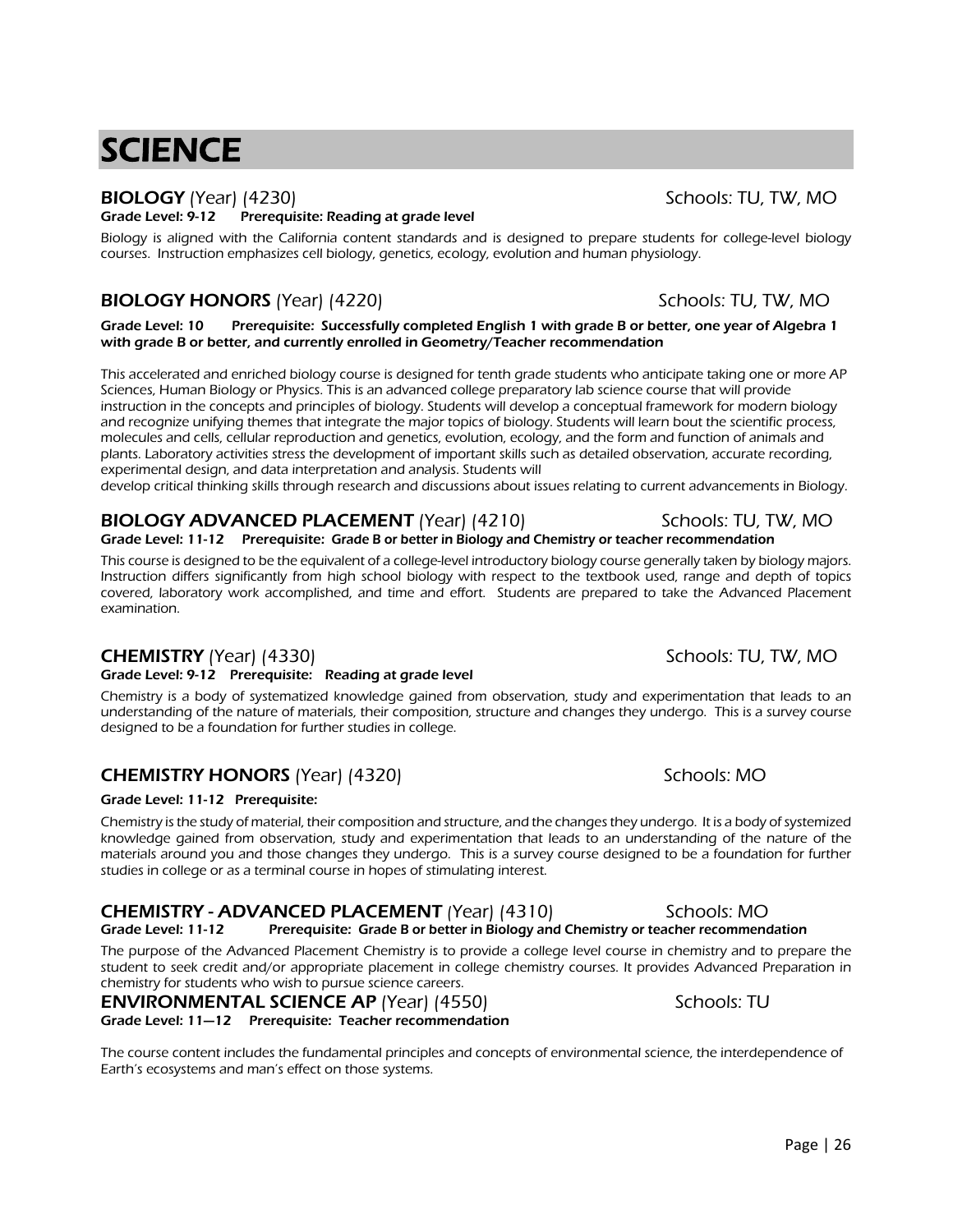### FORENSIC SCIENCE (Year) (4750) Schools: MO Grade Level: 9-12 Prerequisite: None

The Forensic Science course will survey key topics in forensic science including the application of the scientific process and principles of crime investigation, physical and trace evidence, and the law and courtroom procedures from the perspective of the forensic scientist.

### **HUMAN BIOLOGY**(Year) (4580) Schools: TU,TW, MO Grade Level: 11-12 Prerequisite: Grade B or better Biology or teacher recommendation

Human Biology is a year-long course geared for students with an interest in one of the following careers: nursing, medical assistant, lab technologist, hygienist, pre-medical or pre-dental. Instruction concentrates on unified concepts and data that contribute to a basic understanding of the structure and function of the human body.

# **INTRO TO PHYSICAL SCIENCE** (Year) (4620) Schools: TU, TW, MO

Grade Level: 9-12 Prerequisite: None

This college preparation science class is intended for students with an interest in going to college. It covers the California State Standards or Earth Science with physics and chemistry concepts interwoven throughout the course. Engineering and Scientific Experimentation group projects are completed.

# **PHYSICS** (Year) (4430) **Schools: TU,TW,MO**

### Grade Level: 11-12 Prerequisite: Algebra II or teacher recommendation

Physics is the study of matter and energy and interactions between the two. Students are provided with an understanding and knowledge of the science of physics and an opportunity to further develop skills in the investigative procedures and methods of science. Physics is a survey course designed to be a foundation for further studies in college.

# PHYSICS - ADVANCED PLACEMENT (Year) (4410) Schools: TU, MO

The Advanced placement Physics B course is an algebra-based general Physics course equivalent to the introductory algebra-based university level Physics course. This course will be covered in two semester. The emphasis in the course is on understanding of the concepts and skills at using the concepts and formulae to solve problems. Laboratory work will be covered as an integral part of this course. Major units will be: Mechanics, Fluid Mechanics and Thermal Physics, Electricity and Magnetism, Waves and Optics, Atomic and Nuclear Physics.

### **PRE-MED BIOTECHNOLOGY** (Year) (7843) **Schools: TW** Schools: TW Schools: TW Schools: TW Prerequisite: Pre-Med Academy enrollment

Biotechnology is a lab course designed to introduce students to the scope of biotech research and product development across many fields. Students learn proper lab techniques and recordkeeping with a scientific notebook. They learn the methods of gel electrophoresis and restriction enzyme digestion. Students explore the ethical issues in applied biotech, as well as the rights and responsibilities of the stakeholders involved in the development, production, and use of biotechnology products. For the culminating project, students research and propose production protocols for a new biotechnology product.

MEDICAL BIOLOGY - Honors (Year) (7844) Schools: TW Grade Level: 9 Prerequisite: Enrolled in Pre-Med Academy

Honors Medical Biology is a two semester course designed to provide students with a basic understandingof life processes in animals and plants. This class is designed to be rigorous, laboratory science class for college prep students. Emphasis will be on interrelationships between all living things, and how thse living things interact with humans. Students will be expected to master basic biological concepts through class discussion, lab investigations, and their own research from textbook and other resources.

- 
- Grade Level: 11-1 Prerequisite: Teacher recommendation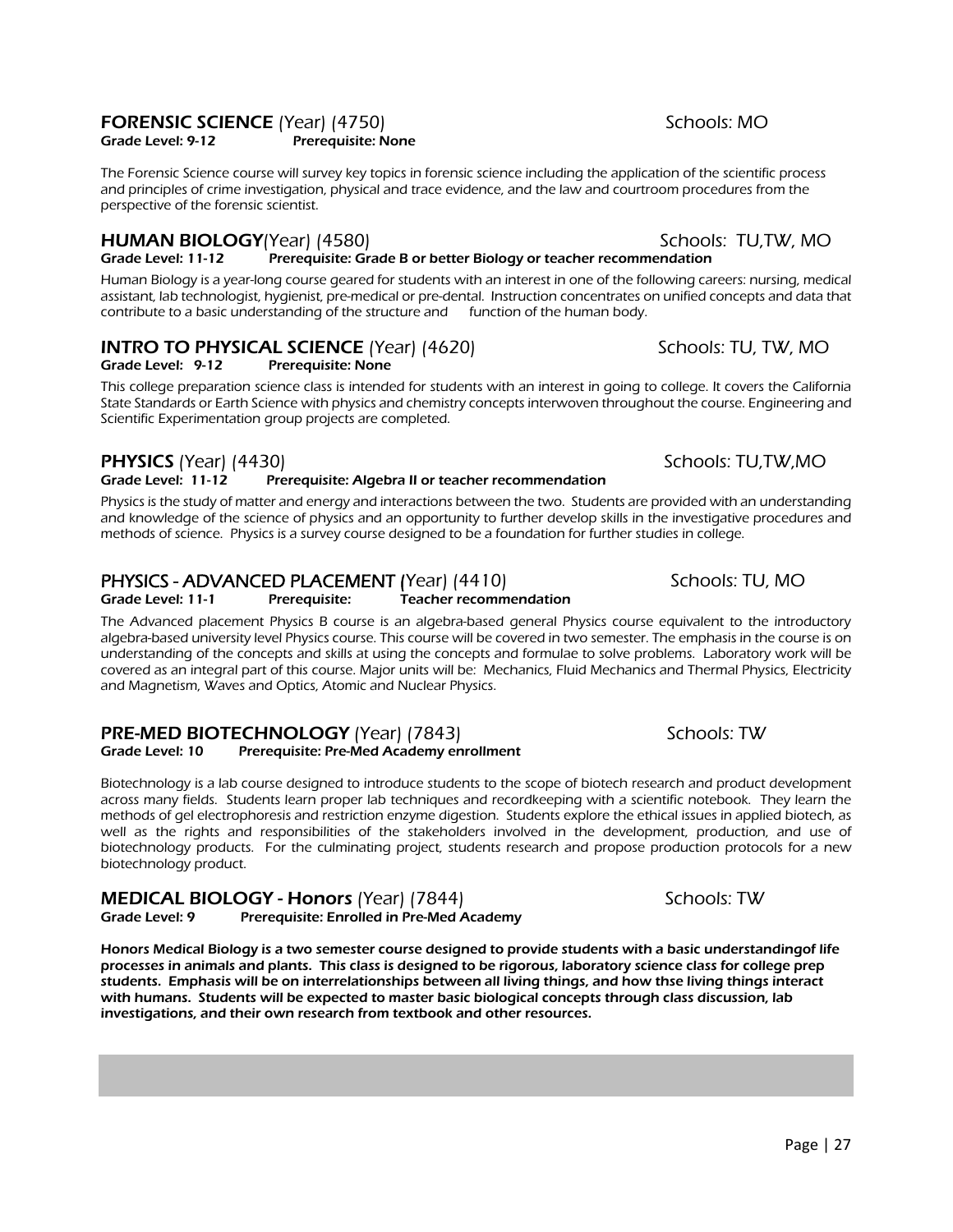# SOCIAL STUDIES

# WORLD HISTORY (Year) (2320) Schools: TU, TW, MO

Grade Level: 10 Prerequisite: None

Students examine major turning points in shaping the modern world from the late eighteenth century to the present. Instruction begins with a review of past learning with an emphasis placed on the growth of democratic process. Further units of study include the Revolutionary period, Industrial Revolution, Imperialism, World War I, Russian Revolution, rise of dictators, World War II, Cold War, third world, and Post-War issues. The purpose of this course is to give students the knowledge and skills necessary to assume the rights and responsibilities of citizenship.

# **WORLD HISTORY HONORS** (Year) (2310) Schools: TU, TW, MO

### Grade Level: 10 Prerequisite: Teacher recommendation

Students examine major turning points in shaping the modern world from the late eighteenth century to the present. Instruction begins with a review of past learning with an emphasis placed on the growth of democratic process. Further units of study include the Revolutionary period, Industrial Revolution, Imperialism, World War I, Russian Revolution, rise of dictators, World War II, Cold War, third world, and Post-War issues. The purpose of this course is to give students the knowledge and skills necessary to assume the rights and responsibilities of citizenship, as well as to prepare them for admission into the US History Advanced Placement course.

# US HISTORY (Year) (2220) Schools: TU, TW, MO

### Grade Level: 11 Prerequisite: None

US History presents instruction from the Progressive Era with a primary focus on the late 20th century. Students are made aware of how American ideals, institutions, trends, developments and changes have impacted their lives. An emphasis is placed on the importance of the individual to the development of America. Students are encouraged to appreciate the necessity of assuming the rights and responsibilities of American citizenship.

# US HISTORY AP (Year) (2210) Schools: TU, TW, MO

### Grade Level: 11 Prerequisite: Teacher recommendation

US History AP is a survey class with college-level instruction emphasizing the development of writing and critical thinking skills to help ensure success in college. Students are made aware of how American ideals, institutions, trends, developments and changes have impacted their lives. The importance of the individual to the development of America is stressed and students are encouraged to appreciate the necessity of assuming the rights and responsibilities of American citizenship. Students are prepared to take the Advanced Placement examination.

# AMERICAN GOVERNMENT (Semester) (2420) Schools: TU, TW, MO

Grade Level: 12 Prerequisite: None

 Students pursue a deeper understanding of the institutions of American government, drawing on their studies of US history and other societies to compare different systems of government in the world today. Students are instructed with regard to the goals, structure, and function of the American governmental system including the role of individual citizens in the workings of government at the national, state, and local levels.

# AMERICAN GOVERNMENT - AP (Semester) (2410) Schools: TU, TW, MO

### Grade Level: 12 Prerequisite: Teacher / counselor recommendation

This course offers college level instruction and meets the American government graduation requirements. It differs from mainstream high school curriculum both in quality and quantity of expectations and is taught in conjunction with the Economics Honors course. Students are prepared to take the Advanced Placement examination.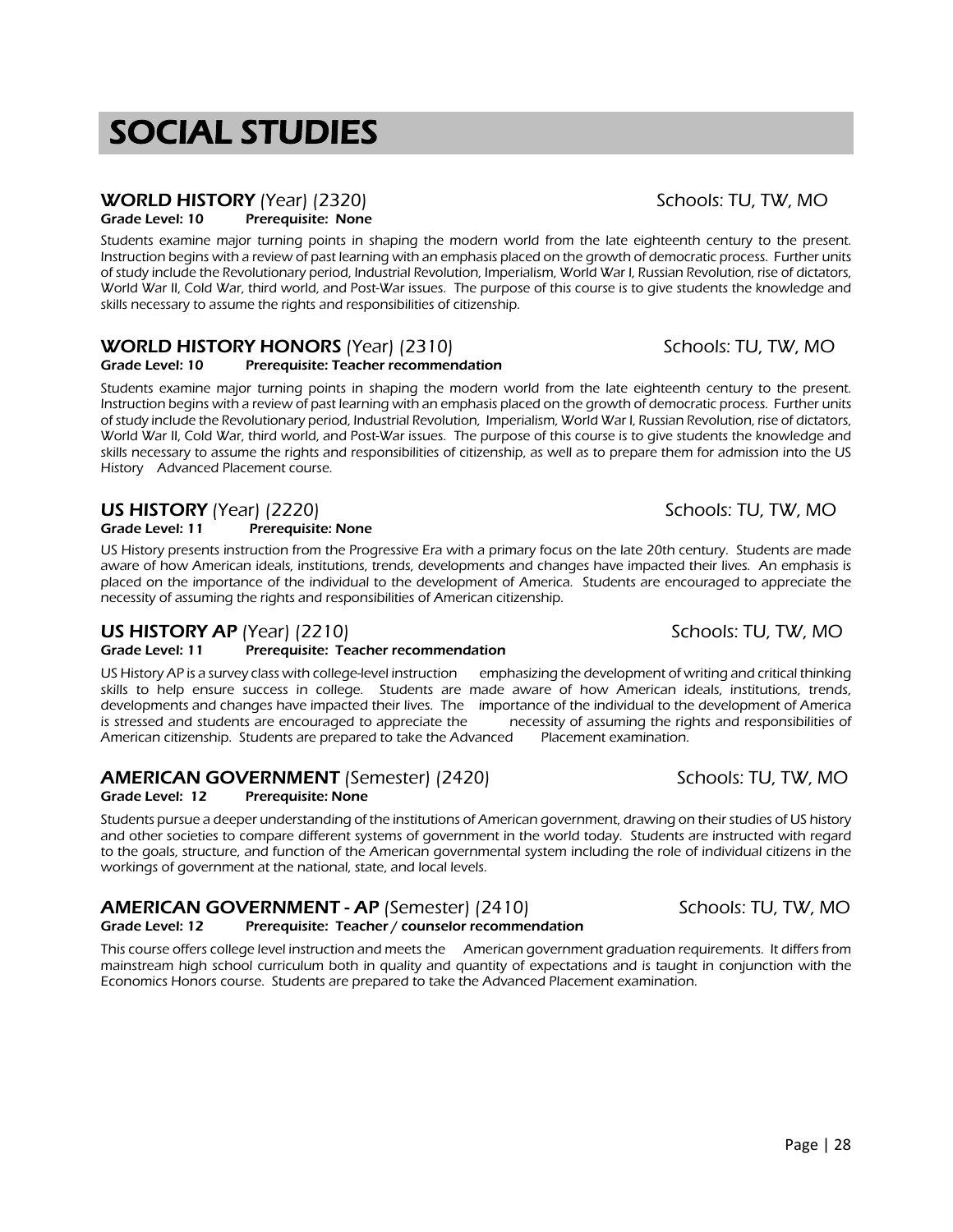### Page | 29

# AMERICAN GOVERNMENT HONORS (Year) (2415) Schools: TU, TW, MO

Grade Level: 12 Prerequisite: World History, US History

The purpose of offering an Government Honors course is to offer a rigorous, relevant, and accelerated class that goes beyond regular government. Government Honors covers the foundations of American government, different government systems, the three branches of government, the election process, civil rights and liberties, and public policy. Students will learn through readings and experiential learning methods. Students will connect what they learn to current events on a regular basis through academic discussion, research, and a culminating project. Government Honors is more rigorous than a regular government class because it is taught in 12 weeks instead of a semester; because students must not only manage the course work, but must stay updated on current events; because students work on a culminating project that connects what they learn and the current political climate throughout the 12 weeks

# **ECONOMICS** (Semester) (2460) Schools: TU, TW, MO

Grade Level: 12 Prerequisite: None

Economics is the study of how finite resources are used to satisfy individual wants and needs. Most economic problems arise from the fact that there is a limited amount of a desired resource. Economists study the production and distribution of goods and services demanded. Diverse economic systems are evaluated in this course.

# **ECONOMICS HONORS (Semester)** (2450) Schools: TU, TW, MO

### Grade Level: 12 Prerequisite: Teacher / counselor recommendation

 The purpose of this course is to give students an understanding of the basic principles of economics and, specifically, those that apply to an economic system as a whole. A particular emphasis is placed on the study of national income and price determination. This course develops students' familiarity with economic performance measures, economic growth, and international economics.

## AP MACRO-ECONOMICS (2490) Schools: TU, TW, MO

Grade Level: 12 Prerequisite: "A" or "B" in previous Social Science classes preferred.

AP Economics is a fast paced college-level course that focuses on the decision making of individuals, businesses, and the government. Students will study a variety of economic theories and analyze their practical application in the real world. This yearlong course will cover both microeconomics and macroeconomics. Micro focuses on the supply and demand for products, the labor markets, and the role competition plays in a free market system. Macro focuses on the economy as a whole, including economic measures, economic growth, fiscal policy, monetary policy, and international economics. Students are expected to take both AP exams in May. This class will prepare you for college and potentially allow you to earn 6 university credits upon passing both AP exams. Extensive math skills are not required; however, the ability to analyze graphs and charts is essential.

# CULTURAL US HISTORY (Year) (2540) Schools: TU, MO<br>
Grade Level: 11-12 Prerequisite: None

This class will explore our nation's history from the perspective of various cultural and immigrant groups as well as the history of women. Specifically, the class will examine the struggles and contributions of African Americans, Mexican Americans (Latinos), Native Americans, Asian American, Women and other immigrant groups represented in out community. There will be an emphasis on vocabulary development, reading and writing proficiency to prepare you for college and the professional working world. Cultural history will be learned through reading of novels, research assignments, various documentaries, interviews with family and community members, and a self-history project.

### **EUROPEAN HISTORY - ADVANCED PLACEMENT (Year) (2260)** Schools: TU Grade Level: 10-12 Prerequisite: Teacher Recommendation

This course covers both the California Content Standards for World Hisotry and the AP European history requirements set forth by the college board. After examining the beginnings of Western Civilization and democratic ideas which began in the ancient world, the course's focus turns to examining European history from approx. 1450 A.D. to the present. It introduces students to key people, events, concepts, and trends while focusing on the broad cultural, intellectual, economic, political, diplomatic and social development that played a fundamental role in shaping modern Europe. Emphasis is also placed on Europe's interaction with the rest of the world, giving the course a global aspect. Additionally, students will learn how to analyze and interpret primary source documents, and develop essay writing skills.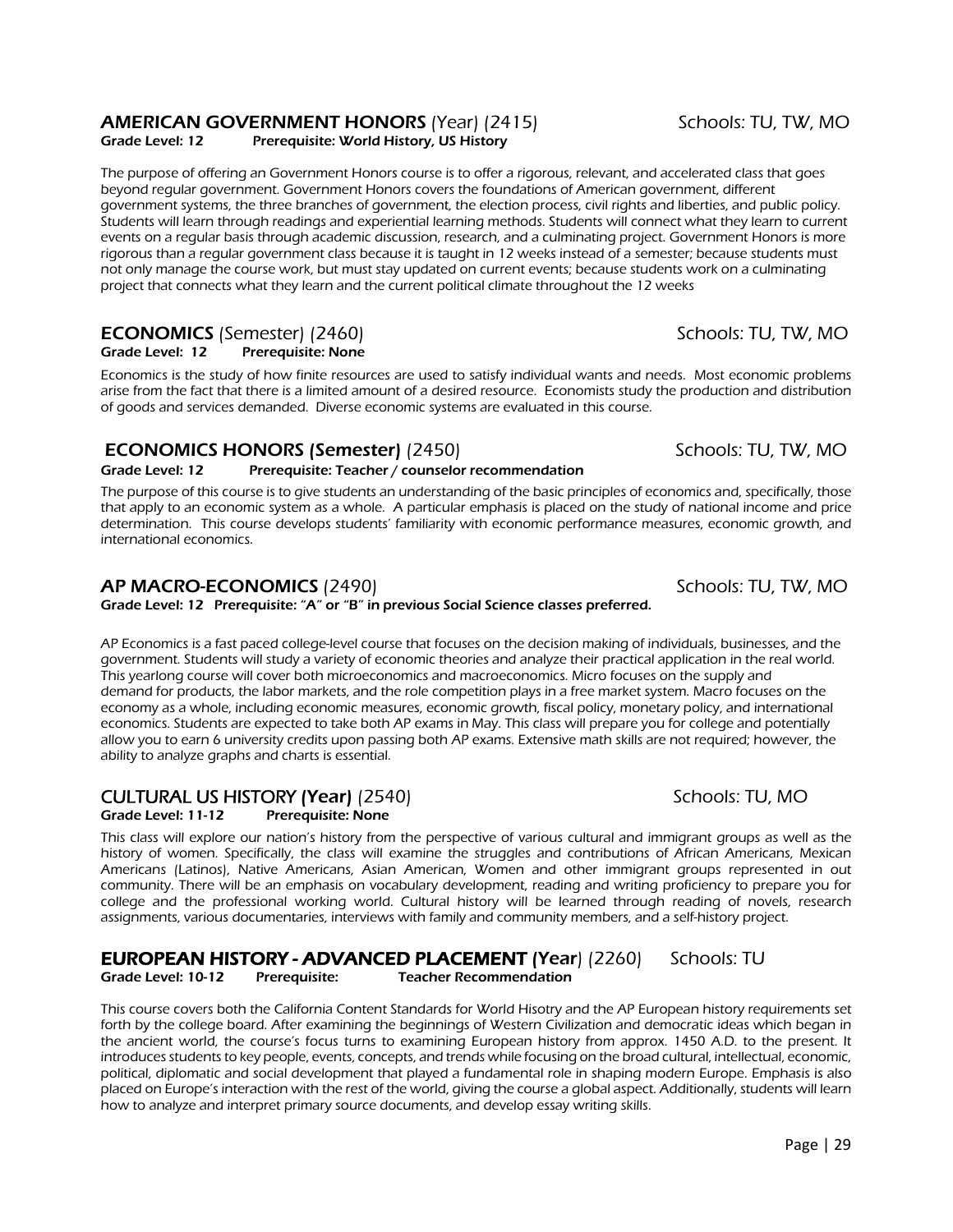# WORLD LANGUAGES

# SPANISH I or PORTUGUESE I (Year) (5010, 5130) Schools: TU, TW, MO

Grade Level: 9-12 Prerequisite: None

These beginning language courses, conducted almost exclusively in the target language, are instructed in accordance with the state framework and emphasize listening comprehension, speaking, reading, and writing. Students speak, read, and write about school, family, friends, careers, travel, sports, pastimes, shopping and other themes. They learn to communicate their likes and dislikes and discuss things they do now or will do in future. The student who successfully completes this course is able to comprehend and respond to Spanish or Portuguese at an elementary level and capable of handling everyday cultural activities.

### **SPANISH II or PORTUGUESE II (Year) (5020, 5140)** Schools: TU, TW, MO Grade Level: 9-12 Prerequisite: Grade C or better in Spanish I or Portuguese I

Students in either of these courses participate in basic and routine communication tasks such as everyday conversation, typical reading situations, and writing simple messages, letters and summaries. Their vocabulary continues to expand as they learn to discuss things in the past and present. Students who successfully complete this course are able to comprehend and speak about a variety of topics in both the present and past tense and are capable of handling more complex cultural situations. These courses are conducted almost exclusively in the target language.

### SPANISH III or PORTUGUESE III (Year) (5030, 5150) SChools: TU, TW, MO<br>Grade Level: 9-12 **Prerequisite: Grade C** or better in Spanish II or Portuguese II Prerequisite: Grade C or better in Spanish II or Portuguese II

Students in their third year of language study continue to expand and strengthen their vocabulary and oral and written communication skills as they present information, comprehend concepts, and develop ideas related to real life situations. They pursue the exploration of literary works, poetry, narrative, and drama, and improve their perspective of the culture and languages studied. The student who successfully completes this course has an intermediate level of reading, comprehension, writing, and speaking the target language in past, present, and future tenses. These courses are conducted almost exclusively in the target language.

### PORTUGUESE IV HONORS (Year) (5160)<br>Grade Level: 11-12 Prerequisite: Grade B or better in Portuguese III or teacher recomme Prerequisite: Grade B or better in Portuguese III or teacher recommendation

Students in this course acquire the necessary skills for oral and written communication in the Portuguese language at an advanced level. A focus is placed on the practical aspects of the target language in real life situations and penetrating the idiosyncrasies of the language and culture through literature, music, film, history, and community involvement. The student who successfully completes this course is able to communicate in Portuguese about a variety of topics with created and planned language. This course is conducted exclusively in Portuguese.

# **PORTUGUESE V – Independent Studies** (Year)(5170) Schools: TU<br>Grade Level: 12 **Schools: TU** Prerequisite: Grade B or better in Portuguese 4 Honors Prerequisite: Grade B or better in Portuguese 4 Honors

All students in this course have a background in the Portuguese language. They read independently, read and interpret literary texts, read historical data, perform translations, carry out advance dialogues, and assist other students enrolled in the lower language levels. Through independent study, Portuguese 5 students develop more knowledge of the Lusophonic countries and cultures; nations with people who are culturally and linguistically linked to Portugal, either historically or by choice. Students in this course will guide and participate in the learning process of the traditional Azorean dances.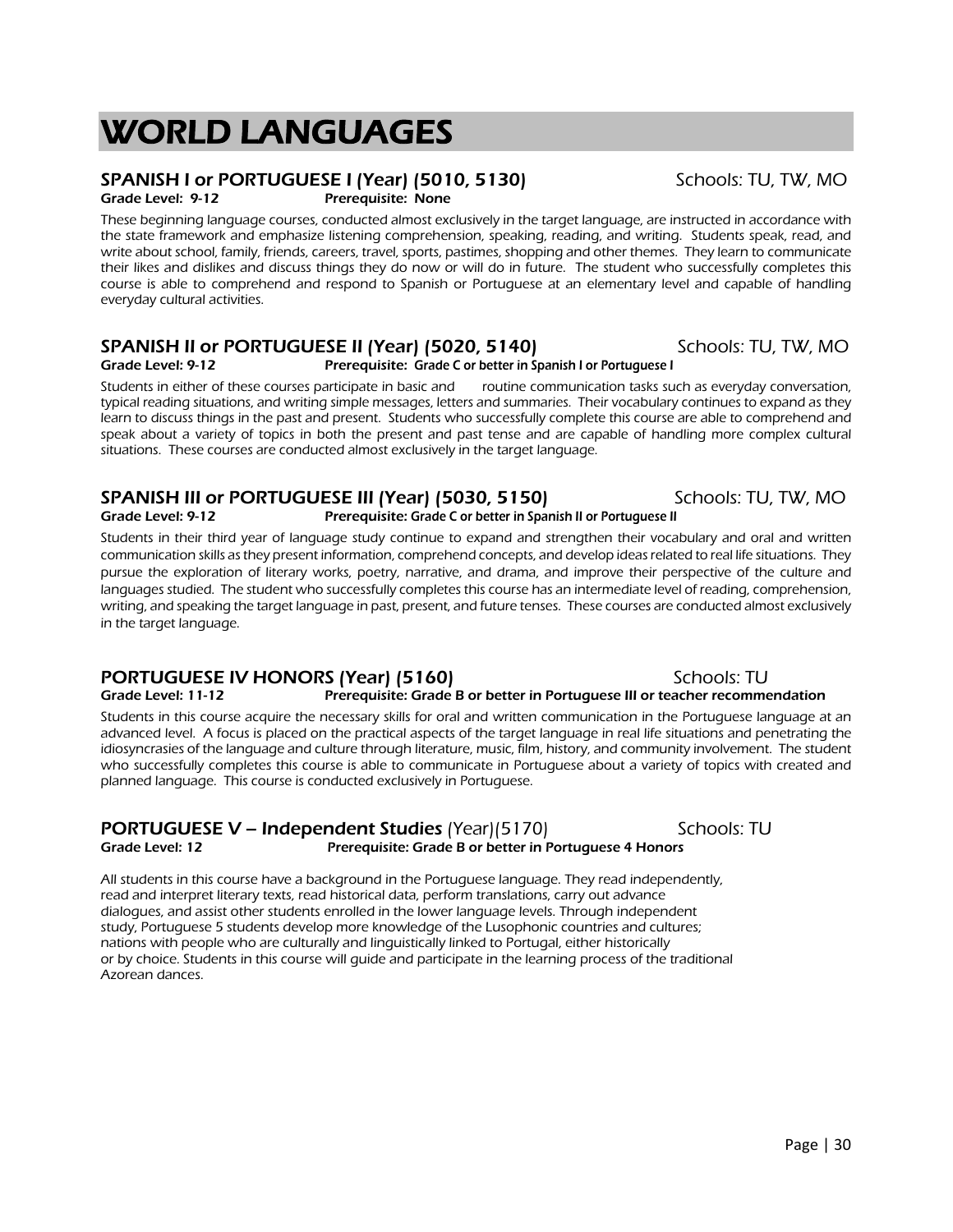# **PORTUGUESE V – HONORS** (Year)(5171) Schools: TU

Grade Level: 12 Prerequisite: Portuguese IV

Portuguese V-Honors is designed for students who want to further develop their skills in the Portuguese language and the cultures of the Portuguese speaking countries throughout the world. Students will expand on the knowledge acquired in the lower level classes and will expand into the realm of literature, short stories, cinema, the arts and everyday speech. Students will participate in the Azorean Folklore experience, performing at schools and community venues. Students will further develop their skills in reading and interpreting journalistic and literary texts. Students will maintain a six-week page on the statewide Portuguese language Newspaper, Portuguese Tribune, focusing on the Portuguese-American experience in Tulare County and participate in online opportunities to practice the language with near native and native speakers. Students will be able to learn translations at a literary level, through poems and short stories.

SPANISH IV (Year) (5040) Schools: TU, TW, MO Prerequisite: Grade C or better in Spanish III, teacher recommendation, or Spanish as a primary or home language

Spanish IV students refine their oral and written communication skills at an advanced level. Students demonstrate their competency through numerous writing assignments, skits, and class presentations. Cultural identity is developed through literature and history. The student who successfully completes this course is able to communicate effectively about many topics, formulate opinions, make arguments, and write a complete five-paragraph essay. This course is conducted exclusively in Spanish.

## SPANISH LANUAGE V (Year)(5050) SPANISH LANUAGE V (Year)(5050)

### Grade Level: 10-12 Prerequisite: Grade C or better in Spanish III or IV

This course is designed to survey the history, literature, grammar,

world and is able to communicate in the 14 verb tenses. This course is conducted exclusively in Spanish.

# **SPANISH LANGUGE V HONORS** (Year)(5060) Schools: TU, MO

Grade Level: 10, 11, 12 Prerequisites: Spanish 4 with a "C" or its equivalent This course offers study in ten Literary genres. Among these are fables, short stories, novels, poetry essays, etc. It serves as a bridge between Advanced Spanish language AP and Spanish Literature AP. Students learn the characteristics of each genre and its contribution to the evolution of Hispanic thought and expression. Students who have not previously taken the Spanish Language AP Exam.

### ADVANCED SPANISH LANGUAGE - AP (Year)(5070) Schools: TU, TW, MO Grade Level: 10-12 Prerequisite: Grade A in Spanish III or Spanish IV, or Grade B or better in Spanish V Honors, and teacher recommendation

This course, conducted exclusively in Spanish, is the equivalent of a third-year college course in advanced Spanish language and provides a rigorous curriculum encompassing listening and oral skills, reading comprehension, grammar, and composition. Students refine, perfect, and enhance their proficiency in speaking, writing, reading, and comprehending the target language. Students study key Hispanic authors in preparation for the Spanish VII Literature Advanced Placement course and are prepared to take the Advanced Placement examination.

## SPANISH VII LITERATURE – AP (Year) (5080) SChools: TU, TW

Grade Level: 11-12 Prerequisite: Grade B or better Spanish V Honors or Spanish VI AP and teacher recommendation

This course, conducted exclusively in Spanish, focuses on Spanish and Spanish-American literature as students study and provide written and oral analysis of various literary works including short stories, novels, poetry and dramas. The historical, political, social and economic backgrounds that helped shape Spanish and Spanish-American literature are examined. The student who successfully completes this course is prepared with the knowledge and understanding of the five main authors recognized on the Spanish Literature Advanced Placement examination.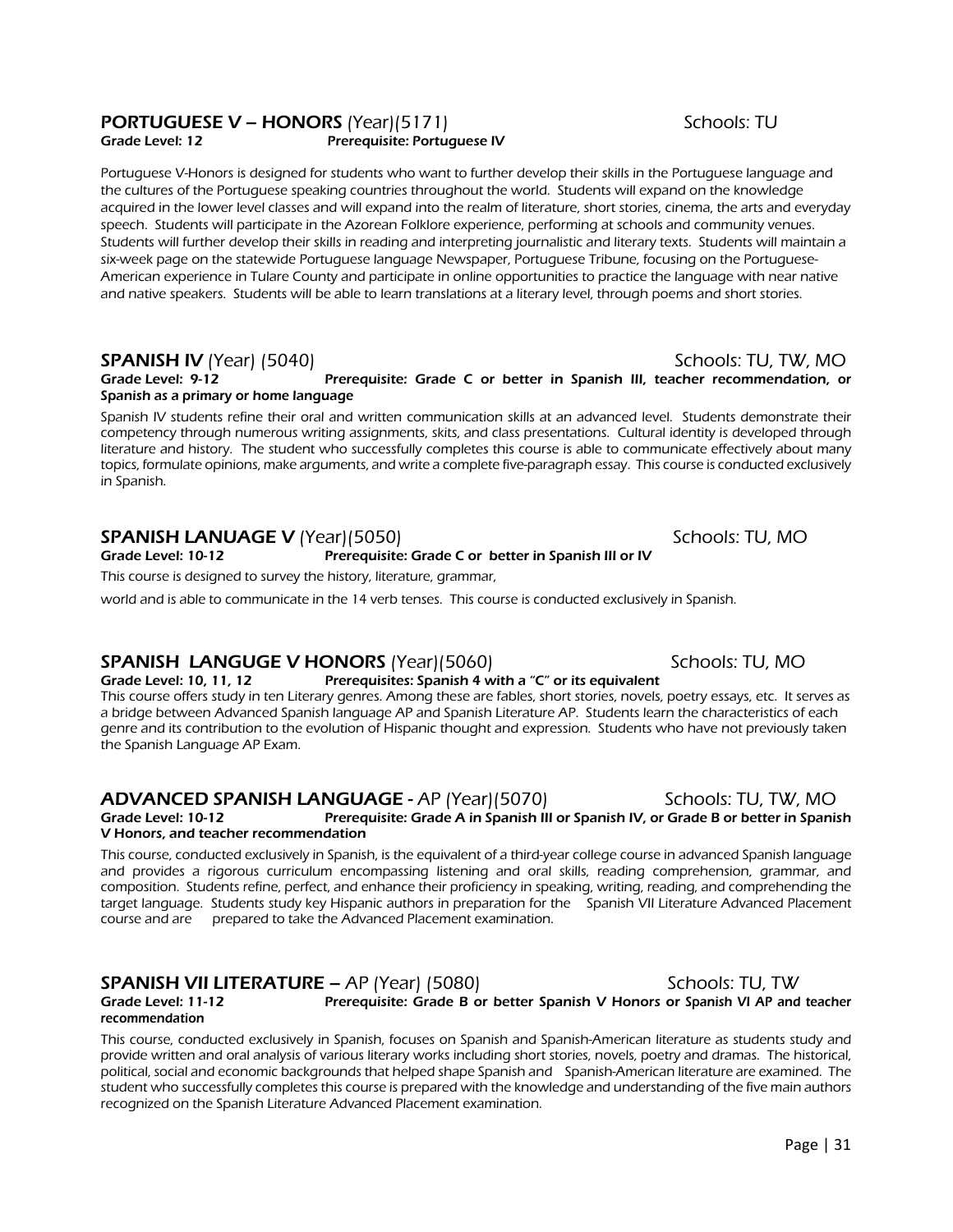# VISUAL AND PERFORMING ARTS

### ADVANCED BAND (Year) (6510) Schools: TU, TW, MO Grade Level: 9-12 Prerequisite: Audition by teacher / ability commensurate with level of group to which student is assigned

Advanced Band is a one-year course divided into two-semester parts: marching band and concert band. The marching session involves learning music for parades, half-time shows, pep rallies, and band reviews. Concert band members play music literature from different eras written for concert, symphonic, and wind ensemble musical groups. Small ensemble groups (woodwind, brass, percussion) are initiated for community events and participation in solo and small ensemble county festivals. Advanced Band students belong to a performing organization that provides opportunities and experiences permitting them to participate and progress to their fullest potential. Instruction includes general music education in the areas of major/minor scales, chord construction, and sight-reading difficult rhythm patterns.

All band members are required to practice outside the school day. Periodic individual auditions are scheduled to validate this procedure and rate results into a section seating order. Students have the opportunity to listen to audio band music recordings and watch videos of musical groups in marching and concert band performance. Required listening includes classical, contemporary, baroque, and other music styles. Records of student assignments and audition scores are kept by the teacher for quarter and semester grading purposes.

# STEEL DRUMS (6560)<br>Grade Level: 9-12 Prerequ

Prerequisite: Consultation with Music Teacher, no audition necessary Instructor permission

Steel Drum Ensemble is designed to introduce students to the culture/music of the Islands of Trinidad and Tobago. Students also develop their knowledge of other musical cultures. The band rehearses for concerts/community performances throughout the year.

# **STAGE/JAZZ BAND** (Year) (6550) SCHOOL: TU, TW, MO

Grade Level: 9-12 Prerequisite: Audition by teacher / ability commensurate with level of group to which student is assigned

Stage Band is designed for the band student who would like to broaden his/her knowledge of the field of jazz. Instruction includes improvisational reading and playing techniques, as well as general music education in the areas of major/minor scales, simple chord construction, sight-reading difficult jazz rhythms, articulation styles of jazz, seventh and ninth chord identifying, and performing ear-training concepts. Music material consists of music charts from the Big-Band era to modern day jazz. Students perform at various school functions, community events, and attend jazz clinics and festivals. Stage Band students belong to a performing organization that provides opportunities and experiences permitting them to participate and progress to their fullest potential. Students are taught to become as proficient on their instrument as time and ability allows.

All band members are required to practice outside the school day. Periodic individual auditions are scheduled to validate this procedure and rate results for possible placement into county and state jazz honor groups. Students have the opportunity to listen to audio jazz band music recordings and watch video cassettes of musical groups in stage/jazz band performance. Required listening includes ragtime, rhythm and blues, big-band, modern jazz, and other styles. Records of student assignments, participation, and audition scores are kept by the teacher for quarter and semester grading purposes.

# Band – Auxiliary (6520) Schools: TU, TW, MO

Grade Level: 9-12 Prerequisite: Audition and Teacher recommendation

This year-long course in marching concepts, halftime show and in-door pageantry is offered to letter carriers, majorettes, rifle team members, and tall flag corps. Members participate in all home varsity football games and state-wide band reviews and competitions, parades and theme park concerts.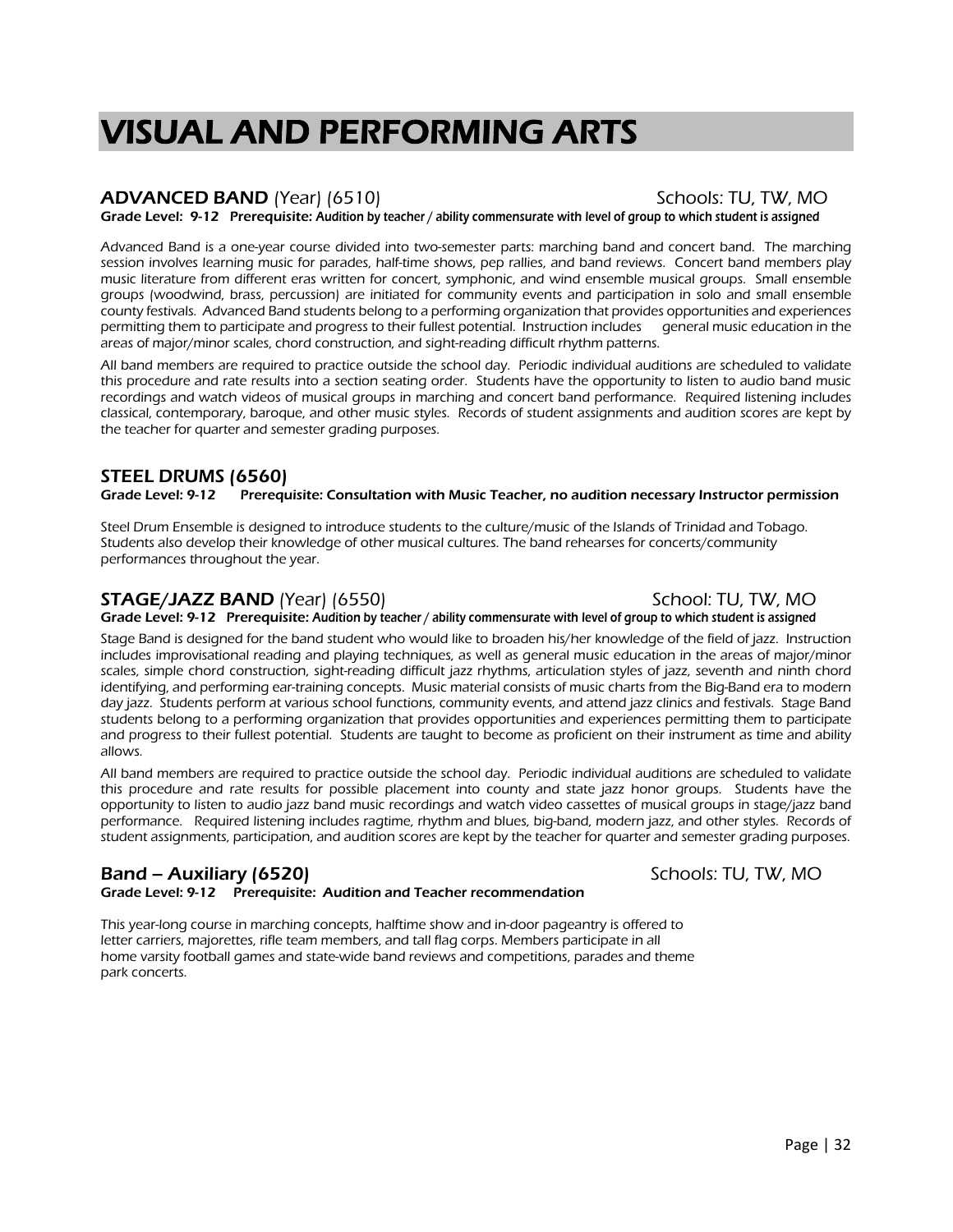## **Band – Intermediate (6570)** Schools: TU, TW, MO

### Grade Level: 9-12 Prerequisite: Audition by teacher / ability commensurate with level of group to which student is assigned

This course is designed for the non-beginner and non-advanced student who has a few years' experience, but requires further instruction in order to play advanced band literature. Instruction includes rhythm pattern exercises, major, minor, and chromatic scales, teacher-selected music, basic harmony, theory, ear-training, note/rest value and identification, time and key signature, instrument history, transposition, and general music education in the areas of major/minor scales, chord construction, and sight-reading rhythm patterns. Students are taught to become as proficient on their instrument as time and ability allows.

Students in this course are required to practice outside the school day. Periodic individual auditions are scheduled to validate this procedure and rate results for possible placement into the advanced band program. They have the opportunity to listen to audio band music recordings and watch videos of musical groups in marching and concert band performance. Required listening includes classical, contemporary, baroque, and other music styles. Records of student assignments and audition scores are kept by the teacher for quarter and semester grading purposes.

### **CHAMBER CHOIR** (Year) (6640) Schools: TW

## Grade Level: 9-12 Prerequisite: Audition and selection by teacher (This course is repeatable)

Chamber choir students are instructed in music theory and ear-training exercises and become acquainted with higher-level sacred and secular choral music. Selections cover many different styles from various periods of musical history. Language studies are incorporated into course instruction. The Chamber choir participates in the Tulare-Kings County Honors Choir and performs entire programs for other specific organizations and groups.

# **CONCERT CHOIR** (Year) (6650) Schools: TW

Grade Level: 9, 10, 11, 12 Prerequisite: Audition and selection by the instructor

This group has a mandatory performance that will be coordinated with the chamber choir. Students will study music theory, ear training, breathing, posture, vocal diction, and vowel clarity. Selections of music will cover many different styles from many cultures and many periods of music history. Successful completion of this course meets the A-G requirement for UC/CSU systems

# **ORCHESTRA** (Year) (6580) **Schools: TU, TW, MO**

Grade Level: 9-12 Prerequiste: Audition by teacher / ability commensurate with level of group to which student is assigned

Orchestra is designed for the non-beginner student who has experience on a string instrument (violin, viola, cello and upright bass). Students play music literature from different eras written for string ensembles. Small ensemble groups (2 violins, 1 viola, 1 cello) are initiated for community events and participation in solo and small ensemble festivals. Orchestra students belong to a performing organization that provides opportunities and experiences permitting them to participate and progress to their fullest potential. Instruction includes general music education in the areas of major/minor scales, chord construction, and sight-reading difficult rhythm patterns. All Orchestra members are required to practice outside the school day. Periodic individual auditions are scheduled to validate this procedure and rate results into a section seating order. Students have the opportunity to listen to audio orchestra music recordings and watch videos of musical groups in orchestra performance. Required listening includes classical, baroque, contemporary and other music styles. Records of student assignments and audition scores are kept by the teacher for quarter and semester grading purposes.

# **DRAMA I** (Year) (6800) Schools: TU, TW, MO

## Grade Level: 9-12 Prerequisite: None

Drama 1 enhances communication through acting, direction, media, design or production. Students build their communication skills with pantomime, improvisation, vocal work, design and formal acting.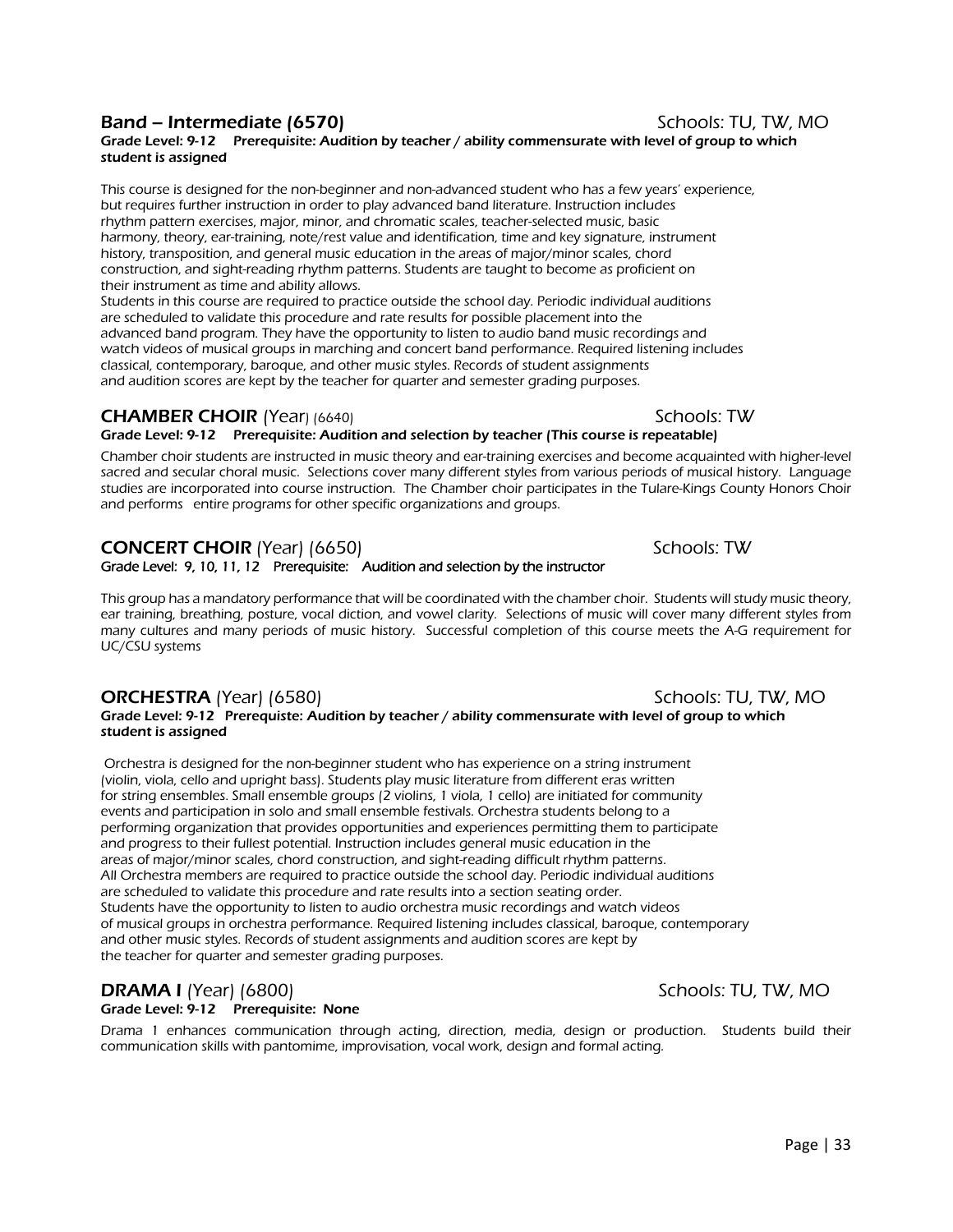# **DRAMA II/III** (Year) (6810) Schools: TU, TW, MO

### Grade Level: 10-12 Prerequisite: Teacher recommendation

Drama II/III is for advanced students selected through an audition with the instructor. This course enhances communication through acting, direction, media, design and production. Advanced drama students continue to build their communication skills with formal acting and the responsibilities associated with production.

## CHILDREN'S THEATRE (6825) Schools: TW

Grade Level: 10-12 Prerequisite: Drama 1 preferred but not required

Children's Theatre is open to all students in grades 10-12. Students with a year of Drama 1 and students interested in primary education or childcare fields are encouraged to enroll in the class. Children's Theatre will concentrate on all aspects of creative dramatics, performance for children, and concept acquisition/values clarification through different styles of theater like puppetry, role play, story theatre, readers theatre, as well as a formal performance in a children's theatre play. Successful completion of this course meets the Visual and Performing Arts /World Language requirement for graduation and the Visual and Performing Arts ('f') requirement for the CSU/UC system.

### ART CONCEPTS (Year) (6670) Schools: TU, TW, MO

Grade Level: 9-12 Prerequisite: None

Art Concepts is a beginning art class introducing students to basic concepts of artistic expression through a variety of mediums used by artists in creations of both two and three dimensions. The purpose of this course is to increase and expand upon existing artistic skills and perceptions in art, increase knowledge of the historical and cultural content of art, foster creative expression, and teach the student how to analyze and respond to artwork.

# ADVANCED ART CONCEPTS (6660) Schools: TW, MO

Grade Level: 10-12 Prerequisite: Completion of both semesters of Beginning Art Concepts with a grade of "A" or instructor approval.

This course is an advanced, two-dimensional art class with an emphasis on drawing. Student will use their knowledge and skills from the beginning Art Concepts class to review and improve their skills while further developing their understanding of the principles of design. Students will be introduced to strategies to develop creativity and will be encouraged to produce unique and original works through different creative thinking processes. Students who complete this class successfully will have produced a finished body of works that they have critically analyzed in a finished portfolio. Successful completion of this course meets the Visual and Performing Arts /World Language requirement for graduation and the Visual and Performing Arts ('f') requirement for the CSU/UC system.

# **THREE-DIMINSIONAL ART** (Year) (6700) Schools: TU, MO

Grade Level: 9-12 Prerequisite: None

Students are introduced to the four basic components of art education: production, criticism, history and aesthetics. By utilizing several mediums, students begin to develop and then expand their aesthetic perception and visual arts knowledge and skills, as well as begin to develop a personal, visual concentration with their own work. The instructor leads students through a variety of techniques for working in each medium covered. Students are exposed to and gain knowledge of threedimensional art in history and cultural developments related to art. They begin to develop a base for making informed aesthetic judgments: how to analyze, interpret, theorize and judge art works and the nature of art.

# AVANCED THREE-DIMINSIONAL ART (Year) (6710) Schools: TU, MO

Grade Level: 10-12 Prerequisite: Three-dimensional art

Students in this course continue to be exposed to uses of a wide range of media, along with multiple uses and combinations, as they develop a personal, visual concentration with their own work. They increase and expand upon existing artistic perceptions, knowledge of three-dimensional art in history and culture, foster creative expression, and develop an understanding of how to analyze and respond to three-dimensional art. Analytical skills develop related to form and subject matter while students explore art works created by contemporary and professional artists. The development of original ideas and communicating them visually in three-dimensional form is emphasized.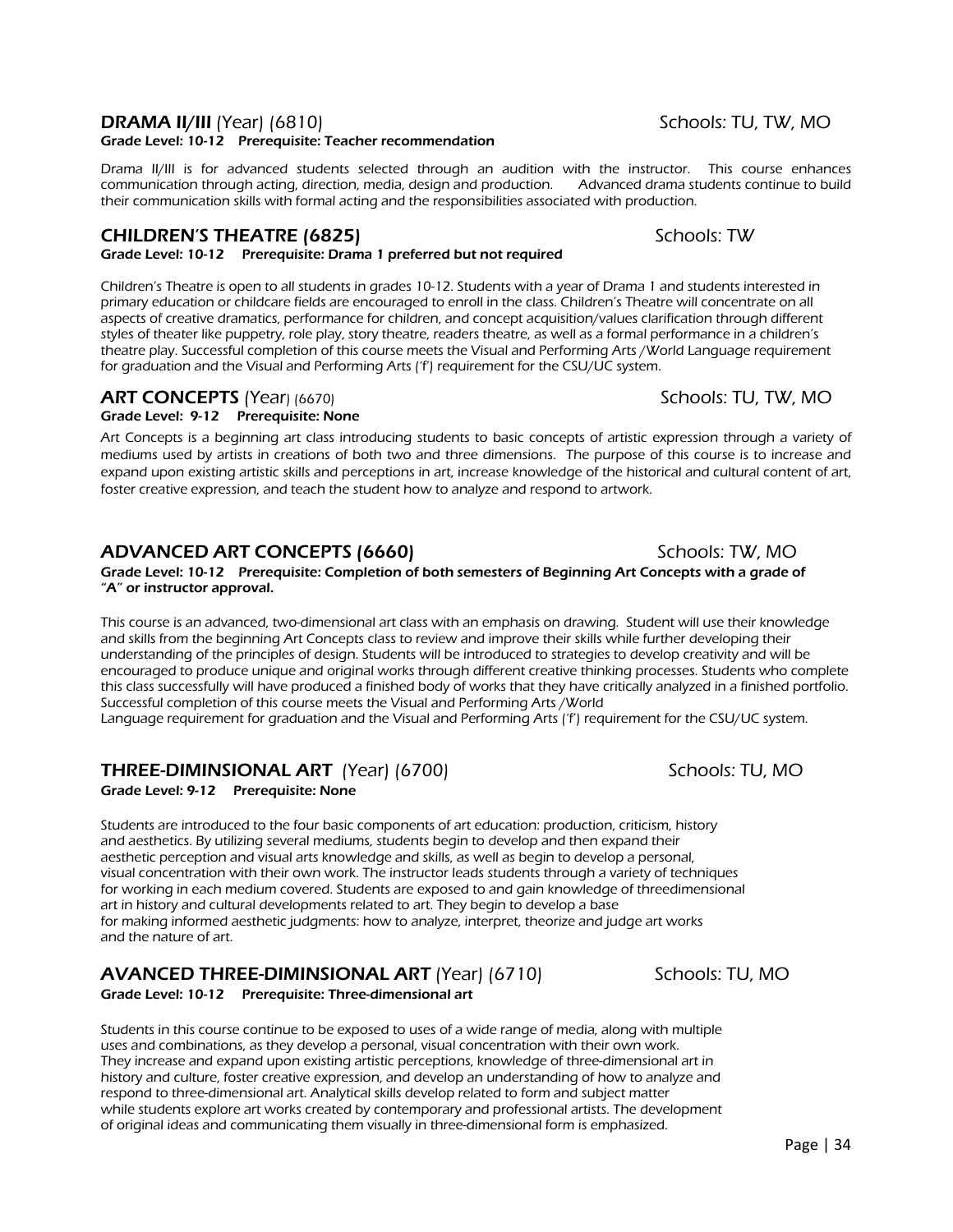## ART HISTORY - AP (Year) (6680) Schools: TU

Grade Level: 11-12 Prerequisite: Teacher / counselor recommendation

Art History focuses on the visual arts: painting, sculpture and architecture. Connections are made to other art and subject areas such as music, literature, drama, economics and history. Students are prepared to take the Advanced Placement exam.

# **DRAWING AND SKETCHING** (Year) (6760)<br>Grade Level: 10-12 Prerequisite: Art Concepts and Design

Prerequisite: Art Concepts and Design

This course increases and expands upon existing drawing skills and artistic perceptions of drawing in art, increase knowledge of the historical and cultural content in drawings, foster creative expression through drawing, and teach the student how to analyze and respond to drawings as artwork. Students are exposed to a comprehensive study of the drawing media including a history of artists, historical drawing techniques, and fundamental techniques of drawing using a variety of wet and dry drawing media. Students acquire the knowledge and ability to create, complete, and critically evaluate drawings.

### **CERAMICS 1** (Year) (6850) Schools: TW, MO Grade Level: 10, 11, 12 Prerequisite: None

This is an introductory art course. Students learn different construction methods and glaze techniques. Students will learn studio etiquette and proper use of the equipment. They are expected to master all areas in order to express themselves in a safe and creative manner. Ceramic artists, both past and present, are covered as well as important ceramic objects throughout history are reviewed and studied. Successful completion of this class meets the A-G requirement for UC/CSU systems.

# **CERAMICS 2** (Year) (6860) Schools: TW, MO

Grade Level: 10-12 Prerequisite: Grade of C or better in Ceramics or teacher recommendation.

Ceramics 2 is an advanced art course. Students learn different construction methods and glaze techniques. Students will learn studio etiquette and proper use of the equipment. They are expected to be able master all these areas in order to express themselves in a safe and creative manner. Ceramic artists, both past and present, are covered as well as important ceramic objects throughout history are viewed and studied. Successful completion of this course meets the Visual and Performing Arts /World Language requirement for graduation and the Visual and Performing Arts ('f') requirement for the CSU/UC system.

# **PHOTOGRAPHY** (Year) (6720) Schools: TU, TW Grade Level: 9-12 Prerequisite: None

This course introduces students to the basic elements of photography which include technical skills of camera operations, pictorial composition, lighting, developing, printing, digital imaging, mounting, and display. By utilizing photography as an art medium, students develop and expand their artistic expression, aesthetic perception, visual arts knowledge and skills, knowledge of historical and cultural developments related to photography, and a base for making informed aesthetic judgments. Photography techniques teach discipline and organization, and the awareness of visual communication. Students learn vocational skills that can help prepare them for careers in studio photography, industrial photography, photojournalism and other photo-related occupations. It is not required that students own a camera.

DIGITAL DESIGN (6480)<br>Grade Level: 10-12 Prerequisite: Some computer skills. Interest in digital video and photography Prerequisite: Some computer skills, Interest in digital video and photography

This course is designed to provide students with knowledge, appreciation and skill levels in art by using contemporary tools and dealing with projects that have real-world application in contemporary society. Students chiefly will use computer-based art and design tools. However, this is not a class to teach students how to use computers. Today's students are computer users. Rather, it is using computers and related equipment as tools to help students achieve artistic and visual communication goals and levels. Digital Design will teach students how to use powerful graphic design tools such as Adobe Photoshop along with teaching design basics and strategies. In this class we will be creating posters, word art, brochures, web sites, folders, and many more fun, exciting, and practical projects, many of which you will see used around our campus.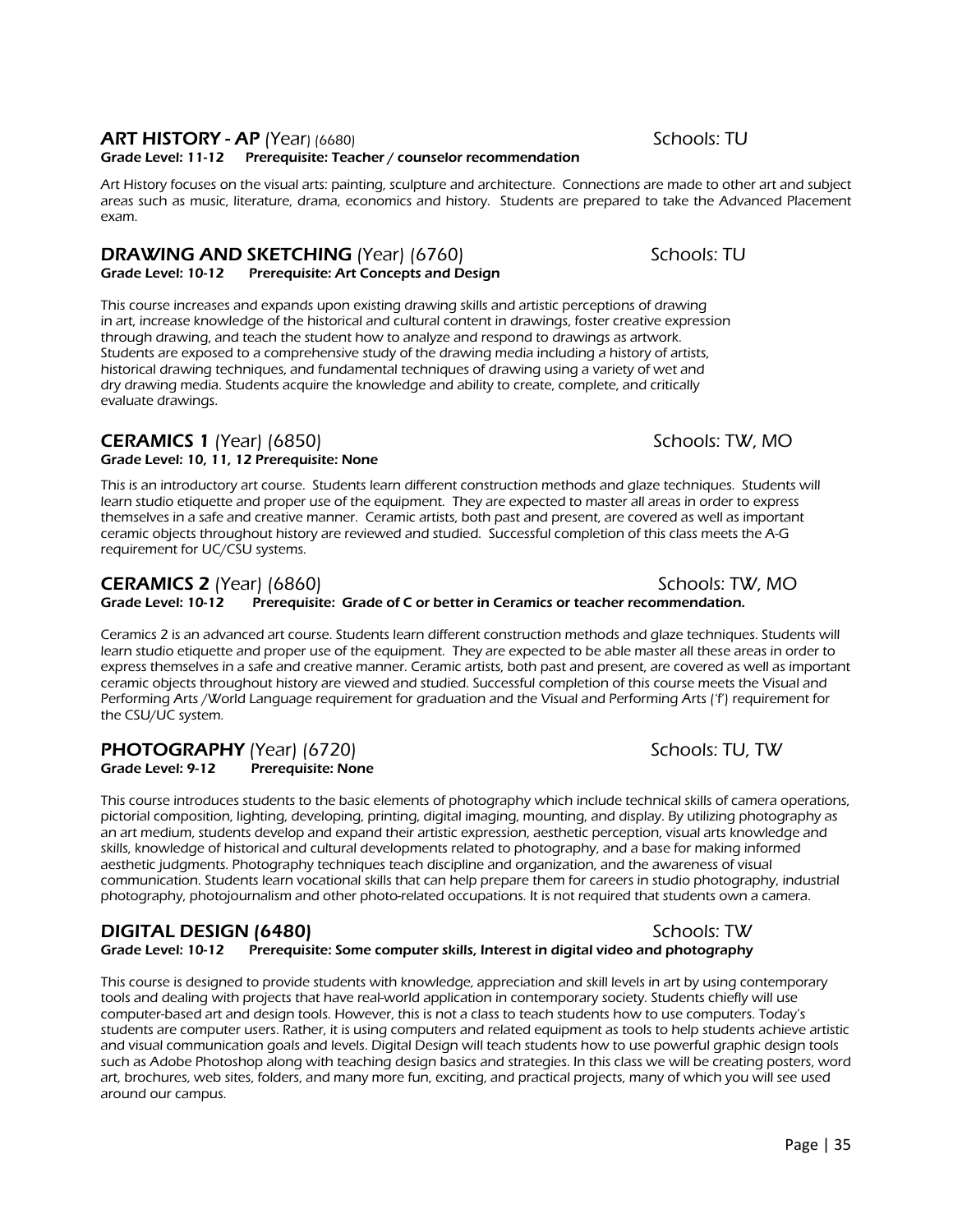# FILM/VIDEO ARTS (Year) (7680) Schools: TU

### Grade Level: 10-12 Prerequisite: Application, teacher recommendation

This course introduces students to the art, language and history of film and to the basics of film/ video production. Students research and report on the film/television industry and its role in society, including studying, analyzing, and critiquing films and film/television clips, as well as directors. Students are introduced to moviemaking techniques, including scriptwriting, story-boarding, cinematography, editing and production. Students apply that knowledge by planning, directing, filming and editing videos in a series of projects both in groups and on their own. At the end of the year, students author their own DVD featuring their collected work.

# **OIL PAINTING** (Year) (6780)<br>Grade Level: 9-12 Prerequisite: None

Prerequisite: None

In this comprehensive study of oil painting media, students explore different approaches to oil painting and techniques with an emphasis placed on the elements of art and design, color and composition. They experience a history of oil painting artists, historical and contemporary painting, accompanied by the fundamental techniques of oil painting. They acquire the knowledge and skills to create, complete, and critically evaluate oil paintings. The purpose of this course is to introduce and expand upon existing skills, foster communication, creative expression and personal style through painting, and increase the student's ability to analyze, respond and critique oil paintings.

# MISCELLANEOUS COURSES

### CERTIFIED NURSE ASSISTANT (CNA) (230 Hours) (7900) Schools: TW Grade Level: 11-12 Prerequisite: Reading comprehension test /current physical exam / fingerprinted

This course places an emphasis on the skills used in acute and long-term care hospitals. In the classroom, students study principles of anatomy and physiology, human growth and development, and principles of nutrition. They explore hygiene, infection prevention, and body mechanics. In their clinical experiences, students care for adults in a geriatric setting under the supervision of the instructor. Students learn how to make hospital beds, give personal care, record vital signs and observe patient behavior. Upon completion, the graduate will be prepared with the necessary competencies to obtain certification and employment within the health care setting.

# COMMUNITY SERVICE/INTERNSHIP (Semester/Year) (8240) Schools: TU, TW, MO

Grade Level: 11-12 Prerequisite: Counselor and parent recommendation Community service in the form of volunteerism has long been a worthwhile and important aspect of our society. Encouraging young people to participate in the improvement of their community through volunteerism has the full support of the Board of Education and is in concert with district goals and objectives.

Accordingly, student volunteers in community service projects beyond those associated with their regular school coursework, are encouraged. Students may earn up to 5 units of elective credit. The assistant principal for pupil personnel services is responsible for program operation and direction.

### COMPUTER INTEGRATED MANUFACTURING (Year) (7995) Schools: MO Grade Level: 10-12 Prerequisite: Grade level math

In Computer Integrated Manufacturing (CIM) is the Study of manufacturing planning, integration, and implementation of automation. The course explores manufacturing history, individual processes, systems, and Careers. In addition to technical concepts, the course incorporates finance, ethics, and engineering design. This reflects an integrated approach that leading manufacturers have adopted to improve Safety, quality, and efficiency. Utilizing the activity-project-problembased (APPB) teaching and learning pedagogy, Students will analyze, design, and build manufacturing systems. While implementing these designs, Students will continually hone their interpersonal skills, Creative abilities, and understanding of the design process. Students apply knowledge gained throughout the Course in a final Open-ended problem to build a manufacturing System. CIM is one of the specialization courses in the Project Lead The Way high School engineering program. The course applies and concurrently develops secondary-level knowledge and skills in mathematics, Science, and technology.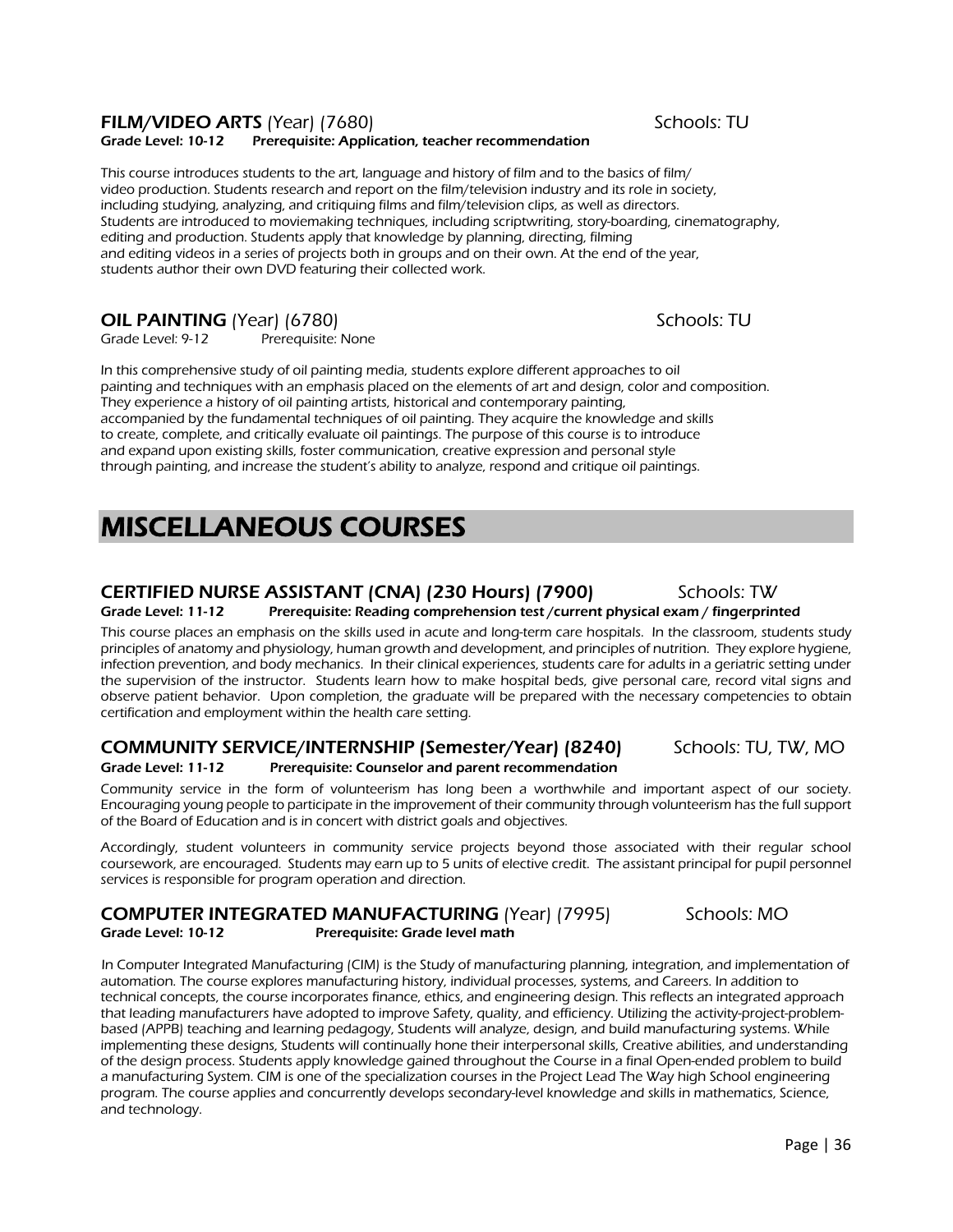## **DIGITAL ELECTRONICS** (Year) (7970) Schools: MO

Grade Level: 9-11 Prerequisite: 8<sup>th</sup> grade Algebra with a C or better

The purpose of this course is to introduce the students to electrical engineering, electronics and circuit design. Through computer simulation and hands-on projects students apply engineering principles and document their work. Students use industry standard electronics design and simulation software to solve proposed problems and then build working prototype breadboard circuits. Students document their work using an engineer's notebook and communicate solutions to peers and member of the professional community.

## INTRODUCTION TO ELECTRIAN TRAINING (Semester) (7795) COS dual enrollment, School-**ACHS**

### Grade Level 11-12 Prerequisite: None

This is the first course in a series of state-approved Electrician Training classes. Topics include basic safety, math, tools, blueprints, and rigging. NCCER Modules 1-16.

### **ELECTRICIAN TRAINING 1 – (Semester) (7792) COS dual enrollment School: ACHS** Grade Level: 11-12 Prerequisite: Introduction to Electrician Training

This is an electrical course in a series of state-approved Electrician Training classes. Topics include electrical theory, introduction of NEC codes, electrical blue prints, hand bending, fasteners, anchors, test equipment, raceways, boxes, fittings, and residential wiring. NCCER Modules 17-25.

# ENGINEERING DESIGN & DEVELOPMENT – Engineering Academy Schools: MO

### ( Year)(7990) Grade Level: 12 Prerequisite: Engineering Pathway students or has Instructors consent. Successful completion of IED and POE.

This course is an engineering research course in which students work in teams to design and develop an original solution to a valid open-ended technical problem by applying the engineering design process. This course will apply and concurrently develop secondary level knowledge and skills in mathematics, science and technology. This course utilized the activity-project-problem-based teaching and learning pedagogy. Students will perform research to choose, validate, and justify a technical problem. After defining the problem, teams of students will design, build and test their solution. Student teams will then present and defend their original solution to an outside panel of industry partners and professionals. While progressing through the engineering design process, students will work with a community mentor and experts to work on their organizational, communication and interpersonal skills, their creative problem solving abilities, and their understanding of the design process.

# HEALTH OCCUPATIONS (Year) (7850) Schools: TW

Grade Level: 11-12 Prerequisite: None

Students receive training to prepare for such entry-level positions as nurse aide, geriatric aide, orderly, laboratory aide, emergency room secretary or clerk, central supply technician or aide, physical therapy aide, resident care aide, and pharmacy clerk. This course also prepares students for transition to the CNA program. In the classroom, students study principles of anatomy and physiology, human growth and development, and principles of nutrition. In their clinical experiences, students obtain hands-on experience in various settings under the supervision of the instructor.

# HEALTH CAREERS EXPLORATION AND LEADERSHIP (Year) (7842) Schools: TW Pre-Med academy<br>Grade Level: 10

Prerequisites: Sophomore interested in Health Careers

Students will receive and introduction and orientation to the basic concepts and employment options in the health care field. Opportunities for career exploration may include: hospital tours, short periods of job shadowing and or being mentored, development and implementation of community projects, volunteer service with community health organizations and working with both youth and elderly populations.

Students will have a basic understanding of essential information regarding safety, Standard Precautions, confidentiality, body structure and function, as well as legal and ethical responsibilities associated with the health care industry.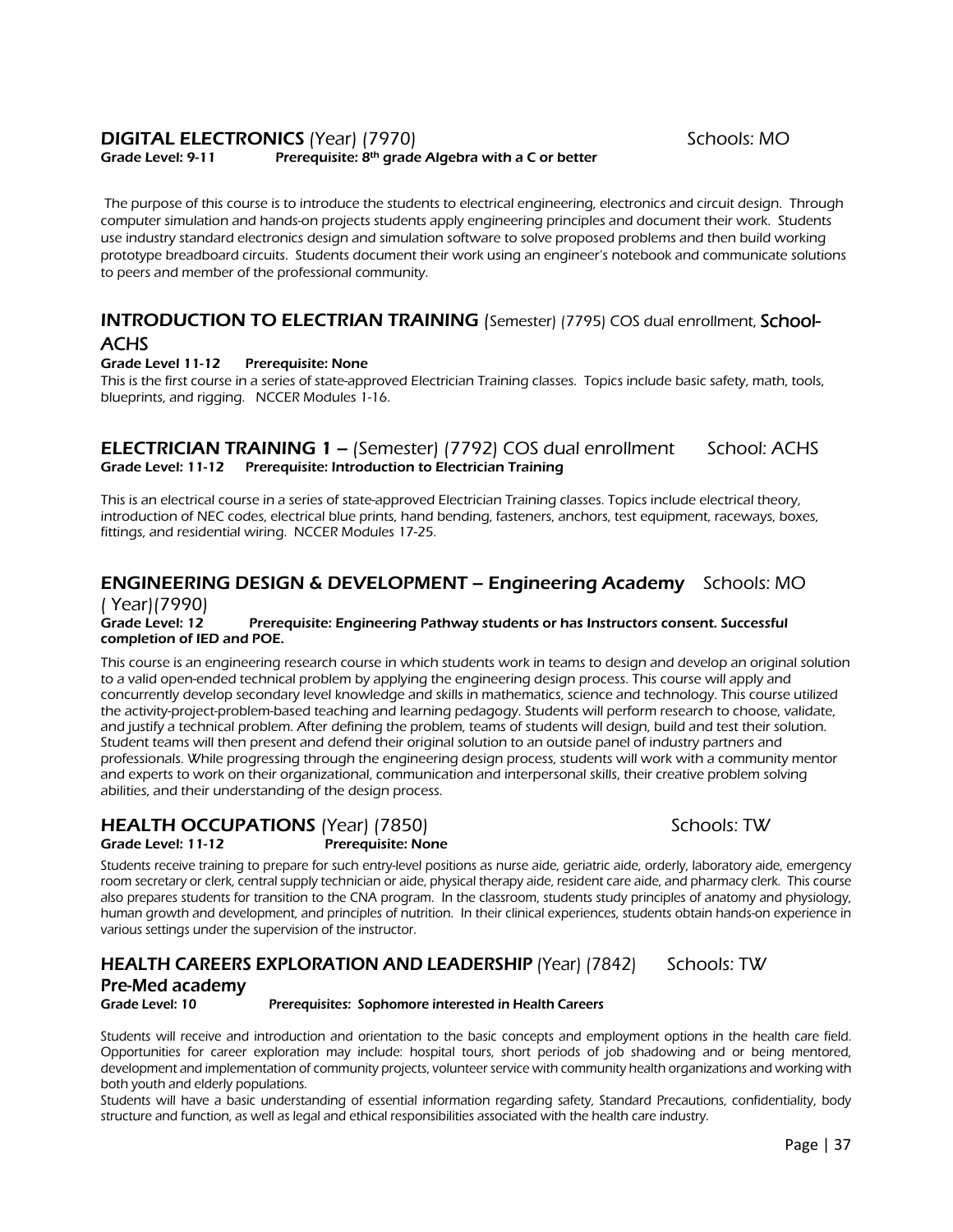### **NURSING ESSENTIALS** (YEAR) (7852) Schools: TW Grades: 12 **Prerequisites: None**

his course will have an emphasis on the Pre-LVN requisites. This course will provide students with tools to research and opportunity for hands on experiences or extensive job shadowing in therapeutic services within the health care field. Students who have successfully completed this course have acquired skills to compete for employment, adapt to changing roles, and posses knowledge necessary for upward mobility in careers and education in the health care arena. Units of instruction will include career awareness, ethics and legal issues, patient rights, standard precautions, medical terminology (75 hrs), environmental, personal and patient safety, vital signs, nutrition (50 hrs), anatomy (75 hrs), physiology, medical math (75 hrs), study skills (25 hrs), communication, body mechanics, first aid/CPR, observation/documentation, growth/development, and specific job training skills. After proper orientation, students in Essentials of Nursing will be assigned duties that involve hands on experiences in health care settings they have shown an interest in pursuing. Their placement in clinical settings will provide an opportunity for them to participate in extensive job shadowing or community classroom service activities.

### NURSE ASSISTANT TRAINING PROGRAM (NATP): (7900) After school Schools: TW Grade Level: 12 Prerequisite: Health Occupations

The Nurse Assistant performs routine tasks in the general care of hospital, clinic, and nursing home patients/clients. The Certified Nursing Assistant is an important member of the healthcare team, who works under the direction of licensed nursing/medical staff, providing patient centered nursing care. The Nursing Assistant Training Program at Tulare Western is a pre-certification training program. The model curriculum used is Nurse Assistant Training and Assessment Program (NATAP), developed and published under contract with the State of California, Chancellor's Office, this course prepares the student for the National Nurse Aide Assessment Written/Oral Examination which upon passing both written and skills will provide certification to become Certified Nursing Assistant.

### FOUNDATIONS OF MEDICAL ASSISTANT, BILLING AND CODING - (Year)(7854)School: TW Grades: 11, 12 Prerequisites: None

Administrative Medical Assistants perform routine administrative tasks to keep the offices and clinics of physicians, podiatrists, chiropractors, and optometrists running smoothly. They are also utilized within the hospitals as Registrars, Patient Advocates, and/or Unit Secretaries. This course consists of two components, Theory and Community Classroom. In theory, students will learn Medical Terminology, Safety, Screening and Appointments, Computers, Medical Office Emergencies and CPR, Introduction to Medical Insurance, ICD-9 and CPT Billing/Coding, Performance Improvement, Medical Office Receptionist, Medical Office Records, Medical Office Finances, Medical Office Management and will also participate in a series of Job Readiness Workshops. In the second component, Community Classroom, students will be placed in an internship within the medical community where they will receive on-the-job training for up to 120 hours. At the conclusion of this program, students will have obtained knowledge and experience in the specific area and will now be prepared for entry level positions and/or enroll in a post-secondary education.

## LEADERSHIP (Year) (8320) Schools: TU, TW, MO

Grade Level: 10-12 Prerequisite: Student body election of Executive Council /interviews conducted by Executive Council / application approved by Leadership advisor

This course provides students with hands-on experience in student government as they acquire leadership skills that can be applied to any group setting. Students are continuously involved in a wide variety of extra-curricular activities.

# LIBRARY SCIENCE (Semester) (6380) Schools: TU, TW, MO

### Grade Level: 11-12 Prerequisite: Interview with library media teacher

This course offers general knowledge of and training in library science. Its scope involves library media management; information skills instruction; familiarity with print, media, and electronic resources; materials preparation; customer service and promotion of the library media program. Students contribute to the maintenance, instruction, and development of the library media center.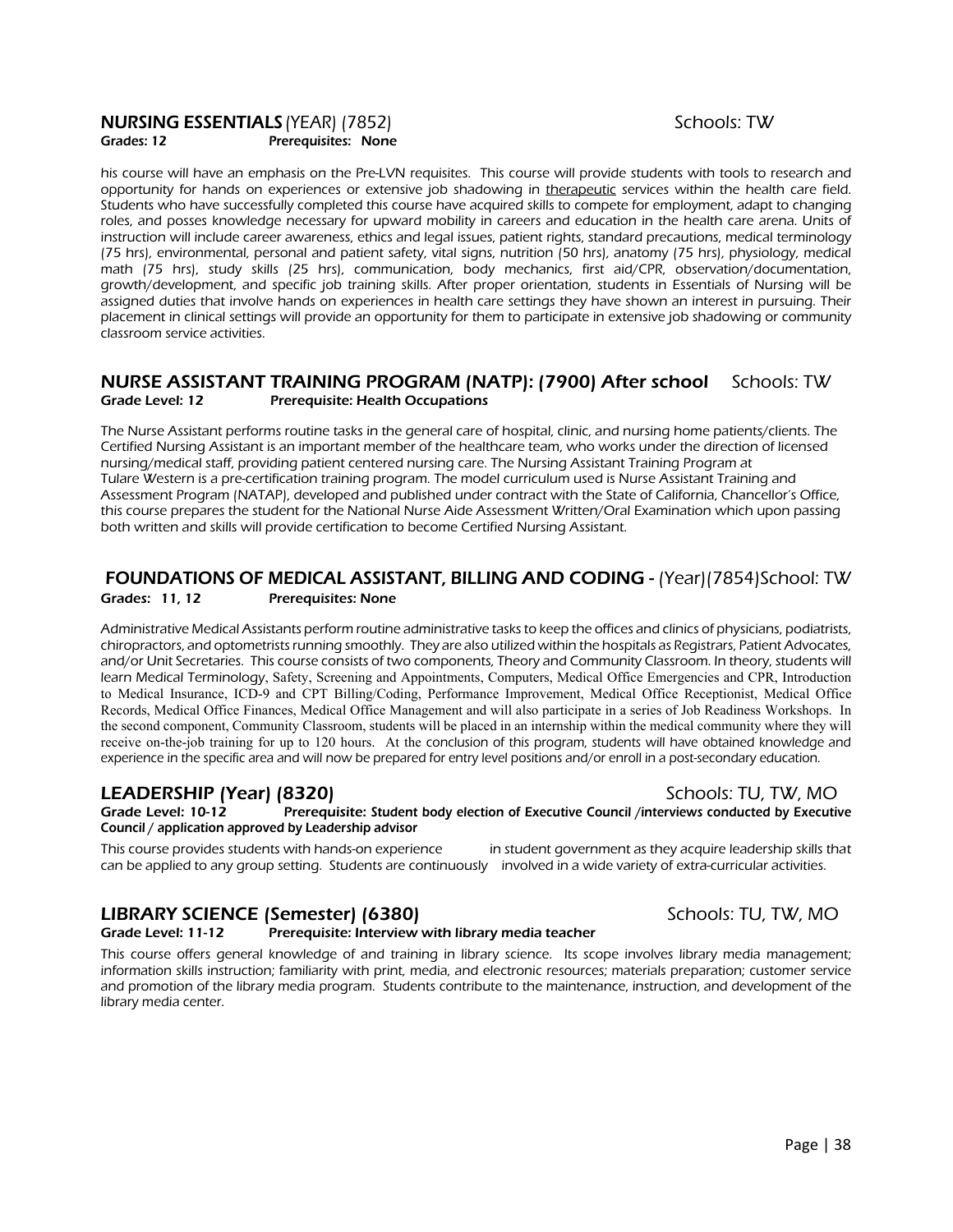### LINK CREW (Year) (8250) Schools: TU, TW, MO

Grade Level : 10 Prerequisite: Minimum 2.5 GPA, Petition Packet, Approval from Parent, Assistant Principal, and Activities Director, Interview, teacher recommendation

Link Crew is designed to provide students with a hands-on experience in student activities. At the same time, students will learn leadership skills that can be applied to any group setting. The students are continuously involved in a wide variety of extracurricular activities.

LINK CREW TUTOR (Year) (8245)<br>Grade Level: 11-12 **School Prefequisite: Academic Success**, School Involvement, and teacher Prerequisite: Academic Success, School Involvement, and teacher recommendations are all considered by Link Crew Advisors when choosing tutors

Link Crew is a structured, school community-building program in which students learn to make real connections with each other. Built on the belief that students can help students succeed, Link Crew trains members of the junior and senior class to be Link Leaders. Leaders must have a 2.0 GPA in academics and citizenship to be qualified. As positive role models, Link Leaders are motivators, leaders and teachers who guide freshmen, and new students, to discover what it takes to be successful in high school. Every freshman English class of 20 students will have a Link Tutor placed in that classroom to provide additional support and encouragement. These tutors make a commitment to students before school, during lunch and after school for any freshman that needs additional academic support.

# MUSTANG ACADEMY SUPPORT PERIOD (Year) (8330) School: TW Grade Level: 10 Prerequisite: Determined by administration

Mustang Academy is a support system for at-risk sophomores who need additional tutoring and encouragement in order to succeed. This course teaches study skills and organization skills, as well as provides tutors and mentors to support students who struggle in school. Students sign behavior and academic contracts and are rewarded when they reach their goals. Students will work through The Seven Habits of Highly Effective Teens, as well as, The Toughest Decisions Teens Make. Students are required to do routine binder and academic progress sheets, as well as communicate more with parents as to their performance in grades and attendance. Grades are based on attendance, binder checks, progress report signatures, behavior checks, tardy and referral avoidance and attitude.

# **MUSTANG MENTOR** (Year) (8330) School: TW

Grade Level: 11-12 **Prerequisite: GPA of 2.8 or higher, No D's or F's, Excellent attendance** Seniors must be meeting all graduation requirements.

An Academic Mentor is a high school junior/senior with a desire to help academically "at- risk" students at Tulare Western High School. Students who are accepted into this program as Academic Mentors will be enrolled in a Mustang Academy class, earning 5 elective credits each semester. In this class, Academic Mentors work on a daily basis with students doing the following: assisting with homework assignments, completing projects, preparing for tests, developing organizational/study skills, and providing leadership though example.

**OFFICE AIDE** (Year)(6390-6394) Schools: TU, TW, MO Grade Level: 11-12 Prerequisite: 2.0 GPA, great attendance, Counselor recommendation and Teacher recommendation

This course provides entry level experience to students interested in an office support position. Students increase their clerical and technical proficiencies, as well as verbal and written communication and public relations skills. While learning to be service-oriented, students perform office tasks such as answering phones, greeting the public upon entrance to the office, keyboarding, data entry, sorting and filing, recordkeeping, copying, and duties or errands as directed by the administrator or secretarial supervisor. Students are expected to have a positive and helpful attitude, be reliable, punctual, efficient, independent and confidential with sensitive issues that arise.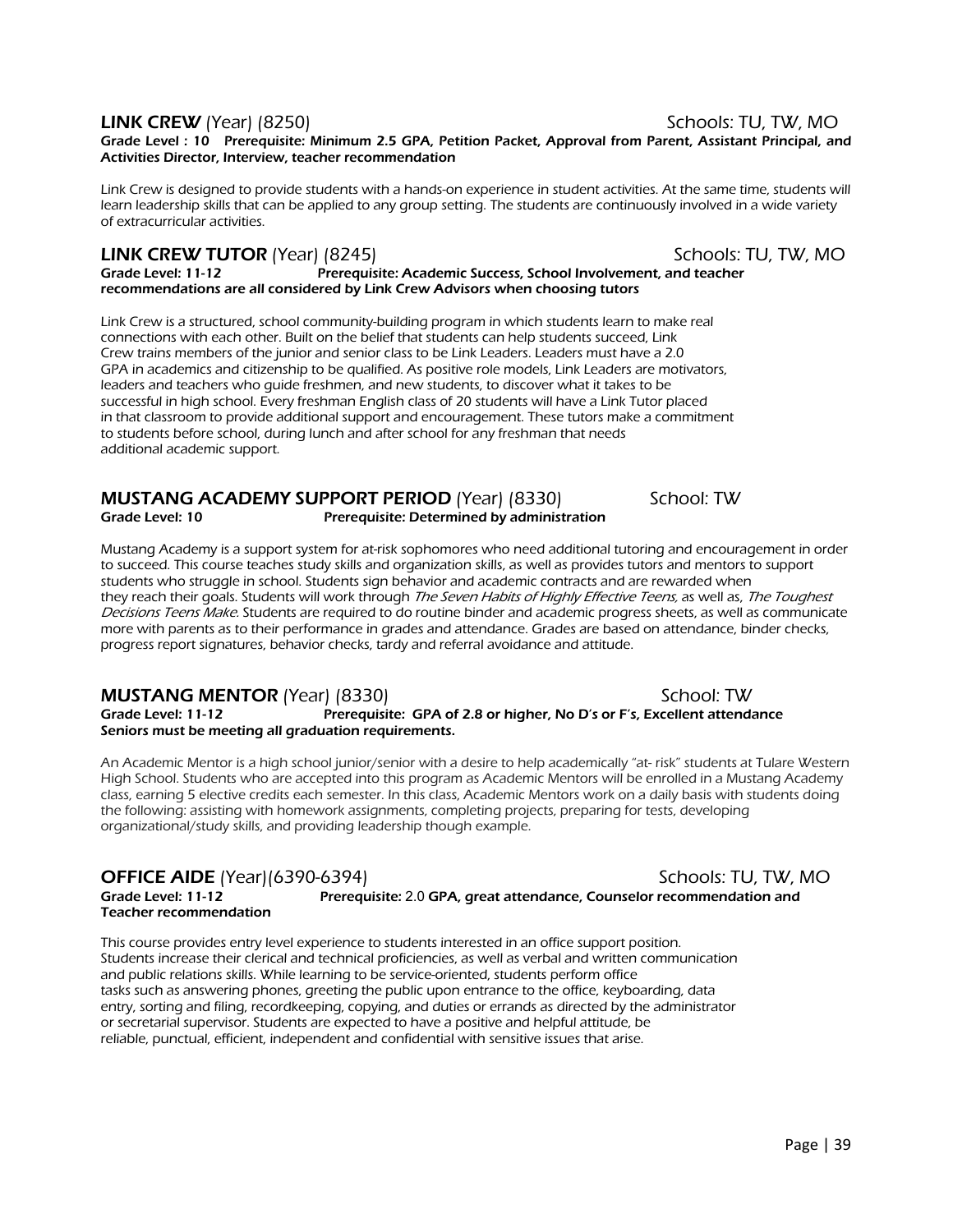# PEER COUNSELING TRAINING (Semester)(8225) Schools: TU

### Grade Level: 10, 11, 12 Prerequisite: Counselor recommendation

 Peer Counseling is designed to teach the process of helping another person through peer assistance leadership. Through active participation in the classroom, students master skills dealing with personality fitness, the development of self-esteem and self-worth, listening skills, self-help skills and conflict mediation. It is the goal of the course for students to actively engage in one-toone helping relationships. Students will take on leadership roles in peer mediation, conflict resolution, team building and outreach, as well as other inter-personal roles to advise, tutor, and create a positive environment on campus.

### **PERSONAL HEALTH (7120)** Schools: TW Grade Level: 9-12 Prerequisite: None

The purpose of this class is to help students understand how important it is to care for themselves properly. In this course, students will learn about personal hygiene, stress management, nutrition, physical fitness, substance abuse, diseases (and prevention) and First AID/CPR. Emphasis on proper-decision-making will be given to the student throughout the course in order for him/her to be informed about the consequences of high-risk behavior.

# POLICE SCIENCE (Year) (7910) Schools: TU

Grade Level: 11-12 Prerequisite: None This course will acquaint high school students with all aspects of our criminal justice system, as

well as the various law enforcement roles and career opportunities in contract and private security services. Course curriculum includes, but is not limited to, history, criminal law, process, theories, report writing, evidence collection and preservation, search and seizure, interrogation, custody, traffic enforcement and investigation, juvenile law, the welfare and institution code, patrol tactics, and public relations. The six pillars of character will be emphasized through different classroom assignments, as they relate to the moral, legal and ethical use of law enforcement. Students learn to work collaboratively in small groups to develop a unified solution to problems using critical thinking, communication and, both verbal and non-verbal and conflict management skills. The student who successfully completes this course has a better understanding of the role of law enforcement in society and the duties and responsibilities of a peace officer.

## **PRINCIPLES OF ENGINEERING** (Year) (7985) Schools: MO

Grade Level: 10-12 Prerequisite: Algebra I and Geometry and/or currently enrolled in Algebra II or has Instructors consent. Physics or currently enrolled in or has Instructors consent.

The purpose of this course is to expose student to some of the major concepts they will encounter in a post-secondary engineering course of study. Students will have an opportunity to investigate engineering and high tech careers. It gives students the opportunity to develop skills and understanding of course concepts through activity, project and problem based learning. Students will use a combination of teaming approaches and learning challenges to continually refine their interpersonal skills, creative abilities and problem solving skills based on engineering concepts. Students will employ engineering and scientific concepts in the solution of engineering design problems. They will develop problem-solving skills and apply their knowledge of research and design to communicate their solutions to their peers and members of the professional community.

**PYSCHOLOGY** (Year) ( 2510)<br>Grade Level: 12 Prerequisite: None

Prerequisite: None

Psychology is the study of individual behavior and human mental processes. How individuals perceive, learn, are motivated and relate to each other and to themselves are major aspects of Psychology.

A clearer and more complete understanding of the field of Psychology and expanding awareness that the student of himself, his feelings, his needs and his real reasons for doing or not doing things will be the goals of this course.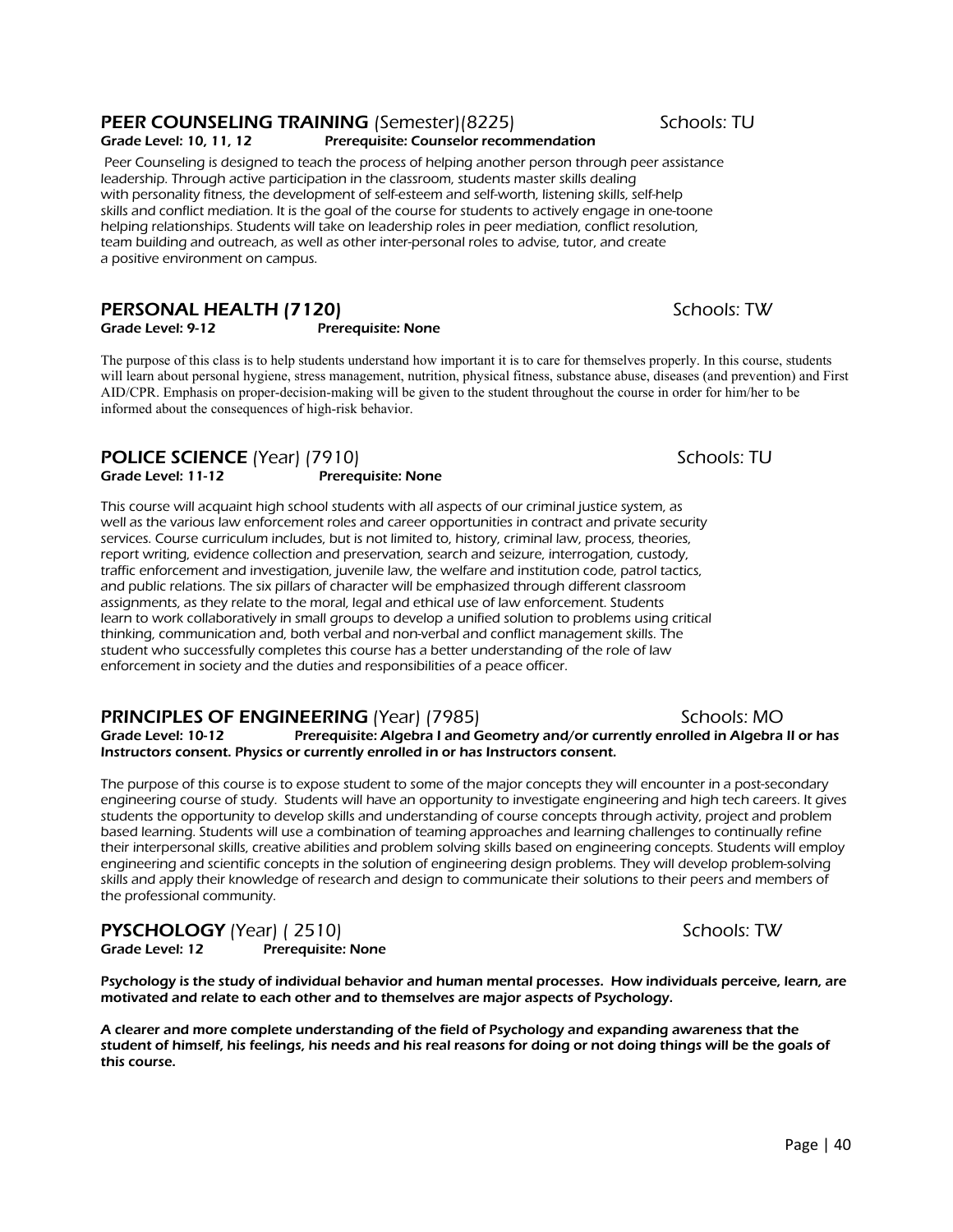# PYSCHOLOGY – AP (Year) (2525) Schools: TU, TW, MO

Grade Level: 11-12 Prerequisite: None

AP psychology is a college level introduction to psychology course. This course covers 14 topics all of which will be tested on the AP exam. Students are expected to read the textbook, write, study for exams, participate in class discussions, and conduct several types of research throughout the year. This class utilizes technology and students will be expected to work in groups doing project based learning. Students should expect to spend at least three to four hours a week studying for this course. Students are expected to take the AP exam at the end of the year.

### RECONNECTING YOUTH (RY) (8255) Schools: TU, TW, MO Grade Level: 9 Prerequisite: Minimum 2.0 or below GPA, Approval from parent, Assistant Principal, and Activities Director Interview, and Teacher recommendation

Reconnecting Youth is designed to provide students with the tools and skills to improve academically, socially, behaviorally, and emotionally. Students are continuously involved in goal setting and personal improvement activities

**STUDENT SUCCESS** (Semester) (8285) COS dual enrollment School: ACHS Grade Level: 11-12 Prerequisite: None

This course will provide the student with an opportunity to learn and adopt techniques, tool, and methods that will enhance his/her success in college. In addition, this course will highlight key strategies for improving a student's understanding of personal responsibility and self-management.

recommendation

TEACHER'S AIDE (Year) (8300) Schools: TU, TW, MO Grade Level: 11-12 Prerequisite: 2.0 GPA, great attendance, Counselor recommendation and Teacher

This course is designed to prepare students for career options in education. Students develop entry level skills as they interact and carry out classroom responsibilities with teachers and students. Observation of classroom management, lesson plan deployment, different learning styles, and participation in instructional strategies, as well as performing routine clerical and technical tasks will develop their interest and ability to work in education. Students perform tasks as assigned by the instructor including keyboarding, data entry, sorting and filing, recordkeeping, copying and other duties or errands necessary to accomplish the daily goals for the class.

OFFICE WORK EXPERIENCE(6390-6394)<br>Grade Level: 11-12 Prerequisite: Previous business class, Minimum G.P.A. of 2.0, andGood atten Prerequisite: Previous business class, Minimum G.P.A. of 2.0, andGood attendance

Office Co-op/Work experience worker is a paid position working in a school office from after lunchtime to 4:30 pm daily. This position requires the student to learn clerical, computer, and filing skills (taking computer and business classes is a plus). They are trained to work in a school office setting. All students must follow school rules and confidentiality is a must. They must have a good attendance and discipline record. The purpose of this job is to prepare them for office job after graduation.

# RESOURCE (Sp Ed)

### **PRACTICAL ALGREBRA 1A** (Year)(9396) Schools: TU, TW, MO Grade Level: 9 Prerequisite: Enrollment in Special Education Classes

This class is designed for the resource student that requires more instruction in mathematics before entering a regular algebra program. This class reviews basic arithmetic concepts while introducing algebra concepts in a step-by-step approach.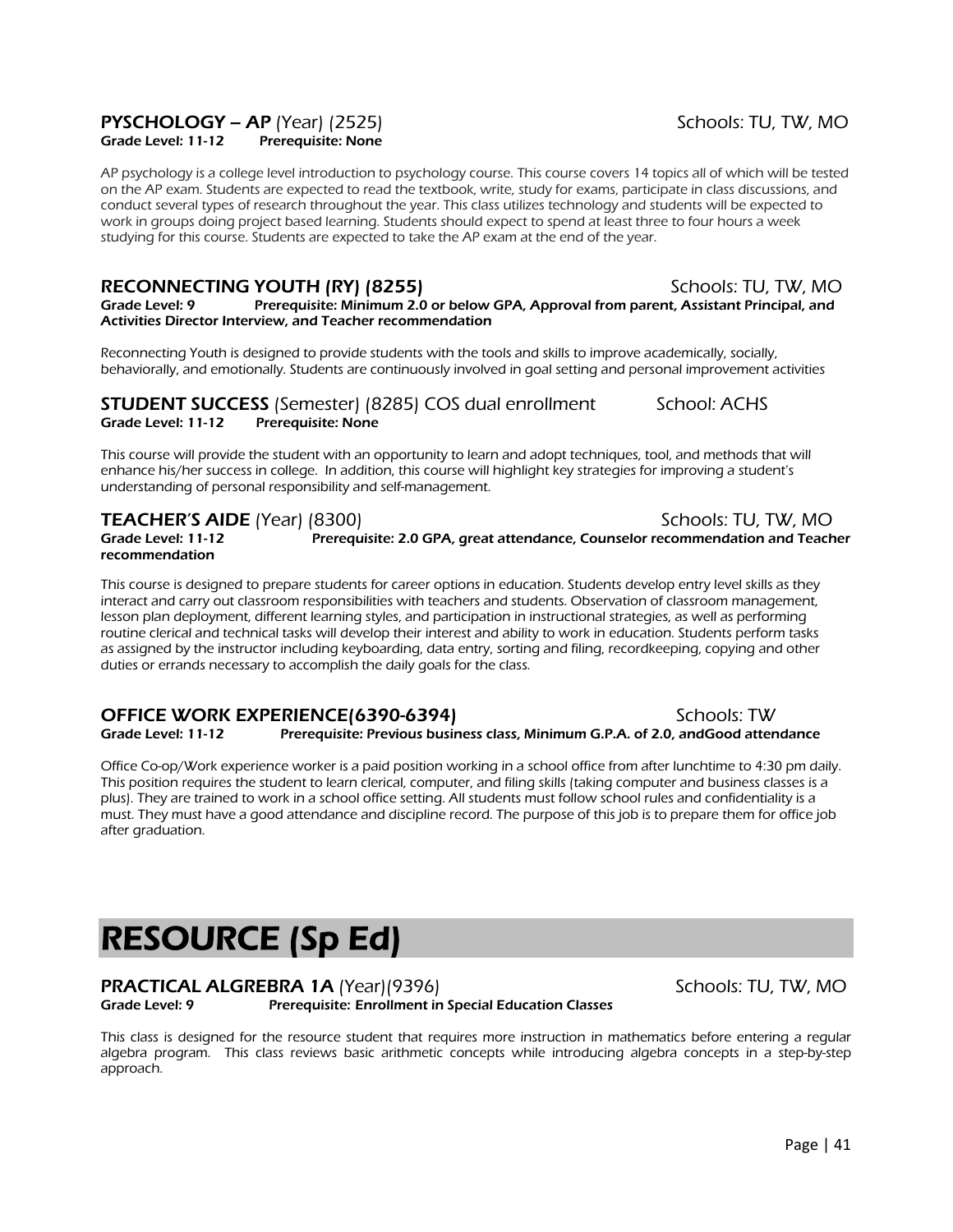### **PRACTICAL ALGEBRA IB** (Year)(9397) Schools: TU, TW, MO

### Grade Level: 10 Prerequisite: Enrollment in Special Education Classes

This class is designed for students who requires more instruction in mathematics before entering a regular algebra program. This is the second year of instruction in Mathematics for the Resource Program (Resource). This class teaches students basic algebra concepts in a step-by-step approach to help students grasp the new concepts.

**PRACTICAL MATH** (Year)(9390)<br>Grade Level: 9 **Suppleme and Precequisite: Enrollment in the Special Education program** Prerequisite: Enrollment in the Special Education program

This course is for RSP high school students that require more instruction in mathematics before entering a regular algebra program. This class reviews basic arithmetic concepts while introducing algebra concepts in a step-by-step approach. The purpose of this course is to provide students with special needs with a curriculum and activity level that meets their needs. This class is set up as a Pre-Algebra class, helping prepare students for Algebra. Successful completion of this course meets one year of the Mathematics requirement for graduation.

### **PRACTICAL AMERICAN GOVERNMENT** (Semester)(9370) Schools: TU, TW, MO Grade Level: 12 Prerequisite: None

This one-semester course provides an alternate means to achieve an American Government course credit, using content area materials to target reading and/or writing IEP goals and objectives. Students will focus on understanding the functions of the U.S. government through individualized pacing and group instruction. They will be exposed to various events, time frames, and concepts pertaining to American federal, state and local government, as well as other world governments beginning with the "Enlightenment Period" up to present day. They will learn how our government is organized and how past events, policies, political parties, and philosophies impact today's America. Students have the opportunity to develop skills in research, note-taking, organization, critical thinking, and public speaking.

### PRACTICAL ART (Year)(9430) Schools: TU, TW, MO Grade Level: 9-12 Prerequisite: None

This course provides an alternate means to achieve a Fine Art course credit. Instruction is provided in basic art principles and techniques. Students will learn color theory, develop skills in drawing, painting, composition and 2 & 3 dimensional design. They will create a variety of art projects using step-by-step instruction during each 6-week grading period, as well as complete a vocabulary notebook and an artist biography notebook. This course promotes fine motor development and encourages creativity. Students learn to appreciate art and enjoy art as a leisure activity.

### **PRACTICAL ECONOMICS** (Year)(9380)<br>Grade Level: 12 **Schools: TU, TW, MO** Prerequisite: None

This one-semester course provides an alternate means to achieve an Economics course credit, using content area materials to target reading and/or writing IEP goals and objectives. The course instructs students in understanding the basic principles and concepts of, as well as the vocabulary associated with, our economic system. They will study how economics incorporates into American government, and the governments of other countries to better understand global economics. The curriculum further encourages students to gain knowledge of economic principles for use in their everyday lives. Specific units are production, supply and demand, the stock market, credit, banking, personal income, the government and its economy, and major economic problems in the United States.

### **PRACTICAL ENGLISH SERIES (1-4):** (Year)(9305-9341) Schools: TU, TW, MO<br>Grade Level: 9-12 **Presequisite: None** Prerequisite: None

These courses provide an alternate means to achieve course credit in English, using content area materials to target reading and/or writing IEP goals and objectives. All Practical English courses are designed to prepare students for the California High School Exit Exam, and to improve basic reading and writing skills. The classes include a systematic focus on active reading strategies, reading comprehension, writing, grammar and an appreciation of literature. The teacher utilizes a variety of instructional materials and students are exposed to many genres of narrative and expository texts. They read short stories, class novels, self-selected books, drama, poetry, functional texts and vocational content area textbooks.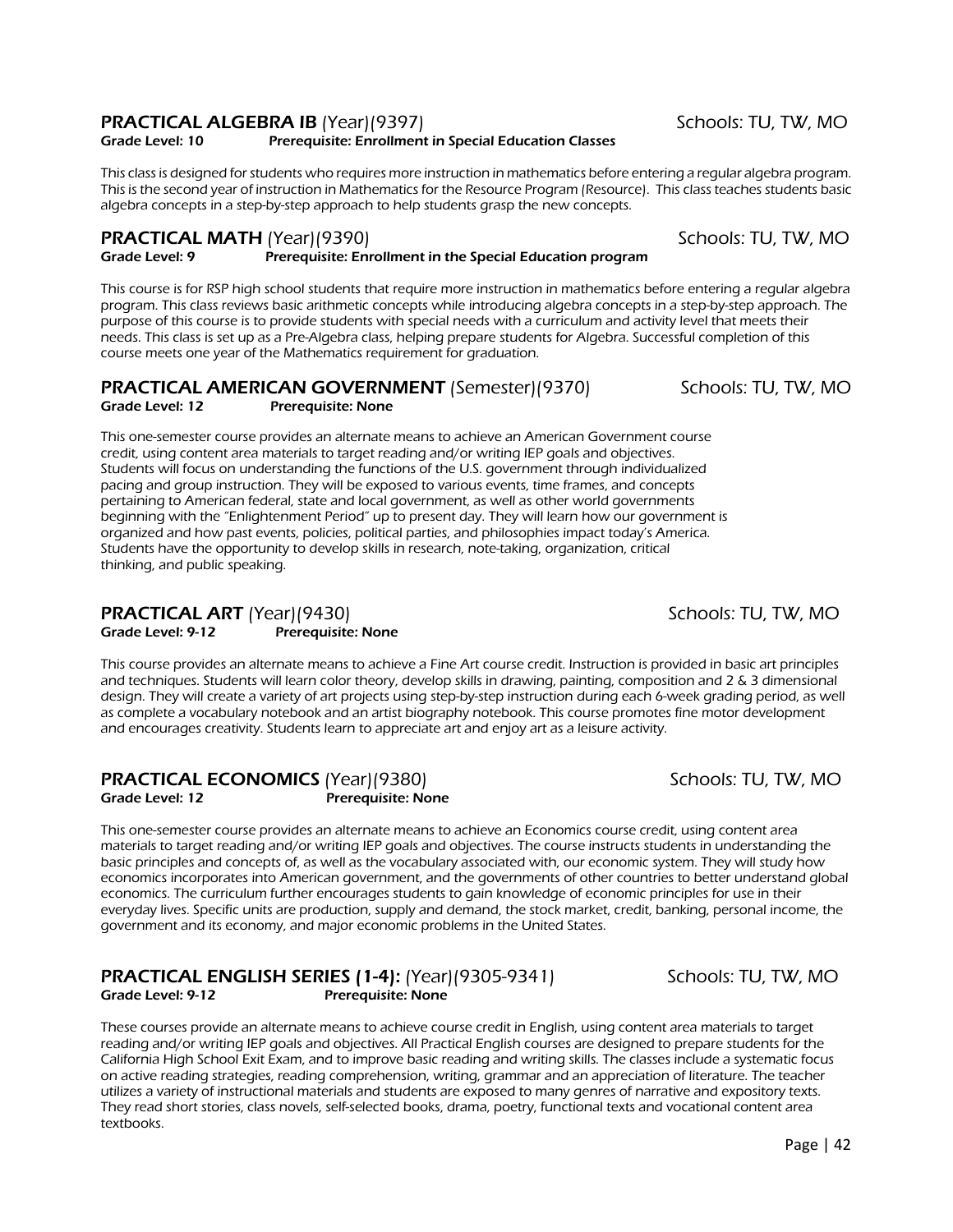# **PRACTICAL SCIENCE** (Year)(9400, 9410) Schools: TU, TW, MO

Grade Level: 10-12 Prerequisite: None

Practical Science focuses on general concepts and includes one year of life science and one year of physical science. This course meets the science graduation requirements and is aligned according to SAT9 standards and California frameworks.

# **PRACTICAL SOCIAL STUDIES (Year)(9350, 9360)** Schools: TU, TW, MO

Grade Level: 9-12 Prerequisite: None

Practical Social Studies offers a four-year curriculum that includes geography, world history, US history, government and economics. Specific emphasis is placed on research skills, oral reports, written reports, and study skills. The course is aligned to the California state standards and meets graduation requirements

|                   | <b>PRACTICAL STUDY SKILLS (Year)(9420)</b> |
|-------------------|--------------------------------------------|
| Grade Level: 9-12 | <b>Prerequisite: None</b>                  |

This course focuses on IEP goals in organization, behavior, social skills, executive functioning as well as addressing post-secondary goals through guidance to develop work skills for career planning. Students receive individualized assistance to facilitate completion of their general education assignments and life skills (attendance, punctuality, organization, responsibility, attitude, and effort) are addressed. Students learn to improve study skills such as time management, goal-setting, self-monitoring, communication, note-taking, test-taking, textbook usage, writing and editing.

# **PRACTICAL VOCATIONAL ED. (9440) SCHOOLS: TU, TW, MO**<br>Grade Level: 9-12 **Prefequisite: Enrollment in Special Education**

Prerequisite: Enrollment in Special Education

The students who are enrolled in this class will work in Tulare Western High School's Student Store. The store is located on campus in the 600 building. The students in this class are responsible for the management and maintenance of the store. The class is part of the Resource Department's Practical classes. Tulare Western High School's Resource Department utilizes this class to enhance employability and independent of their students with special needs. Students will also work on completing applications. The students will also work on their Individualized

Educational Plan's Transitional Goal.

# **PRACTICAL WORK EXPERIENCE (9450)** Schools: TU, TW, MO

Grade Level: 11-12 Prerequisite: Student must have a job in order to enroll in this class Enrollment in the Special Education program

Juniors and Seniors may enroll in this class if they meet the following criteria: (1) they are part of the RSP program; (2) they are employed; and (3) there is room in their schedule for 2 periods of elective credit. In this course, there is no classroom component, as students earn credit for the skills they are acquiring on the job. Job performance is monitored by the teacher and vocational specialist, and grades are given by the employer, based on job performance.

Schools: TU, TW, MO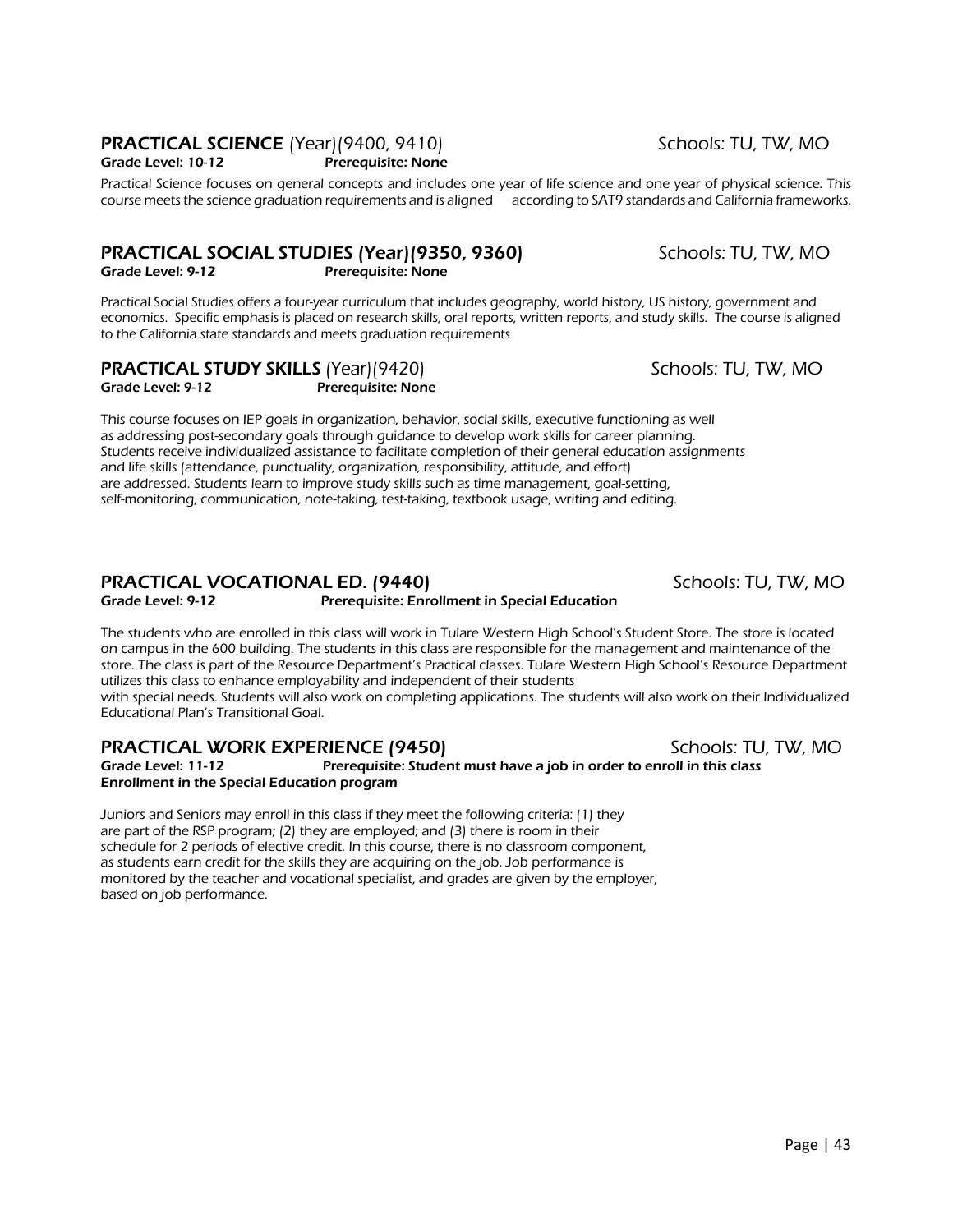# **LINKED LEARNING CAREER PATHWAYS**



- **Small Learning Communities**
- **College Preparation**
- **Career-Theme Focus**
- **Academic Rigor Blended with Technical Relevance**
- **Project-Based/Hands-On Learning**



**In partnership with:** 



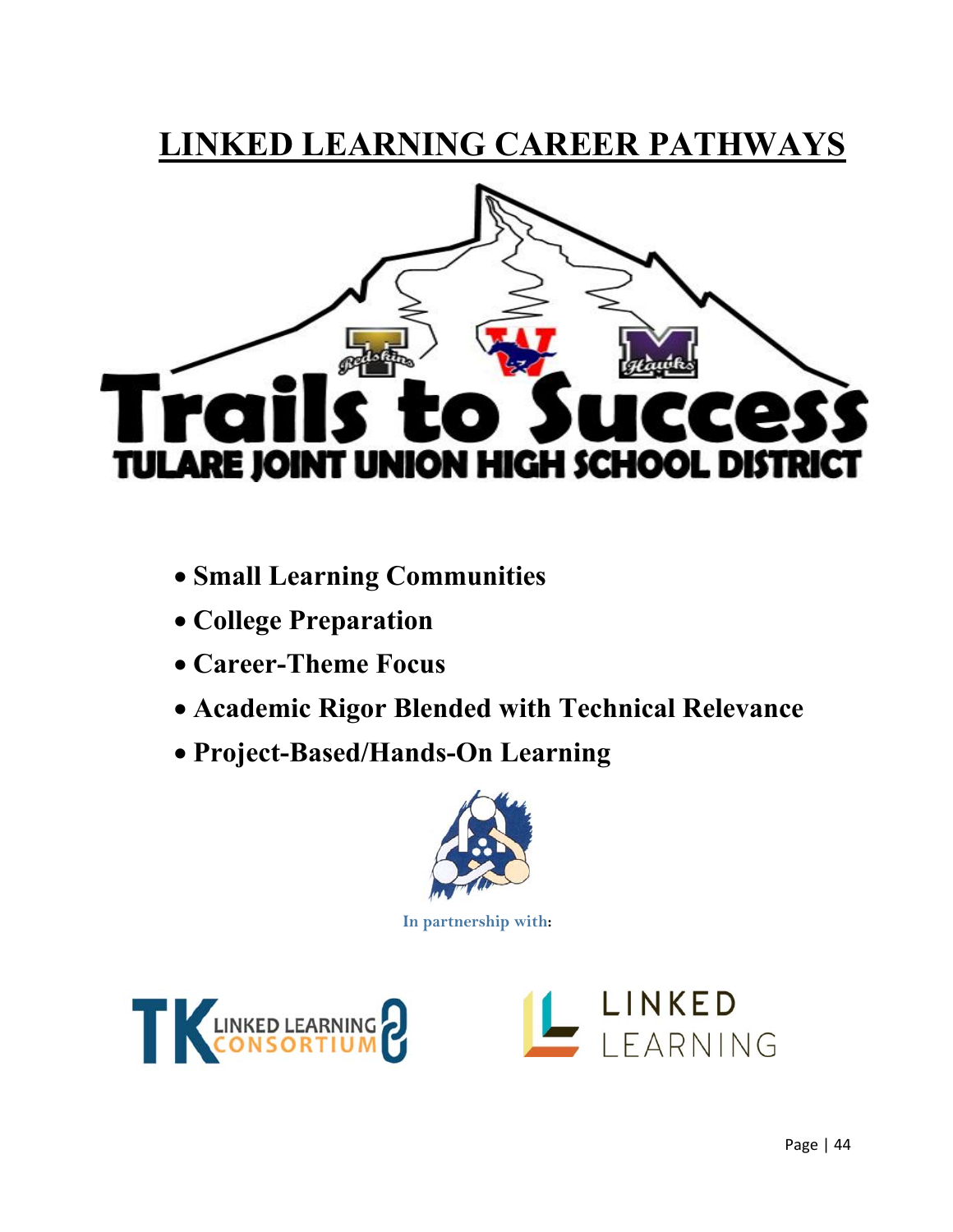

# **Academy of Engineering (AOE)**

**If you love math and science, the Academy of Engineering is for you!** 

**Students in the Engineering pathway will begin building their understanding of the fundamental laws of engineering through cutting-edge design and hands-on, computergenerated prototypes that lead to the development of fully functional products.** 

**AOE electives include:** 

- **Introduction to Engineering Design**
- **Digital Electronics**
- **Principals of engineering**
- **Computer Integrated Manufacturing**
- **Biotechnical Engineering**
- **Civil Engineering and Architecture**
- **Engineering Design and Development.**

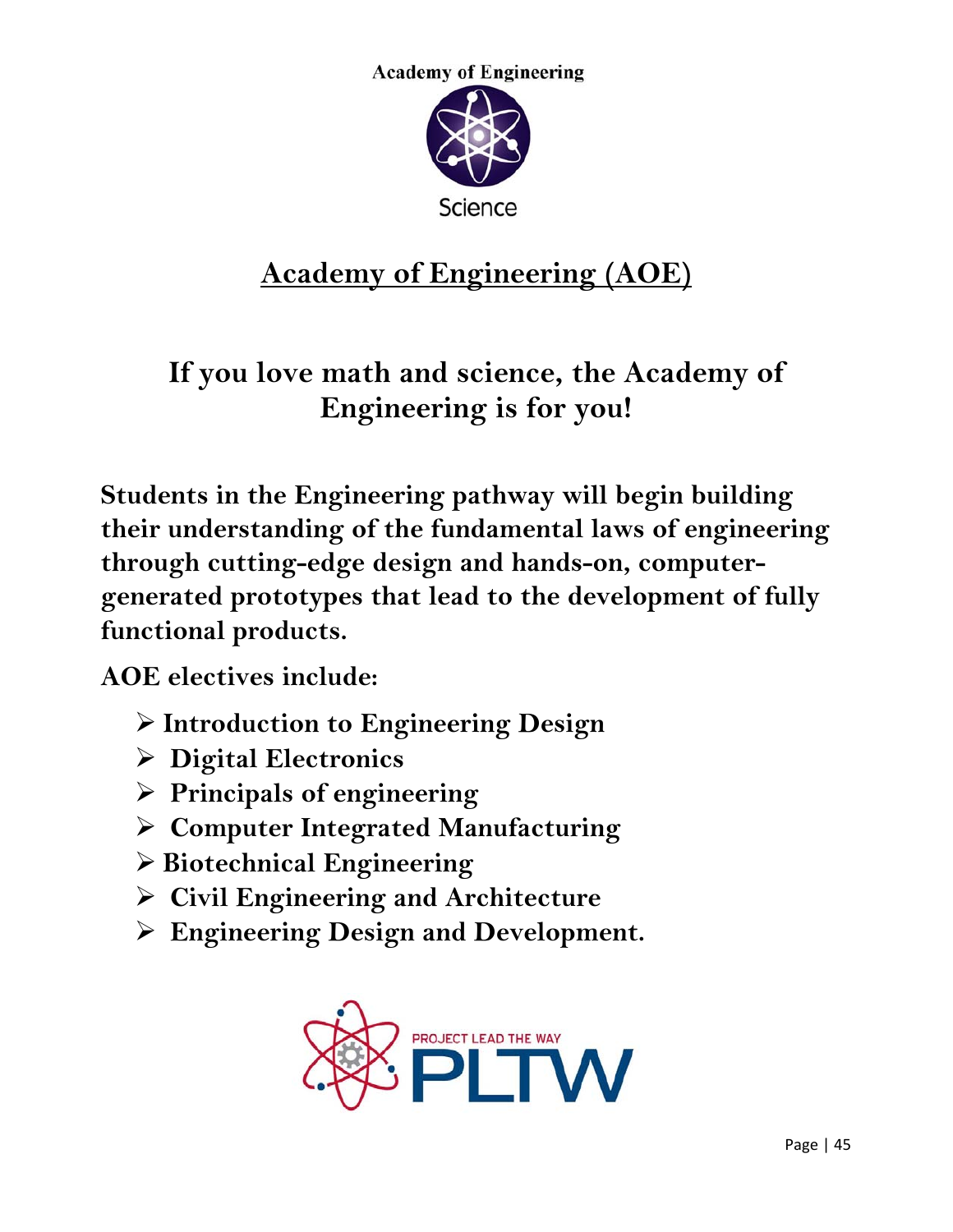**Pre-Med Academy** 





**Pre-Med Academy (PMA)** 

# **Do you dream of being a doctor or helping people? This is where you belong!**

**The Pre-Med Academy is the premier health sciences pathways that allows students to explore the many professional careers in the medical field. The Pre-Med pathway incorporates Honors and Advanced Placement math and science courses, as well as electives that include:** 

- **Health Careers Exploration**
- **Biotechnology**
- **Principles of IT (Information Technology) in health Careers, and**
- **An on-site internship at a local health care facility.**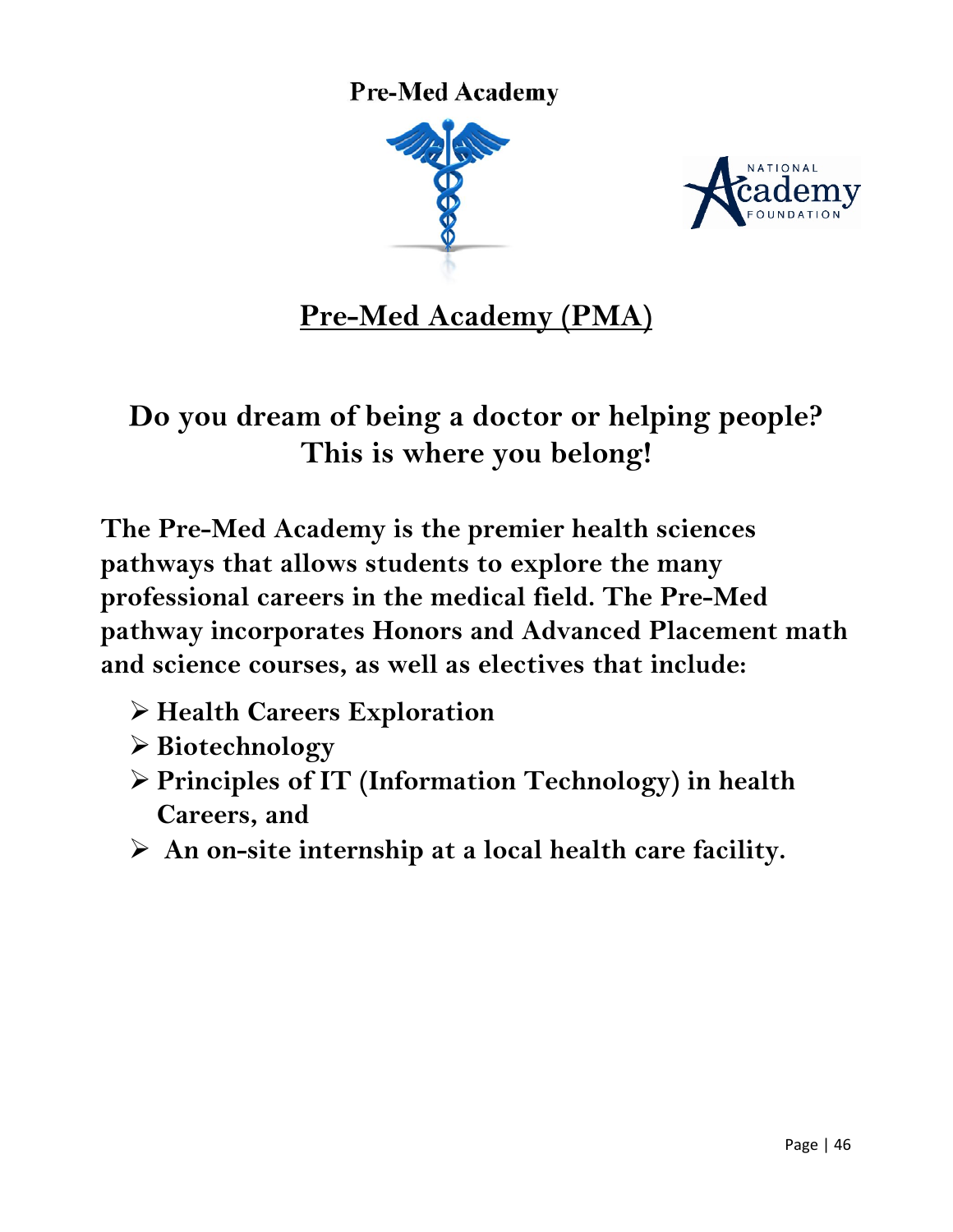

# **Academy of Art (AOA)**

# **Are you an aspiring arts or future filmmaker? Welcome to the world of art!**

**Students in the Academy of Arts prepare for college and career through projects and presentations highlighting student's love of visual art, performing art, and computer generated art. Students are given educational opportunities through museums, plays, college mentors, and business partnerships from the community.** 

**AOA courses include:** 

- **3D Art, Drama**
- **Digital Design**
- **Film and Video**
- **Web Design**
- **Technical Core**
- **Media Technology**
- **Photography**
- **Advanced Photography**
- **Oil Painting**
- **Drawing/Sketching**
- **AP Art History**
- **Art Concepts**
- **Orchestra and Choir.**